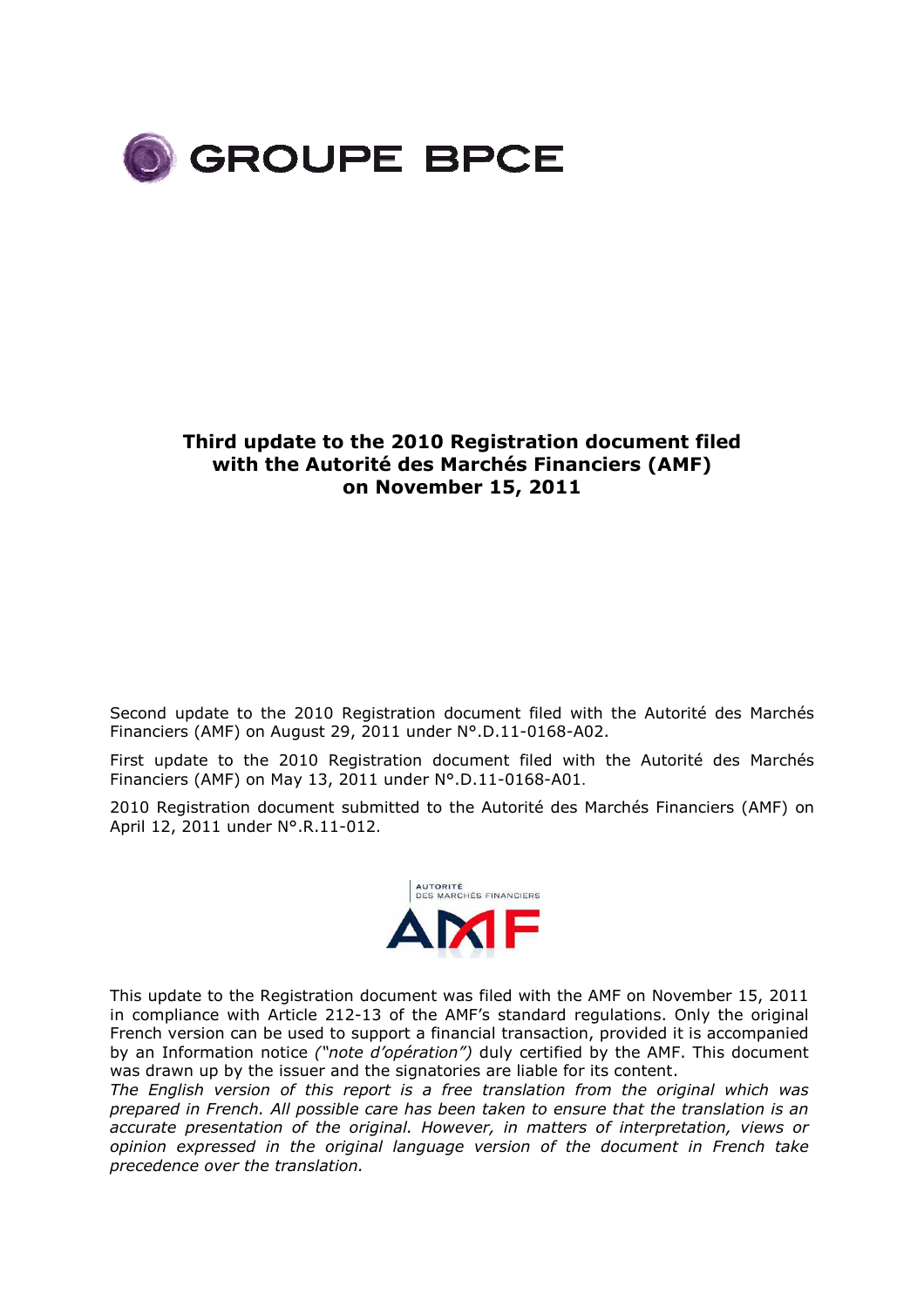## **Table of contents**

| Chapter 1        |             | Press releases and events posterior to August 29, 2011<br>(date of submission of the previous update of the<br>registration document) | 3  |
|------------------|-------------|---------------------------------------------------------------------------------------------------------------------------------------|----|
| <b>Chapter 2</b> |             | Results of the 3 <sup>rd</sup> quarter and first 9 months of 2011<br>for Groupe BPCE                                                  | 4  |
| 2.1              |             | Press release                                                                                                                         | 4  |
| $2.2^{\circ}$    |             | Results presentation                                                                                                                  | 17 |
| <b>Chapter 3</b> |             | <b>Risk management</b>                                                                                                                | 45 |
| 3.1              |             | Breakdown of commitments                                                                                                              | 45 |
| 3.2              |             | Sovereign risks                                                                                                                       | 46 |
| 3.3              |             | Non-performing loans and impairment                                                                                                   | 47 |
| 3.4              | <b>GAPC</b> |                                                                                                                                       | 47 |
| 3.5              |             | Recommendation of the Financial Stability Board<br>in terms of financial transparency                                                 | 48 |
| 3.6              |             | Capital adequacy ratios                                                                                                               | 48 |
| <b>Chapter 4</b> |             | <b>Corporate governance</b>                                                                                                           | 50 |
| 4.1              |             | New composition of the Management Board of BPCE and General                                                                           |    |
|                  |             | Management committee                                                                                                                  | 50 |
| 4.2              |             | Offices held by Anne Mercier-Gallay                                                                                                   | 50 |
| <b>Chapter 5</b> |             | <b>Additional information</b>                                                                                                         | 51 |
| 5.1              |             | Documents on display                                                                                                                  | 51 |
| 5.2              |             | Persons responsible for auditing the financial statements                                                                             | 51 |
| <b>Chapter 6</b> |             | Person responsible for the registration document<br>and its update                                                                    | 53 |
| 6.1              |             | Statement by the person responsible for the registration document                                                                     | 53 |
| <b>Chapter 7</b> |             | <b>Cross-reference table</b>                                                                                                          | 54 |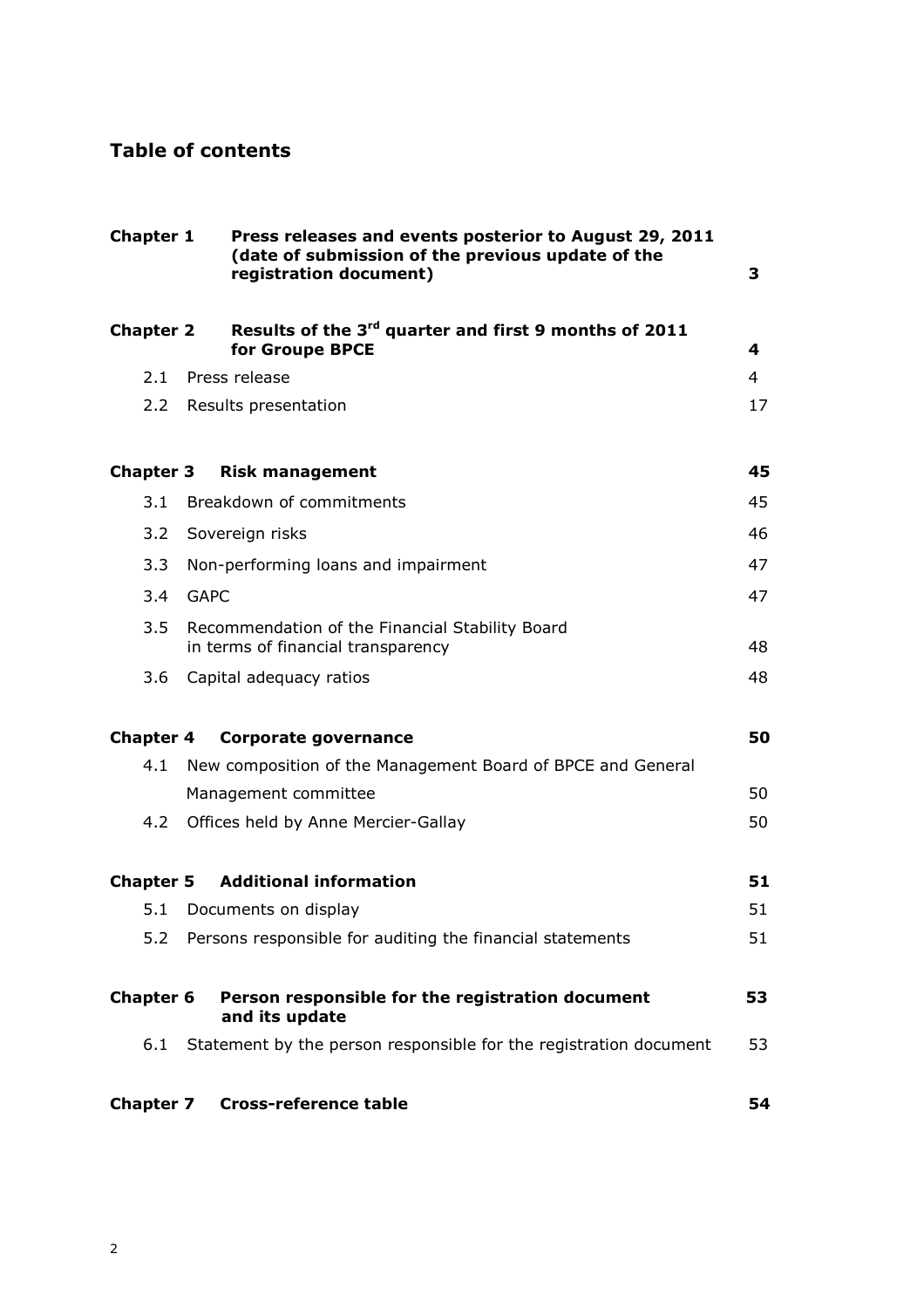### **Chapiter 1 Press releases and events posterior to August 29, 2011 (date of submission of the previous update of the registration document)**

### **1.1 Press release on Groupe BPCE results for the 3rd quarter and first 9 months of 2011**

See Chapter 2.

### **1.2 Press release on October 27, 2011**

#### **Groupe BPCE will be in a position to comply, by June 30, 2012, with the new 9% minimum capital adequacy ratio fixed by the European Banking Authority.**

From the moment of its inception, Groupe BPCE has taken steps to strengthen its capital adequacy. In the space of two years, the group's Core Tier 1 ratio has risen from  $6.4\%$ <sup>1</sup> in June 2009 to 8.6%<sup>1</sup> in June 2011, equal to an increase of 220 basis points. Over the same period, the group's Core Tier 1 capital has increased by a total of 11.3 billion euros<sup>2</sup>.

The goal fixed by the European Banking Authority of achieving a Core Tier 1 ratio of 9% under Basel 2.5 rules in June 2012 coincides perfectly with the group's own objectives, and represents a continuation of the strategy followed over the past two years. This target includes a safety cushion of 1 billion euros<sup>3</sup>, corresponding to the haircut on the group's exposure to European sovereign debt as calculated by the European Banking Authority. This limited haircut reflects the group's low exposure to the debt of the euro zone's peripheral states.

To achieve this target, the group must increase its Core Tier 1 ratio by approximately 80 basis points<sup>34</sup>. This will represent an increase in equivalent Tier 1 capital of 3.4 billion euros<sup>3</sup> in one year.

As in the past, the group's capital adequacy will be strengthened chiefly by the appropriation to reserves of undistributed earnings and by the continued, regular issue of cooperative shares, without there being any need to call on public funds.

Attaining this objective will be facilitated by the general adoption, scheduled for December 31, 2011 of the internal model approach<sup>5</sup> for the calculation of the risk-weighted exposure of all the group's retail banking activities. In this way, the group will be aligning its practices with those of all the other major French banking groups.

j

<sup>&</sup>lt;sup>1</sup> Basel 2 Core Tier 1 ratio "excluding floor."

<sup>&</sup>lt;sup>2</sup> Before the reimbursement of 3 billion euros to the French State.

<sup>&</sup>lt;sup>3</sup> Provisional figure provided for indicative purposes.

<sup>4</sup> After inclusion of CRD3 ("Capital requirements directive," or the European Union directive on the capital of banking institutions) and of the safety cushion related to exposure to European sovereign debt calculated by the European Banking Authority.

<sup>5</sup> Subject to approval granted by the French banking regulator, the Prudential Supervision Authority (*Autorité de Contrôle Prudentiel*).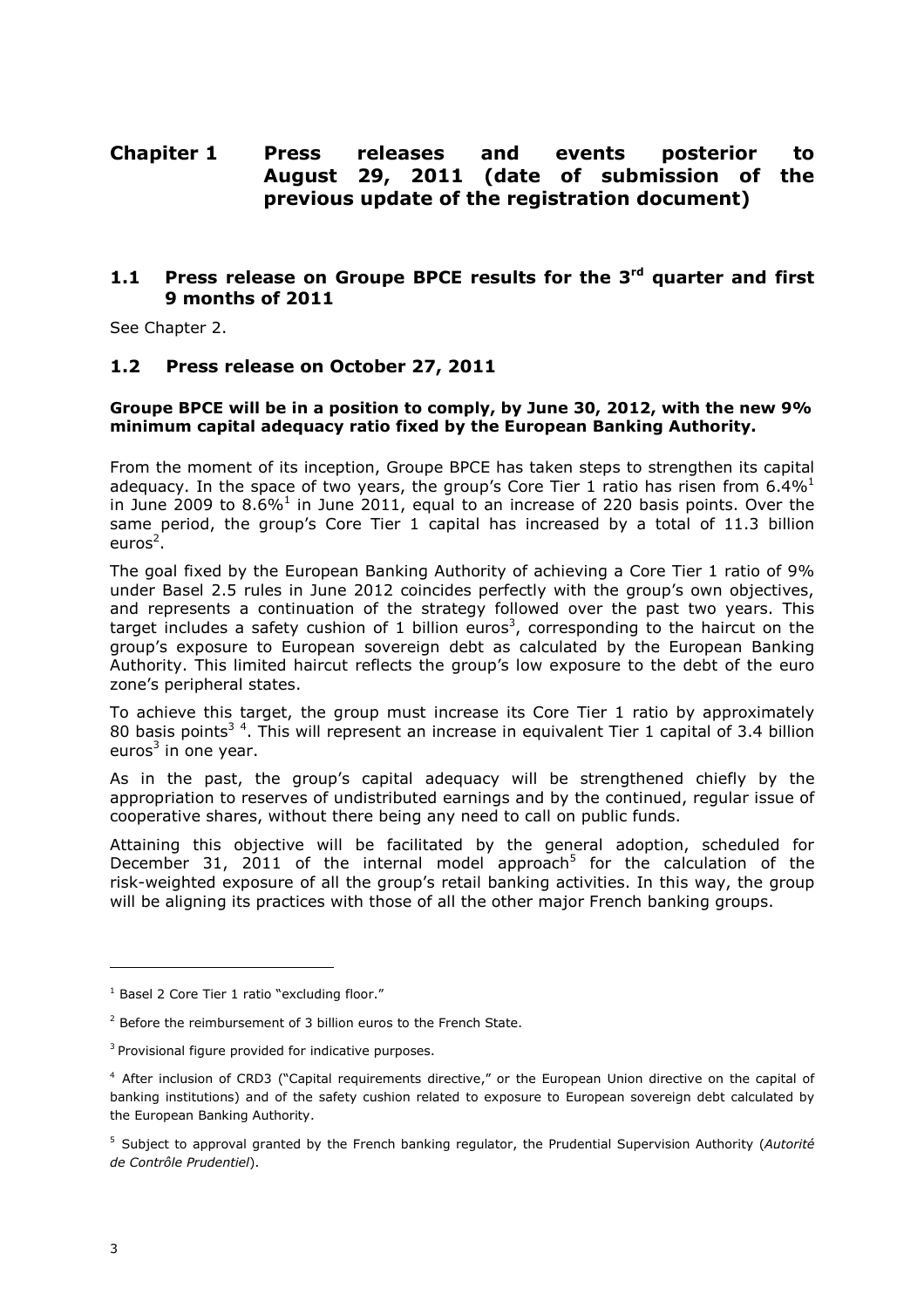### **Chapiter 2 Groupe BPCE results for the 3rd quarter and first 9 months of 2011**

#### **2.1 Press release on November 9, 2011**

**Strong resilience in a extremely adverse environment in the 3rd quarter** 

- Revenues up 3.4%<sup>6</sup> in Q3 to a total of  $€5.48$ bn versus  $€5.30$ bn in Q3 2010
- Net income attributable to equity holders of the parent, excluding impairment for Greek government bonds, up by a marginal  $1.3\%$ <sup>6</sup> to  $\epsilon$ 839m versus €828m in Q3 2010
- Impairment of Greek government bonds increased to 60% of aggregate exposure: €507m charge on net income attributable to equity holders of the parent in Q3 2011, reducing overall exposure to €332m
- Capital adequacy level maintained: Core Tier 1 ratio of  $8.6\%$ <sup>7</sup> at Sept. 30, 2011

### **Strong basis of recurring results**

- Core business lines over the  $1^{st}$  9 months of the year: 1.5% growth in revenues, reaching €15.7bn (up from €15.4bn in 9M-10) and a 2.5% increase in net income attributable to equity holders of the parent, to €2.83bn vs. €2.76bn in 9M-2010
- Very limited exposure to sovereign risks in European peripheral states
- Drive to finance the French economy: growth in loan outstandings of 10.6% 8

### **Continued adaptation of the group to the new regulatory and financial environment**

- Common Equity Tier 1 ratio under Basel 3 > 9% in 2013 (without phase-in)<sup>9</sup>, and Core Tier 1 ratio under Basel 2.5 > 9% in June 2012 (including the buffer for sovereign exposure calculated by the European Banking Authority)
- Plan to introduce an instrument (P3CI)<sup>10</sup> in Q1 2012 designed to reinforce the Core Tier 1 ratio of Natixis prior to the implementation of Basel 3
- Reduction in overall refinancing needs served by the financial markets of €25bn to €35bn by the end of 2013
- $\bullet$  Market-based medium-/long-term refinancing program reduced to  $\epsilon$ 21bn in 2012

j

<sup>&</sup>lt;sup>6</sup> Growth calculated pro forma to account for the disposal of Foncia and Eurosic in June and July 2011 respectively

 $<sup>7</sup>$  Estimate Sept. 30, 2011: pro forma to account for the redemption of deeply subordinated notes completed in</sup> October 2011

<sup>&</sup>lt;sup>8</sup> At Aug. 31, 2011 - source: Banque de France

<sup>&</sup>lt;sup>9</sup> After restating to account for deferred tax assets

<sup>&</sup>lt;sup>10</sup> Prêt couvrant les certificats coopératifs d'investissement, or "Loan Covering the Cooperative Investment Certificates"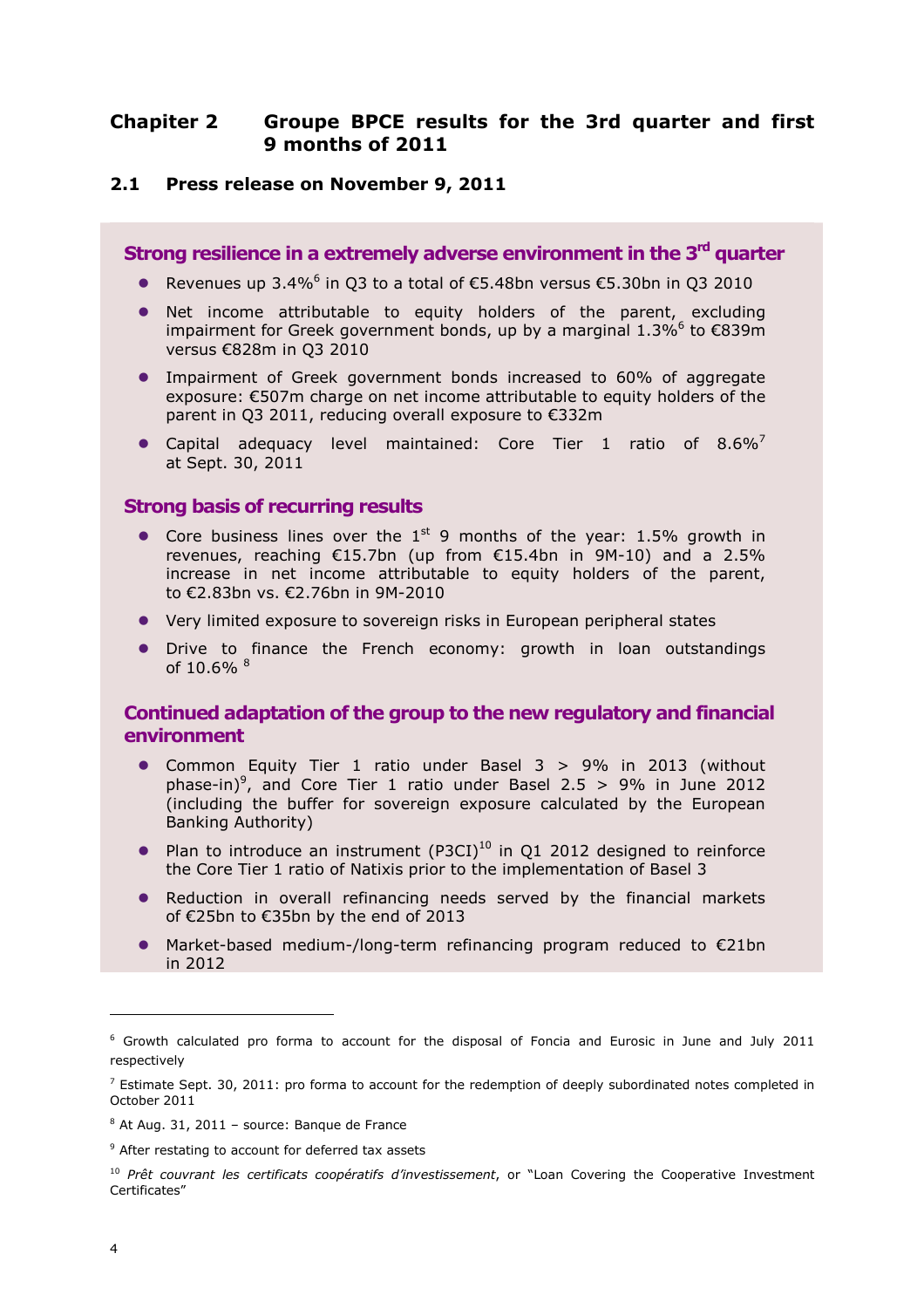On November 9, 2010, the Supervisory Board of BPCE convened a meeting chaired by Philippe Dupont to examine the group's financial statements for the third quarter and the first nine months of 2011.

François Pérol, Chairman of the Management Board of BPCE, made the following statement:

*"Against the background of the profound crisis that has unsettled the economic and financial environment for the past few months, Groupe BPCE is resolutely pursuing the objectives that it set itself two years ago. These objectives are guided by four key priorities: the concentration of our activities exclusively around the core business lines of retail banking and insurance, the refocusing of the group on its customer-based activities, the strengthening of its capital and capital adequacy and the reduction of the group's overall risk profile.* 

*The group's core business lines – which enjoy close, local contacts with their customers backed up by a wealth of commercial and technological innovations – have seen their net income grow by 2.5%, to reach a total of €2.8 billion over the first 9 months of the year. These results testify to the underlying strength of our business model.* 

What is more, the bank's risk profile remains extremely moderate, if the impact of *exposure to Greek government bonds is excluded. In this respect, the level of provisions – increased to 60% of our exposure – is entirely capable of being supported by the group, which only holds small sovereign positions in the European peripheral states.* 

*Lastly, we are also pursuing our drive to enhance our capital adequacy and to reduce our liquidity requirements. For the past two years, we have increased our capital by an amount equivalent to €11 billion. Natixis has reduced its consumption of cash by €50 billion and its risk weighted assets by 33% by focusing on its customer-based activities. Our efforts in this direction must now be pursued and extended. The group is revising its capital adequacy target upwards for 2013 and confirms that it will be in a position to meet the targets fixed by the European authorities for June 2012. With respect to liquidity, we will further reduce our wholesale funding needs by €25 to €35 billion by the end of 2013, and we are reviewing our medium/long-term funding program accordingly. For Natixis, in pursuit of the strategy adopted two years ago, this is leading to greater selectiveness in the activities undertaken with a systematic preference for customer service.* 

*In the current business environment, as we adapt to a more demanding environment for banking groups and build on the professional expertise of the people working for the Banques Populaires, the Caisses d'Epargne, Natixis, Crédit Foncier, and Banque Palatine, we are more than ever convinced of the relevance of our business model entirely devoted to financing the French economy and to supporting our individual and corporate customers, almost one quarter of whom are also loyal cooperative shareholders."*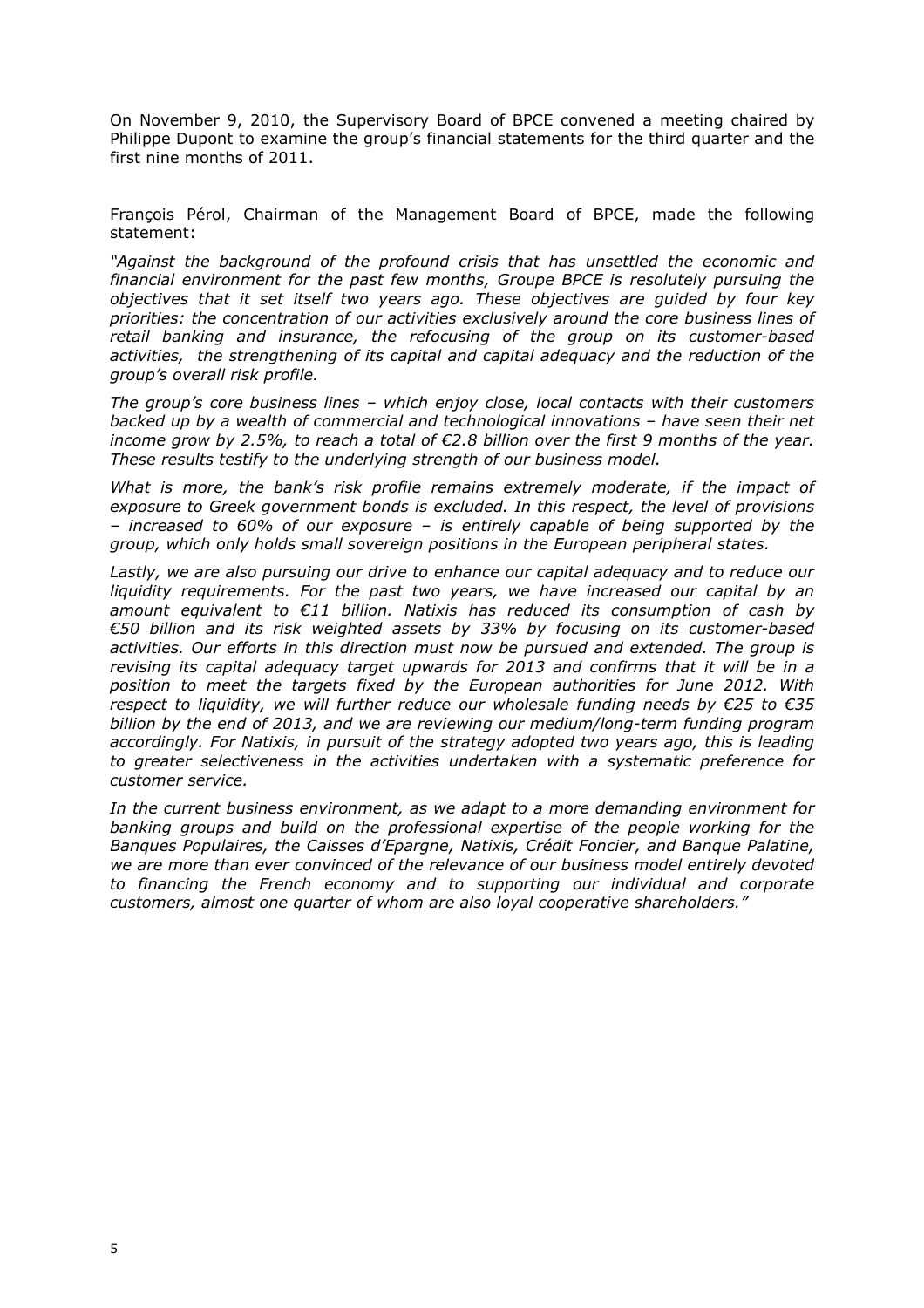#### **1. GROUPE BPCE: CONSOLIDATED RESULTS FOR THE 3RD QUARTER AND 1ST 9 MONTHS OF 2011<sup>11</sup>**

### **Results for the 3rd quarter of 2011**

In an adverse business environment, Groupe BPCE continues to demonstrate the underlying resilience of its business model and the recurrent nature of the results posted by its core business lines.

**Net banking income** reached a total of  $€5,480m<sup>12</sup>$ , representing growth of 3.4% compared with the  $3<sup>rd</sup>$  quarter of 2010. The net banking income of the core business lines<sup>13</sup> declined slightly to reach  $\epsilon$ 4,876m (- 2.1%). The revenues generated by the Commercial Banking and Insurance core business line remain stable at  $\epsilon$ 3,637m thanks to the good commercial performance achieved by the two retail networks.

**Operating expenses** remain under tight control at €3,702m.

The **cost/income ratio** has improved by 1.8 points, and now stands at 67.6%.

The **gross operating income** stands at €1,778m, up from €1,624m in the third quarter of 2010, representing growth of 9.5%.

Groupe BPCE booked additional impairment with respect to Greek government bonds for a total of €784m in the 3<sup>rd</sup> quarter of 2011, taking the discount to 60% of total Greek sovereign exposure.

Aggregate impairment in the 2<sup>nd</sup> and 3<sup>rd</sup> quarters amounts to  $\epsilon$ 867m, representing a charge of €558m on net income for the first nine months of 2011.

Most of the Greek sovereign exposure is held by Crédit Foncier (representing  $E1.2$  billion at balance sheet value on September 30, 2011) , whose capital has been reinforced following the provision booked by a shareholder's advance of €500 million approved today by the Supervisory Board.

Groupe BPCE has only limited exposure to sovereign risks in the other European peripheral states. The net direct exposure of the banking portfolio<sup>14</sup> comes to a total of €2,643 million for Italy, €346m for Ireland, €167m for Portugal and €55m for Spain. Overall exposure consequently stands at €3,211m.

If the impact of the impairment of Greek government bonds is excluded, the **cost of risk** stands at  $\epsilon$ 394m, down 12.6% compared with the 2<sup>nd</sup> quarter of 2011.

**Net income attributable to equity holders of the parent** therefore stands at €332m compared with €828m in the third quarter of 2010. If provisions booked to cover Greek government bonds are excluded, net income stands at  $\epsilon$ 839m, equal to growth of 1.3% compared with last year.

The Return on Equity of the core business lines amounts to 10%, versus 13% during the same period last year.

j

 $11$  The quarterly results of the group for the 3-month period ended September 30, 2011 were approved by the Management Board on November 7, 2011. The quarters prior to Q3 2011 have be restate to reflect the pro forma impact of the disposal of Foncia and Eurosic in June and July 2011.

<sup>&</sup>lt;sup>12</sup> Net bankincome effect on the revaluation of own debt + €240m in O3-11 vs. - €45m in O3-10

<sup>&</sup>lt;sup>13</sup> Commercial Banking and Insurance: CIB, Investment Solutions and Specialized Financial Services

 $14$  Calculated using the methodology drawn up by the European Banking Authority (EBA) for the stress tests – net direct exposures excluding derivatives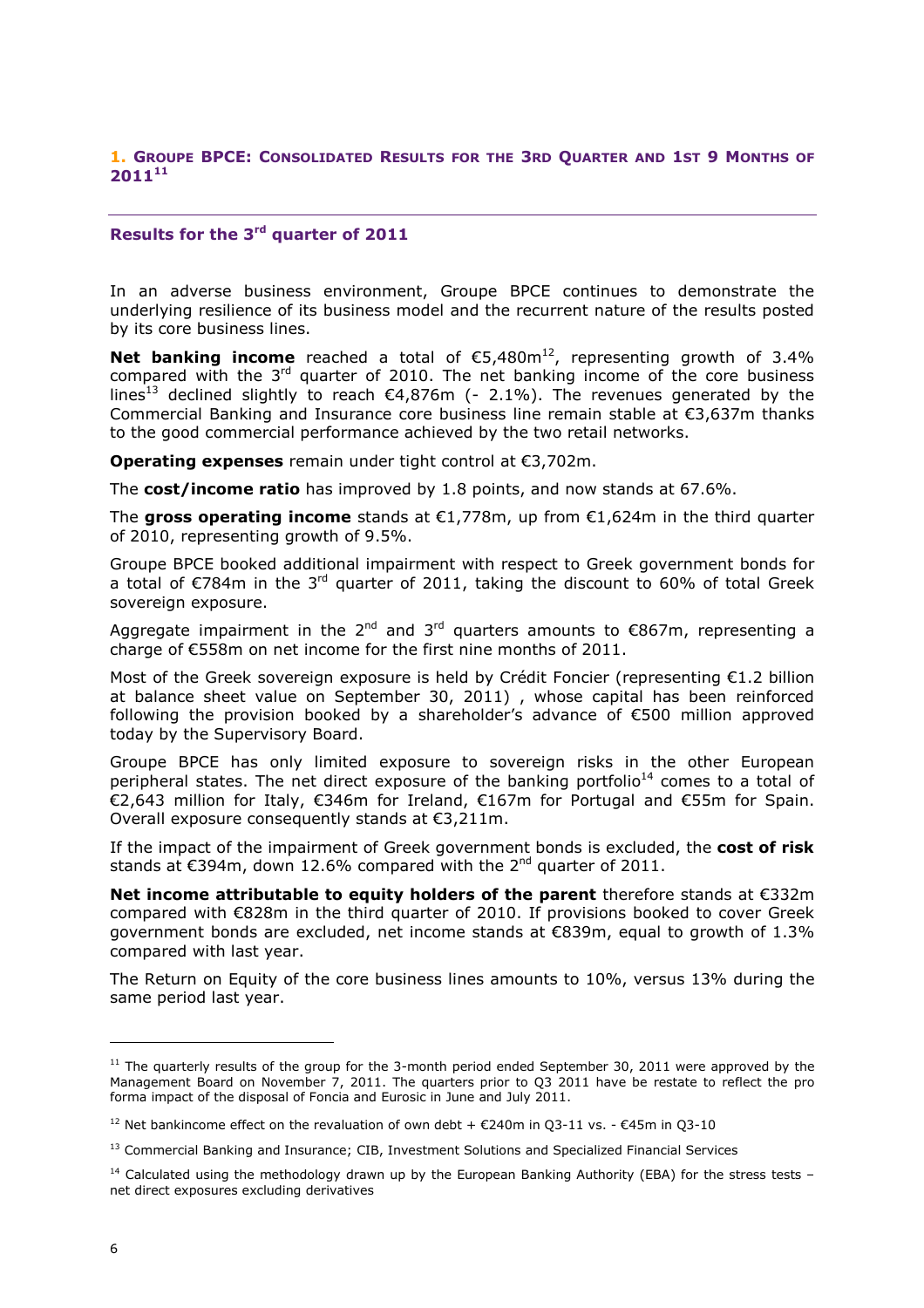The group's ROE has also declined  $-$  to 2.5%  $-$  but remains stable compared with the 3<sup>rd</sup> quarter of 2010 at 7.4% if impairment of Greek government bonds is excluded.

#### **CONSOLIDATED RESULTS OF GROUPE BPCE IN THE 3 RD QUARTER OF 2011**

| in $\epsilon$ m                                                                                         | Q3 2011 <sup>15</sup><br>Q3 2010 <sup>15</sup><br>$Q3-10$ |              | $Q3-11/$            | <b>Core business</b><br>lines <sup>16</sup><br>Q3 2011 | Core<br><b>business</b><br>lines <sup>16</sup><br>03 2010 | $03-11/$<br>$Q3-10$ |
|---------------------------------------------------------------------------------------------------------|-----------------------------------------------------------|--------------|---------------------|--------------------------------------------------------|-----------------------------------------------------------|---------------------|
| Net banking income                                                                                      | 5,480                                                     | 5,300        | $+3.4%$             | 4,876                                                  | 4,979                                                     | $-2.1\%$            |
| Operating expenses                                                                                      | $-3,702$                                                  | -3,676       | $+0.7%$             | $-3,277$                                               | $-3,231$                                                  | $+1.4%$             |
| operating<br>income<br><b>Gross</b>                                                                     | 1,778                                                     | 1,624        | $+9.5%$             | 1,599                                                  | 1,748                                                     | $-8.5%$             |
| Cost/income ratio                                                                                       | 67.6%                                                     | 69.4%        | $-1.8pt$            | 67.2%                                                  | 64.9%                                                     | $+2.3$ pts          |
| Cost of risk                                                                                            | $-1,163$                                                  | $-244$       | n.s                 | $-434$                                                 | $-315$                                                    | $+37.8%$            |
| Excl. Greek government bond<br>impairment                                                               | $-394$                                                    | $-244$       | $+61,5%$            |                                                        |                                                           |                     |
| <b>Income before tax</b>                                                                                | 586                                                       | 1,431        | $-59.0%$            | 1,181                                                  | 1,488                                                     | $-20.6\%$           |
| Income tax                                                                                              | $-182$                                                    | $-540$       | $-66.3%$            | $-381$                                                 | - 474                                                     | $-19.6%$            |
| Minority interests                                                                                      | $-72$                                                     | $-63$        | $+14.3%$            | $-65$                                                  | $-106$                                                    | $-38.7%$            |
| Net income attributable to equity<br>holders of the parent<br>Excl. Greek government bond<br>impairment | 332<br>839                                                | 828<br>828   | $-59.9%$<br>$+1.3%$ | 735                                                    | 908                                                       | $-19.1%$            |
| <b>ROE</b><br>Excl. Greek government bond<br><i>impairment</i>                                          | 2.5%<br>7.4%                                              | 7.4%<br>7.4% |                     | 10%                                                    | 13%                                                       |                     |

#### **Results for the first 9 months of 2011**

The **net banking income** of Groupe BPCE reached a total of €17,234m in the first 9 months of 2011, representing an increase of 1.7%. The growth in the net banking income of the core business lines (up 1.5% to a total of €15,660m) testifies to the commercial dynamism and strong resilience of these businesses despite the adverse business environment.

All the projects included in the 2010-2013 "Together" strategic plan are making progress and demonstrating their positive effects. In particular, the revenue synergies developed between Natixis and the Banque Populaire and Caisse d'Epargne retail network generated additional aggregate net banking income of €415m at September 30, 2011, notably in the areas of consumer credit, insurance and payments.

These revenue synergies have been developed earlier than initially scheduled in the strategic plan.

**Operating expenses** have risen by 1.6%, to reach a total of €11,538m.

ł

<sup>&</sup>lt;sup>15</sup> Pro forma to account for the disposal of Foncia and Eurosic in June and July 2011

<sup>&</sup>lt;sup>16</sup> Commercial Banking and Insurance; CIB, Investment Solutions and Specialized Financial Services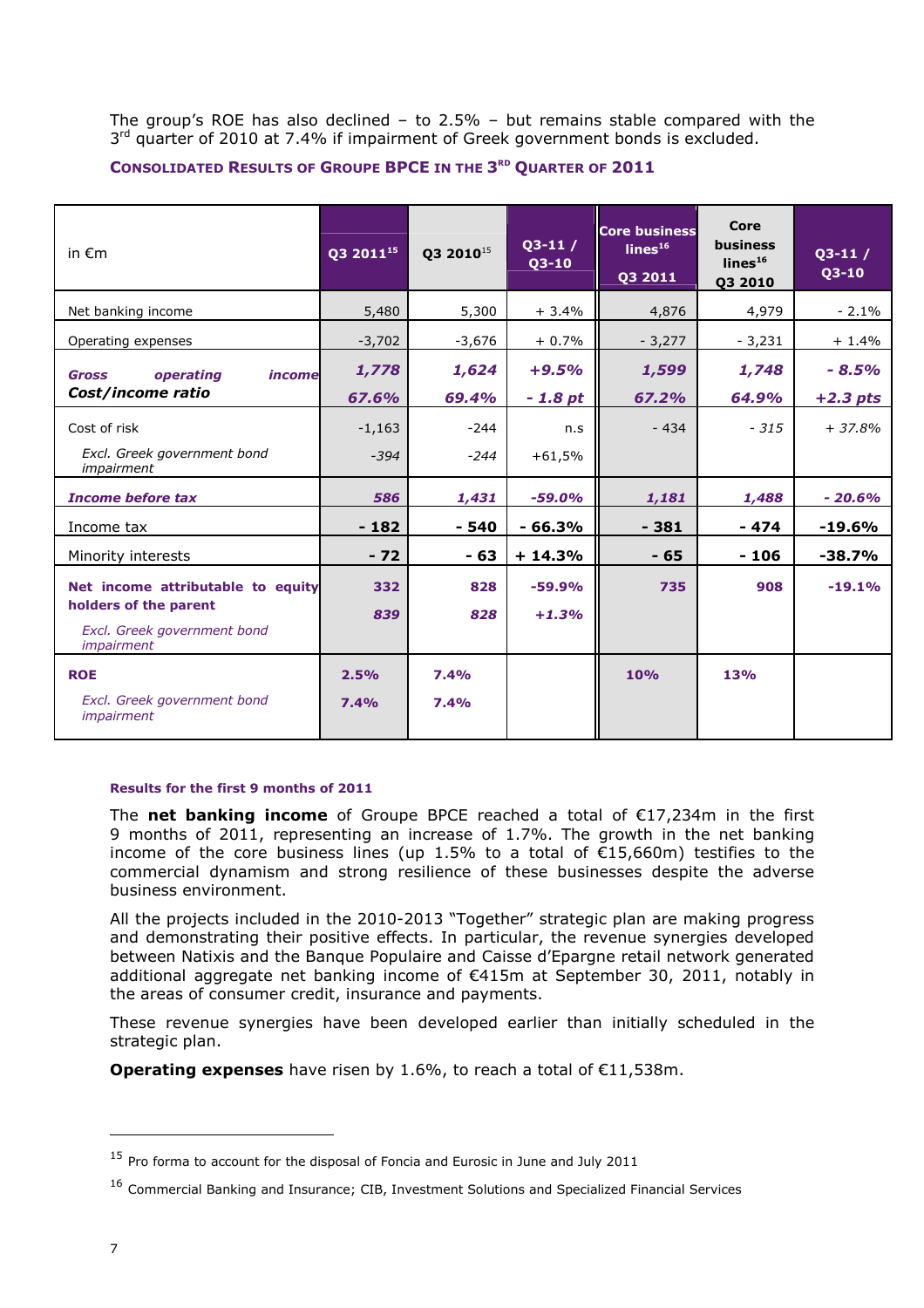At September 30, 2011, the **cost/income ratio** remained stable at 66.9% for the group and at 64.7% for the core business lines (up 0.4 of a percentage point).

The **gross operating income** stands at €5,696m, representing growth of 1.8%. The contribution made by the group's core business lines reached a total of €5,532m.

If the impairment of Greek government bonds is excluded, the **cost of risk** has risen by a marginal 1.6%. In the core business lines, it has declined by a total of 9.1%.

**Net income attributable to equity holders of the parent**, which stands at €2,831m, has risen by 2.5% for the core business lines, thereby demonstrating their strong resilience in an unfavorable business environment.

The return on equity after tax has declined by 6.6% over the first nine months of the year but remains stable at 8.3% of the impairment of Greek government bonds is excluded.

| in $\epsilon$ m                                                                                         | $9M -$<br>$2011^{17}$ | $9M -$<br>$2010^{17}$ | $9M-11/$<br>$9M-10$               | <b>Core</b><br><b>business</b><br>lines<br>$9M-11$ | Core<br><b>business</b><br>lines<br>$9M-10$ | $9M-11/$<br>9M-10     |
|---------------------------------------------------------------------------------------------------------|-----------------------|-----------------------|-----------------------------------|----------------------------------------------------|---------------------------------------------|-----------------------|
| Net banking income                                                                                      | 17,234                | 16,950                | $+1.7%$                           | 15,660                                             | 15,428                                      | $+1.5%$               |
| Operating expenses                                                                                      | $-11,538$             | $-11,353$             | $+1.6%$                           | $-10,128$                                          | $-9,915$                                    | $+2.1%$               |
| operating<br><b>Gross</b><br>income<br>Cost/income ratio                                                | 5,696<br>66.9%        | 5,597<br>67.0%        | $+1.8%$                           | 5,532                                              | 5,513<br>64.3%                              | $+0.3%$               |
| Cost of risk<br>Excl. Greek government bond<br>impairment                                               | $-2,087$<br>$-1,235$  | $-1,215$<br>1,215     | $-0.1$ pts<br>$+71.8%$<br>$+1.6%$ | 64.7%<br>$-1,053$                                  | $-1,159$                                    | $+0.4$ pts<br>$-9.1%$ |
| <b>Income before tax</b>                                                                                | 3,706                 | 4,434                 | $-16.4%$                          | 4,609                                              | 4,520                                       | $+2.0%$               |
| Income tax                                                                                              | $-1,203$              | $-1,432$              | $-16.0%$                          | $-1,468$                                           | $-1,422$                                    | $+3.2%$               |
| Minority interests                                                                                      | $-263$                | $-250$                | $+5.2%$                           | $-310$                                             | $-336$                                      | $-7.7%$               |
| Net income attributable to equity<br>holders of the parent<br>Excl. Greek government bond<br>impairment | 2,240<br>2,798        | 2,752<br>2,752        | $-18.6%$<br>$+1.7%$               | 2,831                                              | 2,762                                       | $+2.5%$               |
| <b>ROE</b><br>Excl. Greek government bond<br><i>impairment</i>                                          | 6.6%<br>8.3%          | 8.3%<br>8.3%          |                                   | 13%                                                | 13%                                         |                       |

#### **CONSOLIDATED RESULTS OF GROUPE BPCE FOR THE FIRST 9 MONTHS OF 2011**

j

 $17$  Pro forma to account for the disposal of Foncia and Eurosic in June and July 2011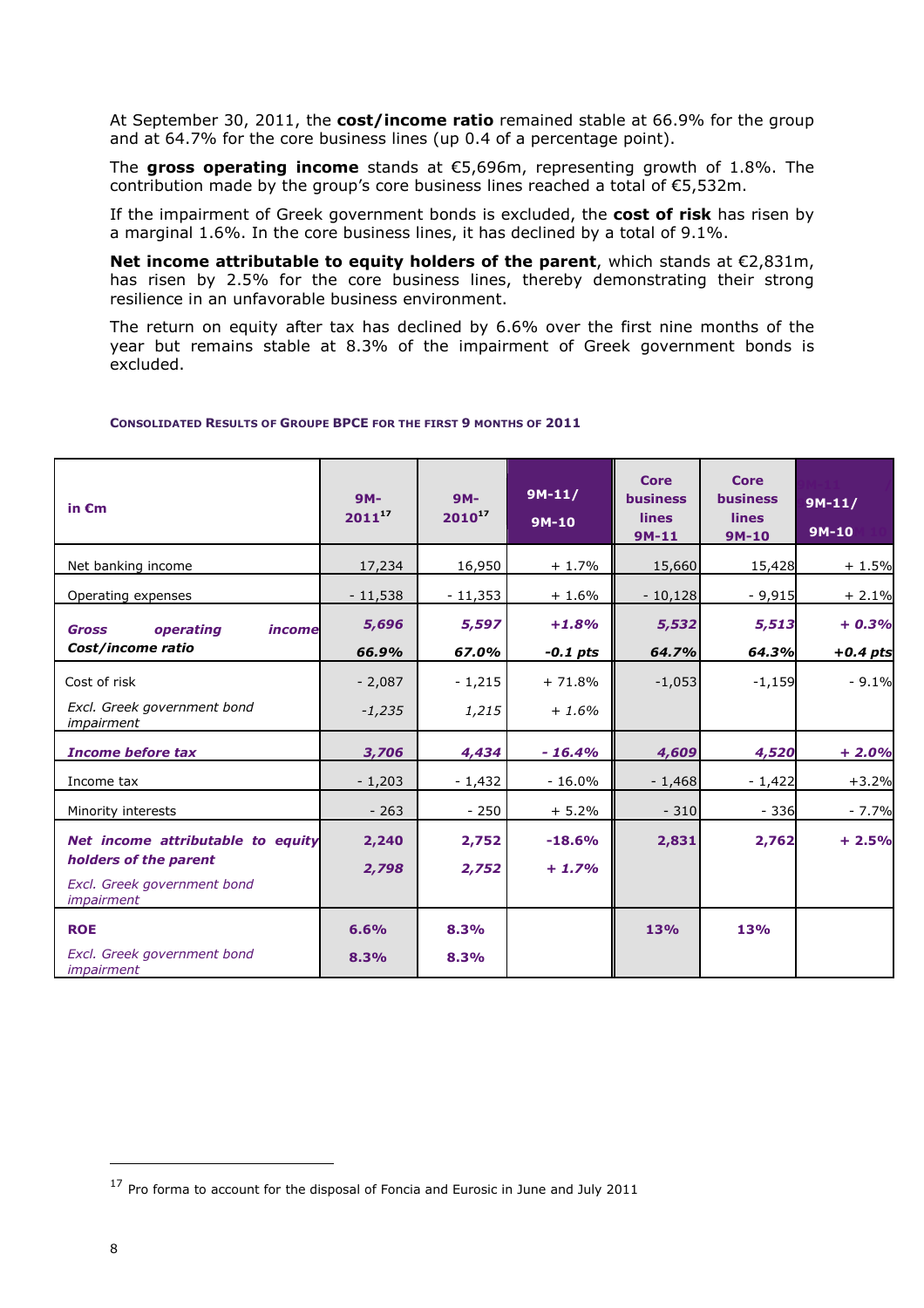#### **2. COMMERCIAL BANKING AND INSURANCE: STABLE REVENUES IN A DFFICULT BUSINESS ENVIRONMENT, IMPROVEMENT IN COMMERCIAL PERFORMANCE.**

*The Commercial Banking and Insurance core business line groups together the activities of the Banque Populaire and Caisse d'Epargne retail banking networks, activities related to real estate financing (chiefly Crédit Foncier de France) and the Insurance, International and "other networks" activities.* 

The Commercial Banking and Insurance businesses put up a satisfactory commercial and financial performance despite the uncertain economic environment. In the third quarter of 2011, their net banking income (€3,637m) remained stable compared with the same period in 2010. During the first nine months of this year, net banking income increased by 2.1% compared with the first nine months of 2010 to reach a total of  $\epsilon$ 11.273m.

While simultaneously continuing to increase their on-balance sheet savings deposits, both retail banking networks remained actively engaged in providing financing for all their different customer categories. Loan outstandings enjoyed overall growth of 9%, divided between an increase in 9.3% for individual customers and 8.9% or the other markets.

The development of all the projects included in the 2010-2013 strategic plan "Together" is proceeding at a rapid pace, and its effects are already quantifiable. In particular, very satisfactory growth is being achieved the customer base of the Banque Populaire and Caisse d'Epargne networks across all the priority customer targets.

The Commercial Banking and Insurance business is also pursuing its multi-channel distribution policy with the development of online branches: *e-agences* for the Banque Populaire network and *monbanquierenligne* ("my online banker") for the Caisses d'Epargne.

Lastly, these initiatives were given further support with the launch, since the beginning of the year, of a drive to define a new public image and brand territories for the Banque Populaire banks and Caisses d'Epargne via a series of media campaigns.

### Commercial Banking and Insurance: results for the 3<sup>rd</sup> quarter of 2011

The net banking income of the Commercial Banking and Insurance core business line stands at  $\epsilon$ 3,637m, representing growth of 0.6% compared with the 3<sup>rd</sup> quarter of 2010.

Thee cost/income ratio has improved marginally (0.6 of a percentage point) to reach a total of 64.8%.

Gross operating income has declined slightly (- 1.2%) to  $\epsilon$ 1,279m. The cost of risk related to the outstandings of the two Banque Populaire and Caisses d'Epargne retail banking networks (28 basis points<sup>18</sup>) has declined from its level in the 3<sup>rd</sup> quarter of 2010 (31 bp) and  $2^{nd}$  quarter of 2011 (30 bp).

However, the net income attributable to equity holders of the parent of the Commercial Banking and Insurance division has fallen 12.5% to €611m owing, in particular, to the booking of a non-recurring provision for a Banque Populaire bank affecting the cost of risk.

ł

 $18$  Cost of risk (excluding the allocation to a non-recurring provision), expressed in annualized basis points on gross customer outstandings at the beginning of the period.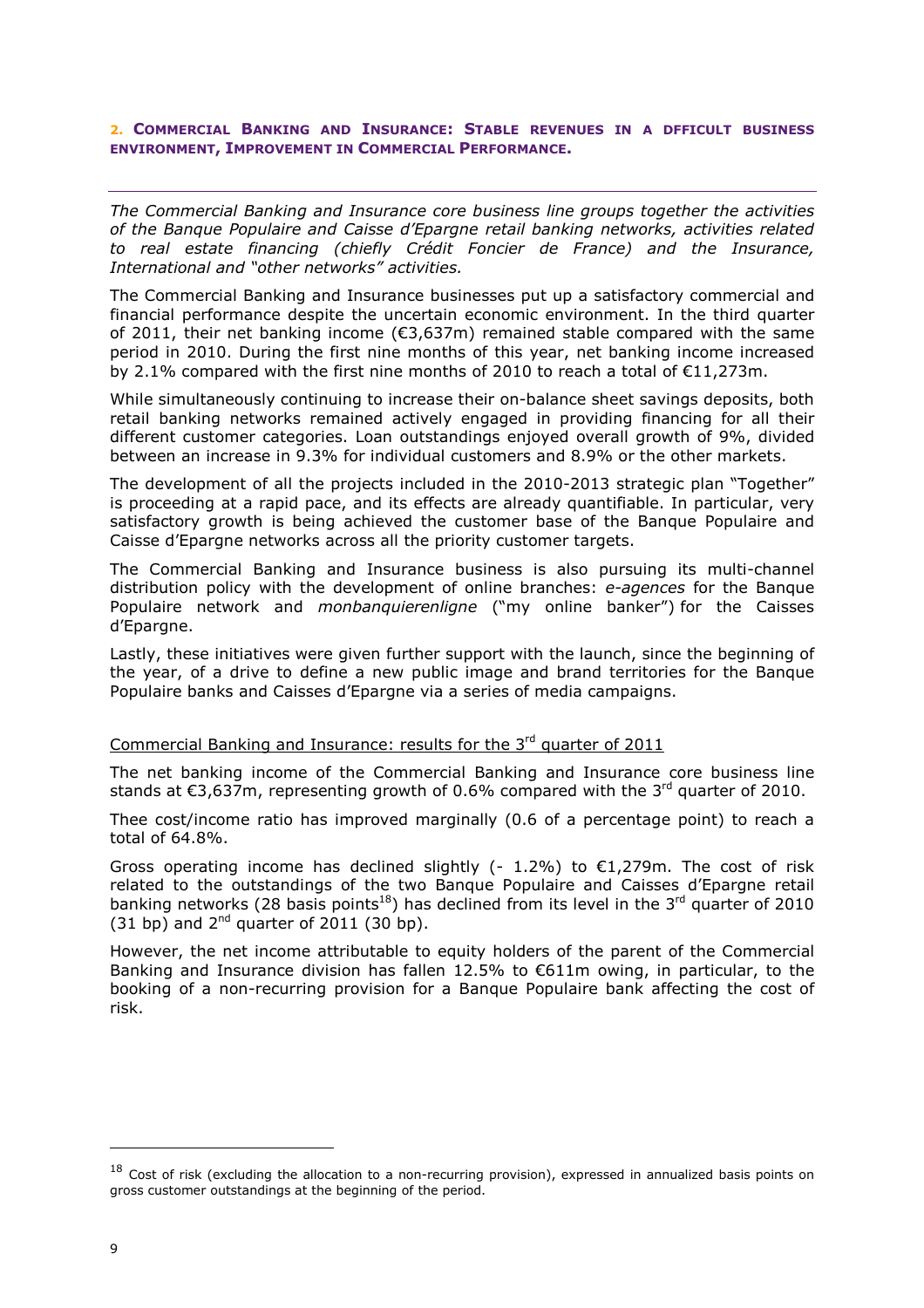Commercial Banking and Insurance: results for the first 9 months of 2011

For the first nine months of the year, the net banking income of the Commercial Banking and Insurance division stands at  $E11,273$ m, representing growth of 2.1% compared with the same period in 2010.

Gross operating income rose 3.3% to reach a total of €4,016m.

The cost of risk remained stable during the period, at €921m.

The net income attributable to equity holders of the parent of the Commercial Banking and Insurance business line is equal to €2,133m, up 3.8%.

ROE stands at 12% for the first 9 months of the year, virtually unchanged from the same period last year.

### 2.1 Banque Populaire

*The Banque Populaire network comprises the 19 Banque Populaire banks, including CASDEN and Crédit Coopératif and their subsidiaries, Crédit Maritime Mutuel and the Mutual Guarantee Companies. On November 8, 2011, Banque Populaire du Sud-Ouest and Banque Populaire Centre Atlantique finalized their merger, which led to the creation of Banque Populaire Aquitaine Centre Atlantique.* 

#### • **Customer base**

Benefiting from the rollout of their strategy aimed at winning new customers, the Banque Populaire banks had expanded their customer base across all their priority customer targets at September 30, 2011.

In the space of one year, the number of active individual customers using banking services has risen by a total of 2.1%, with regular growth continuing since the beginning of the year. This commercial success is not confined to an increase in "adult" customers and private banking customers but also includes the results of a dynamic policy designed to attract young people and allow them to prepare for the future.

The number of active established professional customer increased by 3.1% and the number of businesses by 3.3%, reflecting the positive dynamics in these key markets for the Banque Populaire banks. These mutual banks, the No.1 principal banking partner of small- to medium-sized enterprises, now boasts more than one million professional and business customers.

#### • **Savings deposits**

The strong growth in on-balance sheet savings deposits (+9.4% in the space of one year, excluding centralized savings products) was driven, in particular, by the increase in deposits on passbook savings accounts in the individual customer segment (+10,2%) and the increase in term accounts in the professional and business market segments  $(+13.9\%)$ .

Financial savings have suffered a 2.2% decline owing to the continuous fall in mutual fund deposits (- 6.7%) related, firstly, to a loss in value following the sharp deterioration in the financial markets during the summer and, secondly, to a gradual shift in new deposits towards on-balance sheet savings. Despite the adverse market conditions, however, life insurance achieved growth of 1.6%.

Finally, the placement of BPCE bond issues (which enjoyed strong growth), made it possible to satisfy customer demand for investment in life-insurance products (accounting for almost one half of the total amount borrowed) while simultaneously supporting the increase in on-balance sheet savings deposits.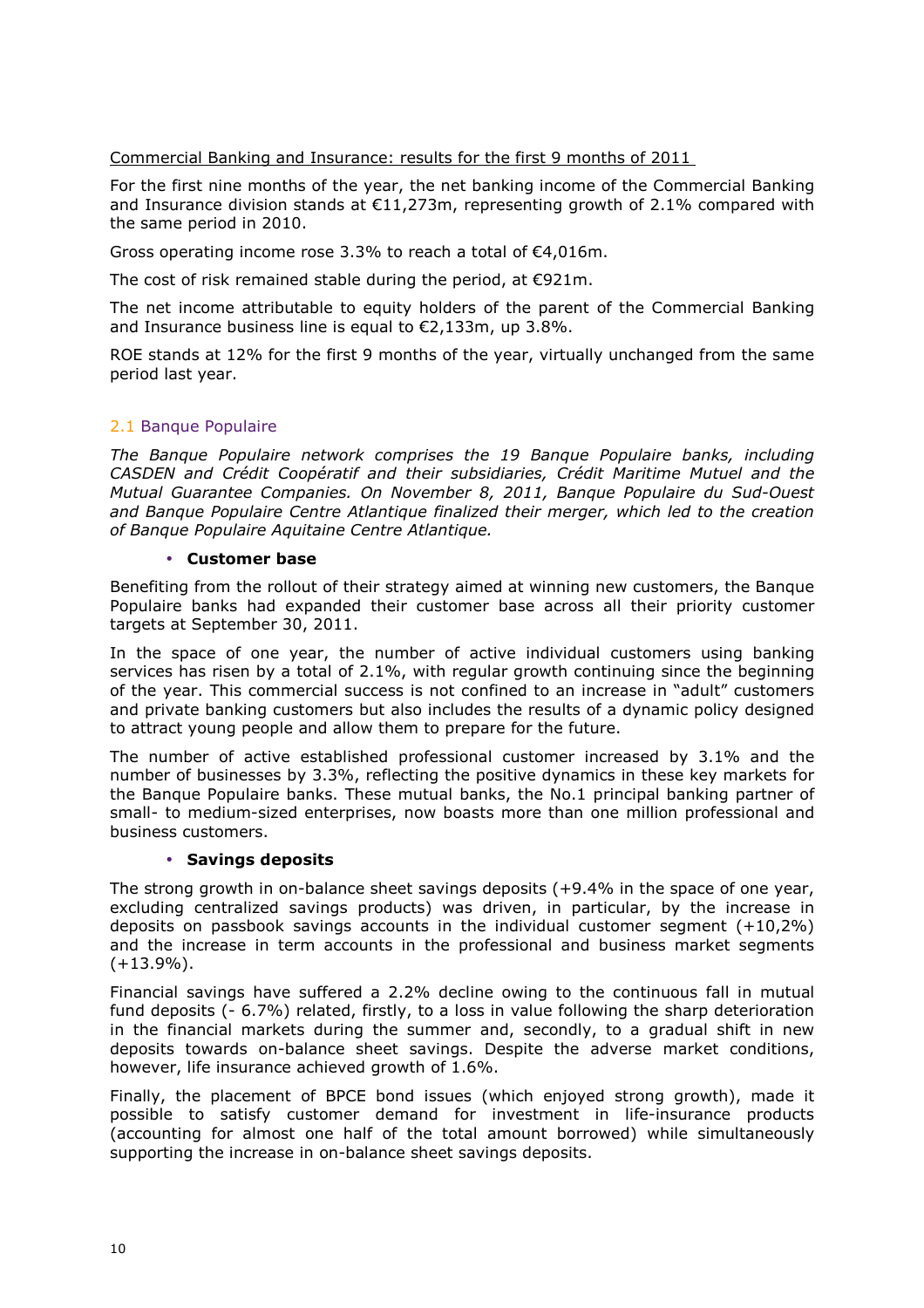#### • **Loan outstandings**

The Banque Populaire banks have confirmed their commitment to helping finance the French economy with a 5.8% increase in outstandings compared with September 30, 2010. Aggregate loan outstandings stood at €153bn at September 30, 2011.

Real estate loans remain the principal factor behind this growth with outstandings reaching a total of €77.3bn at the end of September, representing strong but stable growth of 8.2% on a rolling 12-month basis.

Regarding equipment loans, outstandings have risen by 4.0% reflecting the commitment made by the Banque Populaire banks in favor of funding business and self-employed professionals.

### • **Financial results at September 30, 2011**

Net banking income rose  $+2.7%$  over the first 9 months of the year to reach a total of €4,736m.

The increase in operating expenses remains limited to 2.1%, reflecting the rise in payroll charges and the virtual stability in other costs despite the introduction of the tax related to the systemic risk in the banking sector.

In an uncertain economic environment, the cost of risk – despite rising 43.5% during the quarter owing to the booking of a non-recurring provision by a Banque Populaire bank – remains stable over the first nine months of the year (- 0.8%).

The cost/income ratio stands at 63.6%, down 0.4 of a percentage point compared with the same period in 2010.

Overall, the net income generated by the Banque Populaire banks comes to a total of €833m over the first 9 months of 2011, representing strong growth (+8%) over a year.

### 2.2 Caisse d'Epargne

*The Caisse d'Epargne network comprises the 17 individual Caisses d'Epargne.*

#### • **Customer base**

Despite the difficult economic environment, the Caisse d'Epargne network has achieved a dynamic commercial performance since the beginning of 2011, building on the success of its new strategy – that has now been rolled out – of activating the potential of their existing customers.

At September 30, 2011, the customer base of the Caisses d'Epargne had been reinforced across all its priority customer targets with strong growth in the number of active business customers (+9.8%) and active professionals (+7.8%).

In the individual customer market, the number of active customers has increased by 2.8%. In this latter customer segment, it is particularly satisfying to note the growth in the number of young working people and in the number of active customers who have chosen the Caisse d'Epargne as their principal banking partner and making use of banking services.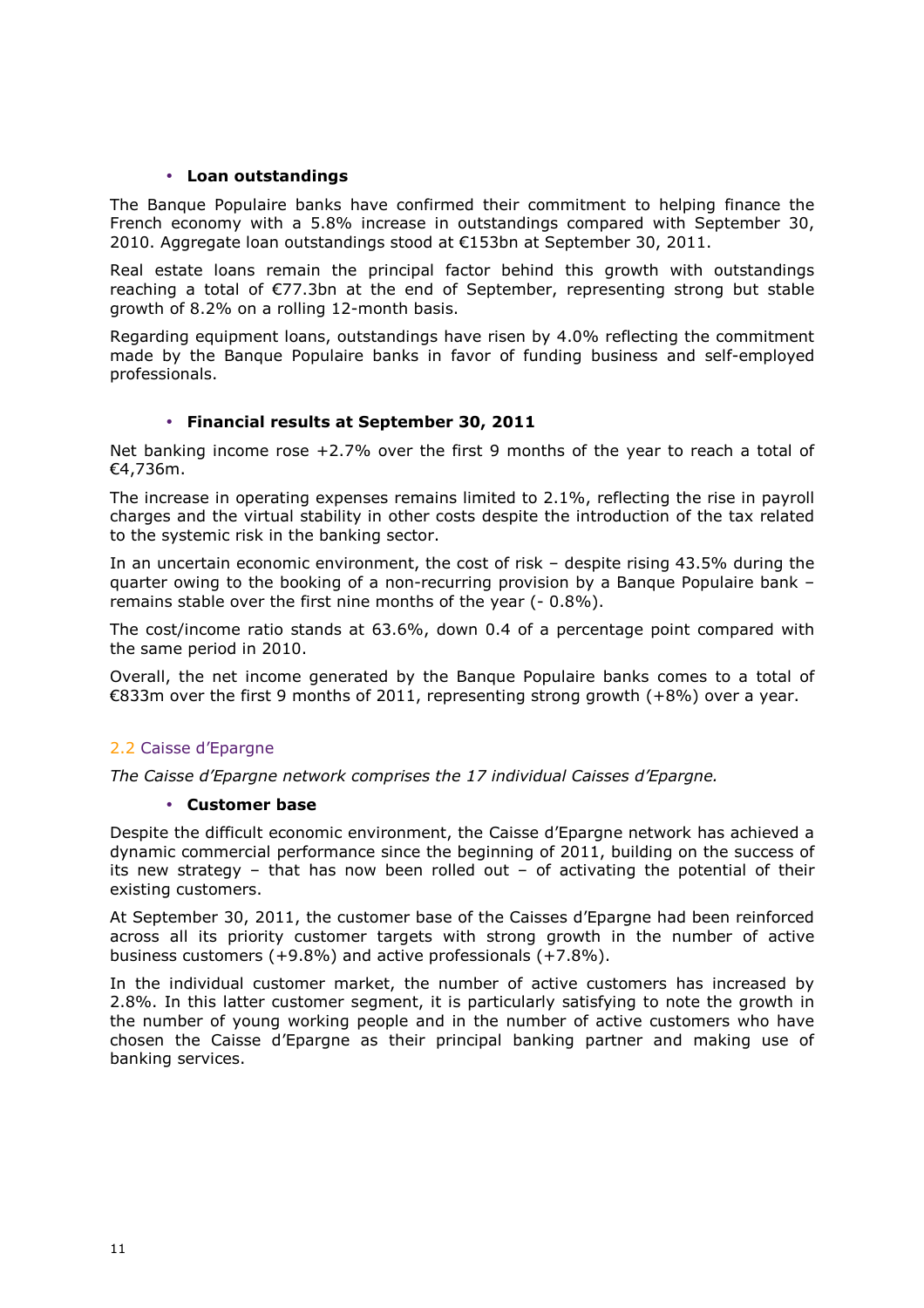#### • **Savings deposits**

In the  $3<sup>rd</sup>$  quarter of 2011, the Caisses d'Epargne further increased new deposit inflows from what was already a very high level in June earlier this year. A large proportion of new deposits is made in the form of on-balance sheet savings making it possible to increase the amount of balance sheet assets (excluding centralized savings products) which have increased by 8.9% compared with September 30, 2010.

The shift in savings towards on-balance sheet products was favored by the rise in regulated interest rates, leading to substantial new deposits on passbook savings accounts (+4.9% growth in deposits).

Apart from passbook savings accounts, the placement of BPCE bonds to network customers also boosted the increase in on-balance sheet savings. Bond placements have increased by 10.7% in the space of a year. A part of these borrowings were offered to customers in the form of life-insurance products, allowing the savings banks to satisfy their demand for greater diversification.

Financial savings, which reached a total of €119bn at September 30, 2011, rose by +1.5% despite a substantial decrease in mutual funds (-17.4%) as a result, in particular, of the collapse in the financial markets in the summer of 2011. In this adverse business environment, life insurance achieved a good rate of growth (+4.9%).

#### • **Loan outstandings**

The Caisses d'Epargne confirm once again their dynamic commitment to financing the French economy.

Outstandings enjoyed buoyant growth but have entered into a phase of consolidation  $(+ 12.5\%$  compared with September 30, 2010) to reach a total of  $\epsilon$ 166bn.

This growth in loan outstandings reflects, apart from the strong performance achieved since the beginning of the year, the inclusion of the record-breaking new loan production recorded at the end of 2010 in the area of real estate loans (annual growth of  $+13.3\%$ ).

Equipment loans have increased by 15.1%, also reflecting the dynamism of the professional and business customer markets and professional real estate.

#### • **Financial results for the first 9 months of 2011**

Net banking income stood at  $\epsilon$ 5,052m in the first 9 months of 2011, reflecting a slight increase of 1% compared with the same period in 2010. In the  $3<sup>rd</sup>$  quarter of 2011, net banking income declined marginally  $(-1.9%)$  but, when restated to account for the change in provisions for regulated home savings products and the decrease in the Livret A commission rate, net banking income enjoyed growth of 2.9%.

Operating expenses have decreased by 0.8%.

The cost/income ratio has declined by 1.1% and now stands at 64.7%.

The cost of risk remains virtually unchanged (0.4%) in an adverse economic environment.

In all, the net income posted by the Caisses d'Epargne stood at €1,007m at September 30, 2011, boasting growth of +5.1% in the space of one year.

#### 2.3 Real estate financing

*Crédit Foncier is the principal entity contributing to this business line* 

The commercial activities of Crédit Foncier remained buovant in the 3<sup>rd</sup> quarter with good margin levels achieved on real estate financing in France. New loan production increased 10% (to €3bn) compared with the 3<sup>rd</sup> quarter of 2010. In the first 9 months of 2011, it grew by 5% (to €7.6bn) compared with the same period in 2010.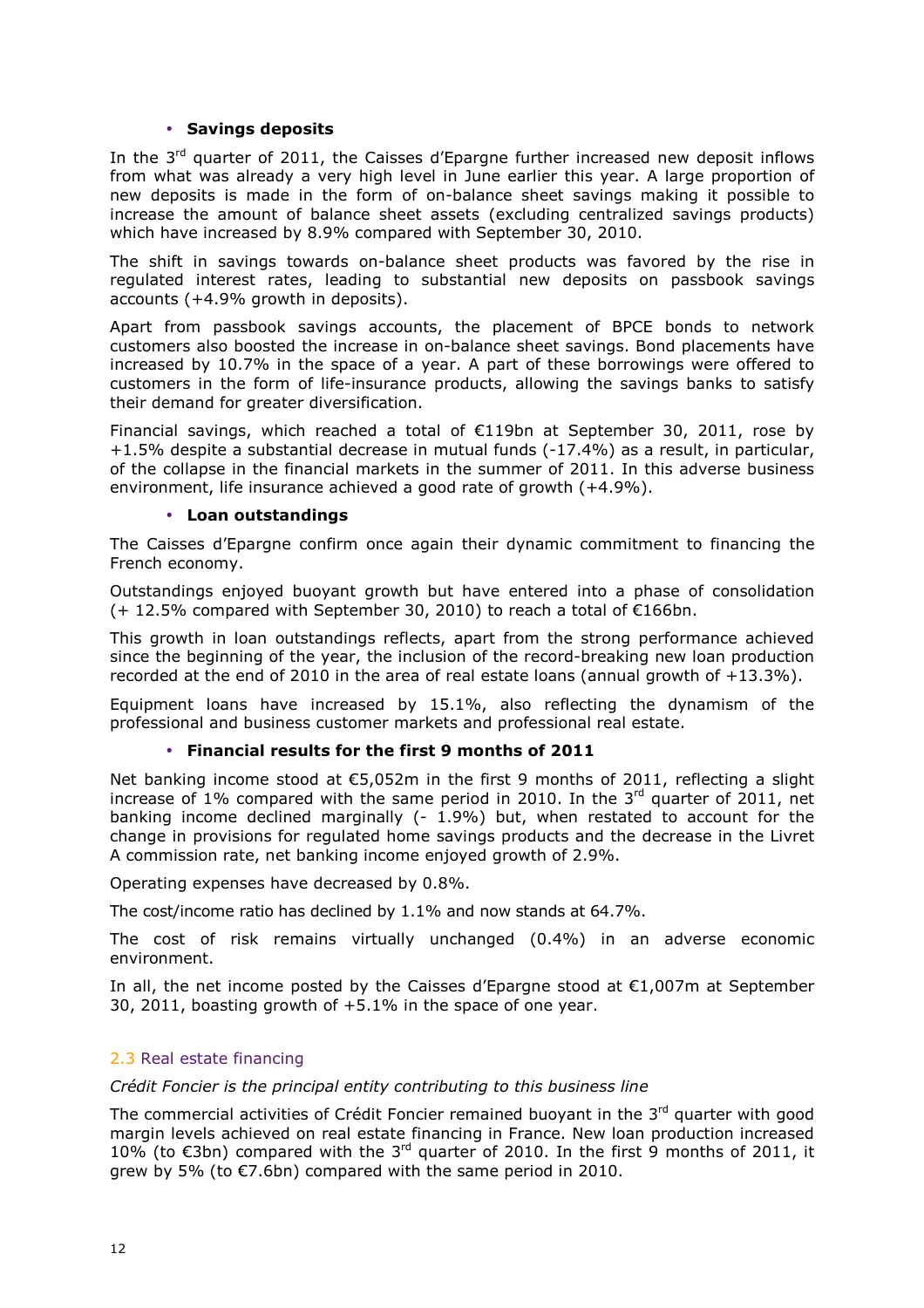In the individual customers market – buoyed up, in particular, by the success of the PTZ+ zero-interest rate loan – new loan production stood at  $\epsilon$ 1.8bn in the 3<sup>rd</sup> quarter and at €5.2bn in the first 9 months of 2011.

In the corporate customers market, new loan production stood at  $\epsilon$ 1.26bn in the  $3^{rd}$  quarter and at  $\epsilon$ 2.4bn in the first 9 months of 2011, driven by the buoyancy of the financing activities aimed at investors, property developers and the public sector.

Aggregate customer loan outstandings are stable compared with the end of 2010 at €117 bn.

The contribution of Crédit Foncier to the group's income before tax stands at €48m against €76m at September 30, 2010.

#### 2.4 Insurance, BPCE International et Outre-mer (IOM) and Banque Palatine

The Insurance activity concerns BPCE Assurances and CNP Assurances. The contribution of BPCE Assurances (non-life and provident insurance) to the group's income before tax came to  $\epsilon$ 5m, up from  $\epsilon$ 4m the previous year. The contribution of CNP Assurances (life insurance) to the group's income before tax came to -  $\epsilon$ 1m.

BPCE IOM includes the international subsidiaries and companies in French overseas territories belonging to Groupe BPCE (excluding Natixis).

The contribution of BPCE International et Outre-mer to the group's income before tax amounted to €23m, compared with €21m in the 3rd quarter of 2010.

The contribution made by Banque Palatine to the group's income before tax stands at €20m versus €7m at September 30, 2010.

#### **3. CORPORATE AND INVESTMENT BANKINGN, INVESTMENT SOLUTIONS AND SPECIALIZED FINANCIAL SERVICES (CORE BUSINESSES INCLUDED IN NATIXIS)**

**The net banking income** of the core businesses pursued by Nattixis amounted to €1,239m for the  $3^{rd}$  quarter, down 9%. During the first 9 months of the year, the revenues generated by the core businesses are stable.

In the light of the exceptional crisis currently affecting the financial markets, CIB revenues fell 19.7% in the 3rd quarter 2011, this decrease is however, limited to 5% over the first 9 months of the year. The Investment Solutions division declined by 4.4% and the net banking income of Specialized Financial Services increased by 11.2% driven by synergies generated with the BPCE retail networks.

**The cost of risk** stands at - €58m in the 3rd quarter of 2011.

For the 3rd quarter of the year, the contribution of Natixis' core businesses to BPCE's net income attributable to the equity holders of the parent comes to  $\epsilon$ 124m compared with €210m one year earlier. Over the first 9 months of 2011, this contribution is virtually stable at  $\epsilon$ 698m against  $\epsilon$ 707m for the first 9 months of 2010 (-1.3%).

The annualized ROE after tax of the core busines lines stands at 9%, compared with 14% in the 3rd quarter of 2010.

*(For a more detailed analysis of the business lines and results of Natixis, please refer to the press release published by Natixis that you will find on line at the following address: www.natixis.com).*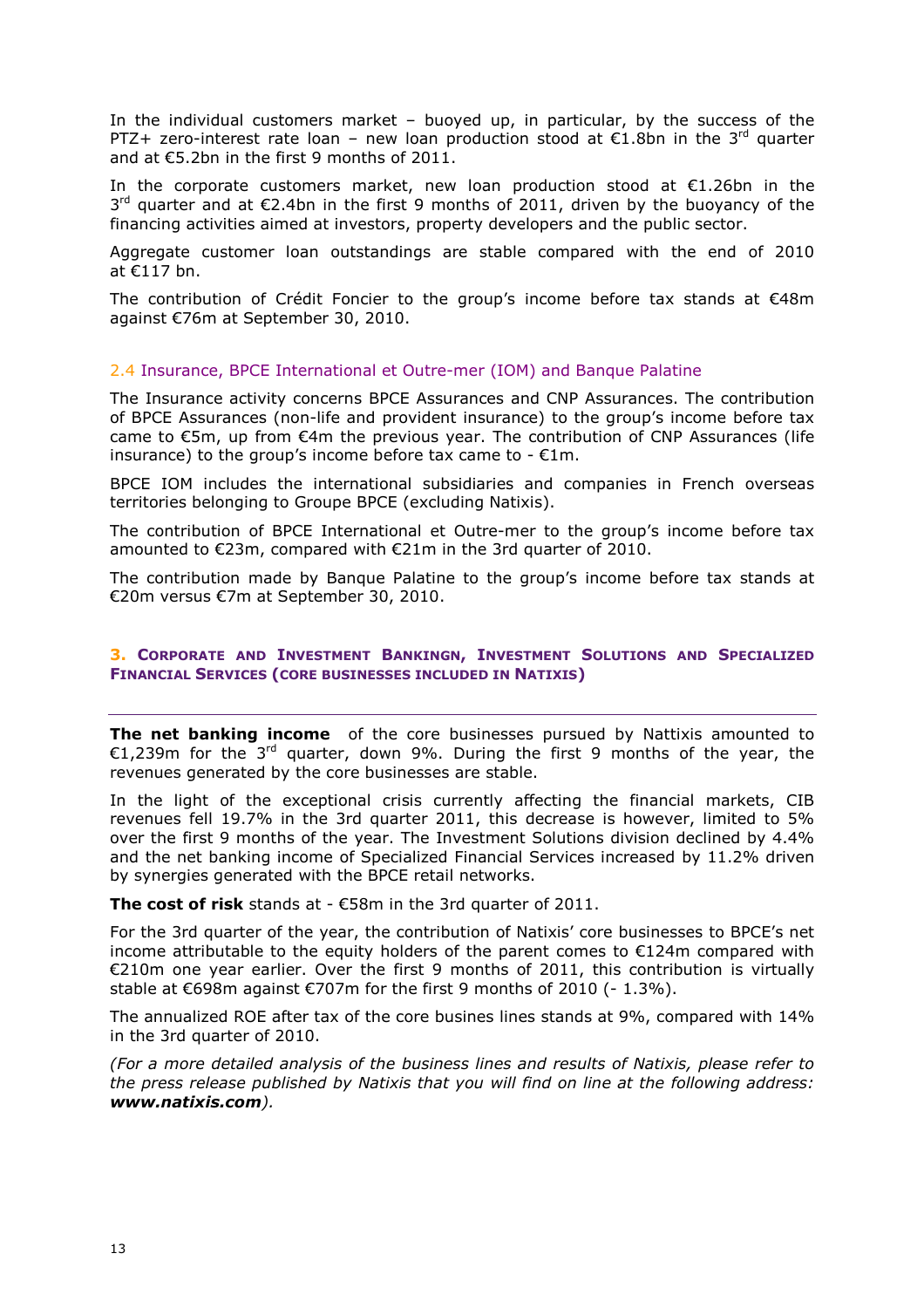#### **4. EQUITY INTERESTS**

The net banking income generated by the equity interests increased by 3.5%, to €415 million in the third quarter of 2011. Net income increased very significantly to €25 million (x 3.5).

#### **Coface**

Revenues increased 1% compared to the third quarter of 2010. In the area of credit insurance, Coface enjoyed growth of 4%. This activity accounts for 84% of the company's overall business.

The claims rate achieved a 10-point improvement over the third quarter 2010 with a loss ratio of 47% this quarter, against 57 during the same period in 2010.

The income before tax for Coface rose 22% compared to the second quarter of 2011 and 94% in relation to the third quarter of 2010.

#### **Nexity**

Revenues generated during the first nine months decreased by 4% compared with last year, at €1,773m, including €1,149m (down 1%) for the housing division. Net new home reservations increased 6% compared to the third quarter 2010. This was mostly attributable to the strong growth in sales to first time buyers.

The order book represents 20 months of real estate development work. It has increased 23% compared with December 31, 2010.

#### **5. WORKOUT PORTFOLIO MANAGEMENT (GAPC)**

The reduction in the impact of the segregated assets continues with disposals of  $\epsilon$ 0.2bn during the quarter, despite the very complex environment. The workout portfolio's risk weighted assets have been halved since June 30, 2009.

The GAPC had no significant impact on the group's net income in the  $3<sup>rd</sup>$  quarter of 2011.

#### **6. LIQUIDITY AND CAPITAL ADEQUACY: ADAPTING THE GROUP TO ITS NEW ENVIRONMENT**

#### 6.1 Confirmed relevance of the strategic planning initiatives implemented since the Group was created in 2009.

During its creation, the group carried out a strategic analysis which led to the implementation of the 2010-2013 strategic plan "Together". The four key initiatives of this plan are as follows:

- - Concentrate the group on its core business lines : retail banking and insurance, with notably the disposal of the proprietary private equity activities in France of Natixis to Axa and the disposals of Eurosic (June 2011) and Foncia (July 2011)
- - Focus the group on its customer-based acitivities. Natixis, as part of its "New Deal" strategic plan has refocused on its customer based activities and the discontinuation of the majority of its proprietary trading activities.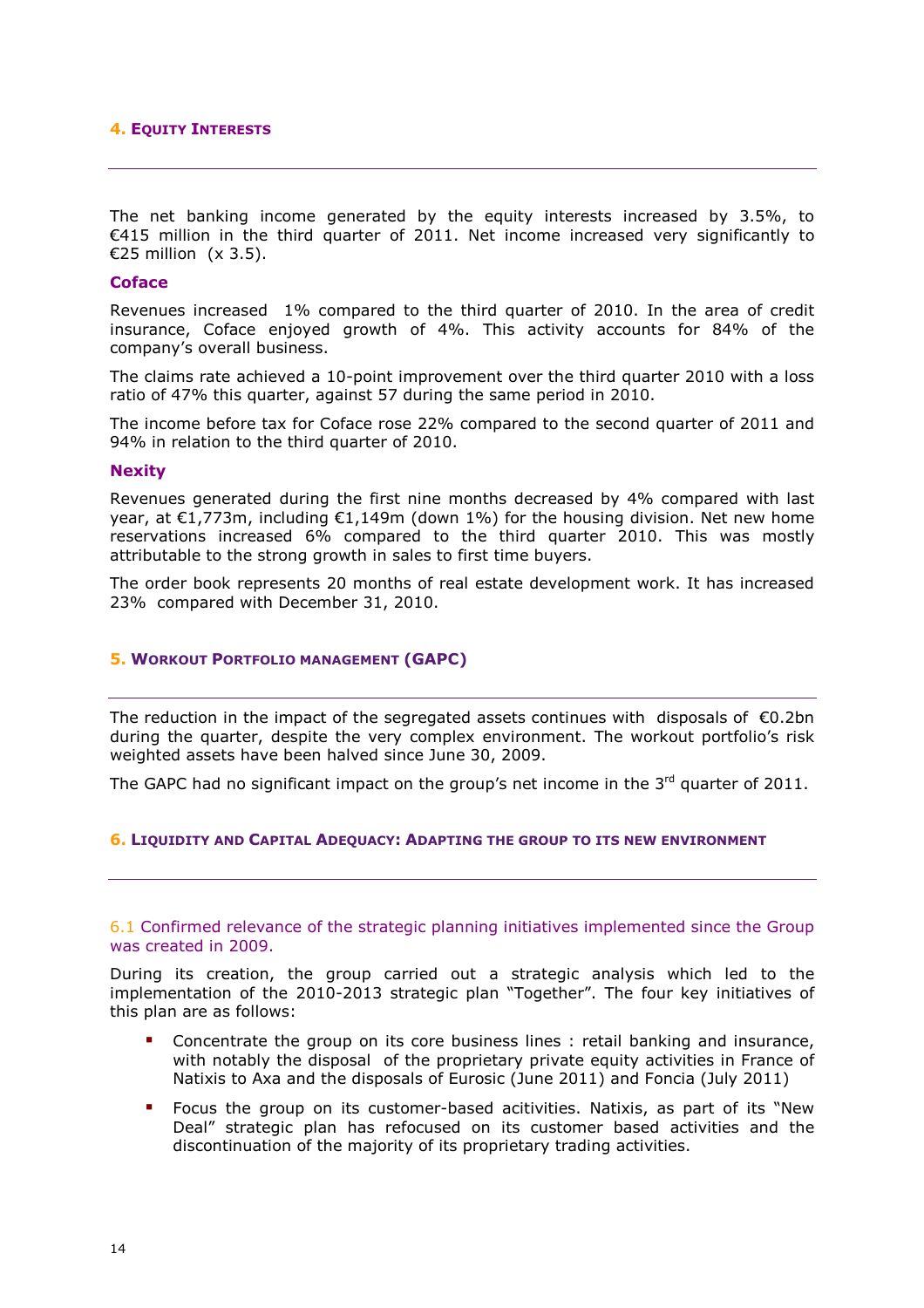- Reduce the group's risk profile. The group has undertaken an aggressive drive to reduce the risk-weighted assets of Natixis (-33% versus early 2009) and €50bn reduction in liquidity requirements (CIB and GAPC) of Natixis since early 2009. The GAPC's risk-weighted assets have been divided by two to €14.7bn at September 30, 2011 compared to €29.7bn at June 30, 2009, with no significant impact on net income.

The group' risk profile remains moderate, reflecting the predominance of retail banking activities in France. The Commercial banking and Insurance division accounts for 69% of the group's risk weighted assets, compared to 60% in 2009. The contribution of retail banking to group revenues<sup>19</sup> stands at 72% whereas its contribution to net income comes to 77 %. Groupe BPCE has the lowest risk profile of the 4 "systemic" French banking groups.

**Enhance the group's capital adequacy. The regular increase in the Core Tier 1** ratio has been principally obtained through retained earnings in addition to the issue of cooperative shares and the tight management of risk weighted assets. The asset disposals – Société Marseillaise de Crédit, Foncia, Eurosic, segregated assets – have strengthened the capital adequacy ratio. Thus, excluding the funds provided by the French State, which have been fully repaid, the Core Tier 1 ratio increased 300 basis points between June 2009 and September 2011: it rose from  $5.6^{20}\%$  to 8.6%.

### 6.2 Continued implementation of the strategy to reduce the group's risk profile

The implementation of new capital adequacy and liquidity rules under Basel 3 and the tightening of the financial environment confirm the relevance of the Group's strategy and lead it to step up its strategy in reducing its risk profile.

Groupe BPCE has set a new capital adequacy target with a Common Equity Tier 1 Basel 3 ratio above 9% in 2013 without phase-in $^{21}$ .

In addition, the group will have a Tier 1 ratio under Basel 2.5 above 9% in June 2012, including the buffer on sovereign bonds as set out by the European Banking Authority.

Moreover Natixis's capital adequacy is now being reinforced :

- The planned launch of an instrument (P3CI)<sup>22</sup> will strengthen the Core Tier 1 ratio by 200 basis points in the  $1<sup>st</sup>$  quarter of 2012, in préparation for Basel 3.

- as of January 1, 2013, the Common Equity Tier 1 ratio will be above 9% without phase-in  $21$ .

j

<sup>&</sup>lt;sup>19</sup> Commercial Banking and Insurance and Specialized Financial Services

<sup>&</sup>lt;sup>20</sup> The June 2009 ratio does not take account of the €3bn of preference shares subscribed to by the French state and fully reimbursed between August 2010 and March 2011.

 $21$  After restating to account for deferred tax assets.

<sup>22</sup> *Prêt Couvrant les Certificats Coopératifs d'Investissement* or Loan Covering Cooperative Investment Certificates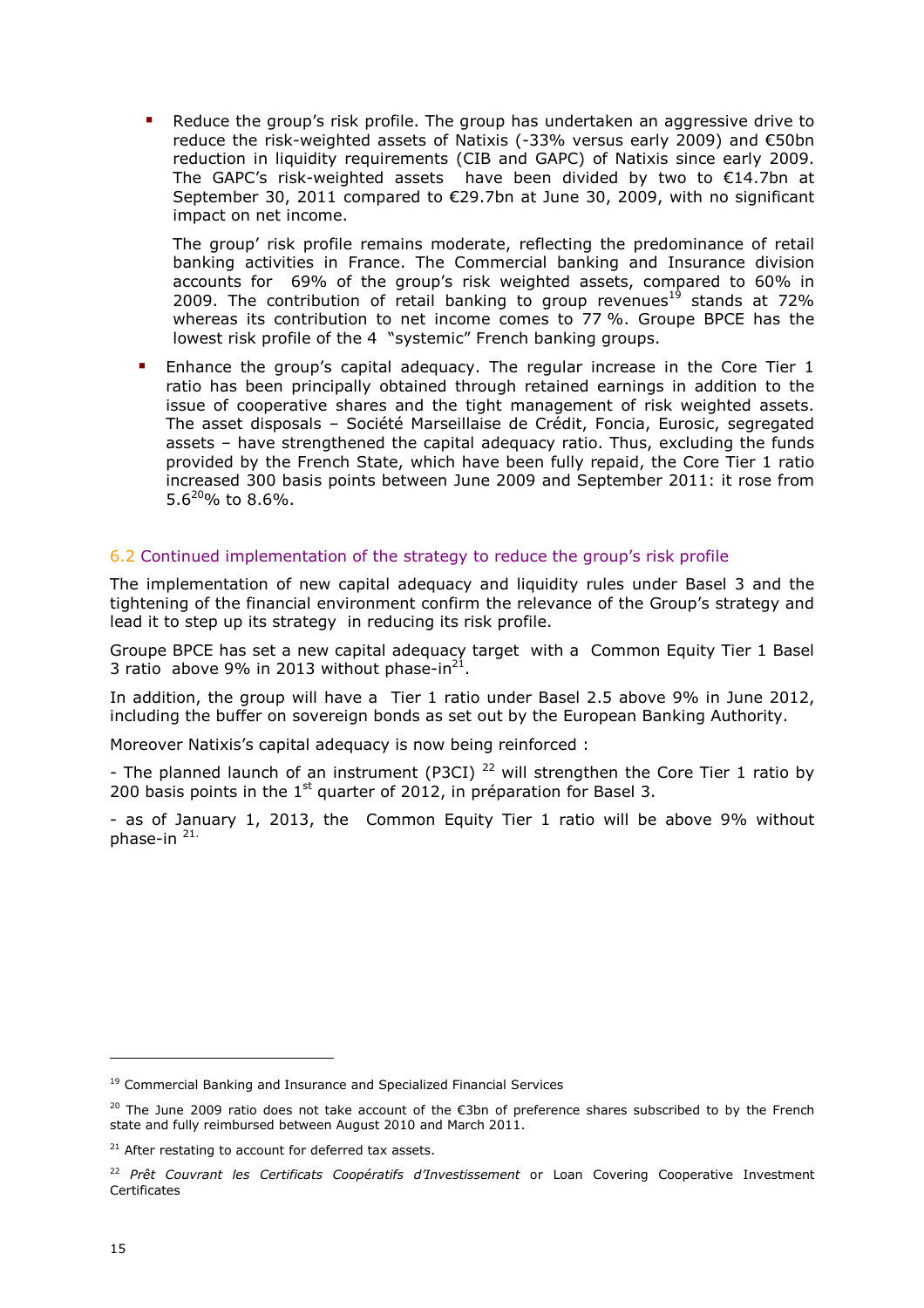The P3CI transaction, which must take place during the  $1<sup>st</sup>$  quarter of 2012, consists of an issue, by Natixis, of a debt instrument subscribed to by BPCE in an amount of €6.9bn. This instrument will guarantee the value of the CCI<sup>23</sup> in an amount of €6.9bn and will lead to a reduction of €25.6bn in risk weighted assets. At the same time, Natixis will reimbuse the deeply subordinated notes (TSS) subscribed to by BPCE of up to €2.3bn, which will no longer play a useful role in the new regulatory context in place under Basel 3.

The impact of the P3CI transaction on Natixis's earnings per share is negligable.

The transaction will have no impact for Groupe BPCE as a whole.

The group has also set an objective to reduce its wholesale funding requirements, by €25-€35 billion of the overall short-, medium- and long-term needs between June 2011 and the end of 2013.

Natixis liquidity requirements (BCIB and GAPC) have already been reduced by €50bn since 2009. This reduction will continue in an amount of between €15-20bn by the end of 2013.

For the rest of the group, the consumption of wholesale resources will be reduced by €10-15m by the end of 2013. This will be achieved by the continued increase in onbalance sheet deposit taking in the retail networks.

### **6.3 Funding and liquidity reserves**

At October 31, new resources for a total of €31.4bn were raised, representing 105% of the medium-/long-term refinancing program for 2011 of €29.8bn. The average maturity of these issues is 5.2 years. With a view to ensuring access to diversified sources of funding, covered bonds represented 47% of the total issue and 47% for senior unsecured debt.

The two retail networks placed bonds for a total of €3.5bn with their customers.

12% of the public issues to institutional investors were carried out in the US market, representing 7% of the funds raised.

Liquidity reserves represented €97bn of assets eligible for central bank funding, or liable to be so in the short term (at September 30, 2011). A securitization operation made it possible to provide an additional €19bn at the end of October.

The 2012 medium-/long-term funding program has been reduced to €21bn. This program is capable of being completed exclusively in the form of private placements and the issue of covered bonds.

ł

<sup>&</sup>lt;sup>23</sup> Certificats Coopératifs d'Investissement: 20% economic interest without voting rights held by Natixis in each Banque Populaire and each Caisse d'Epargne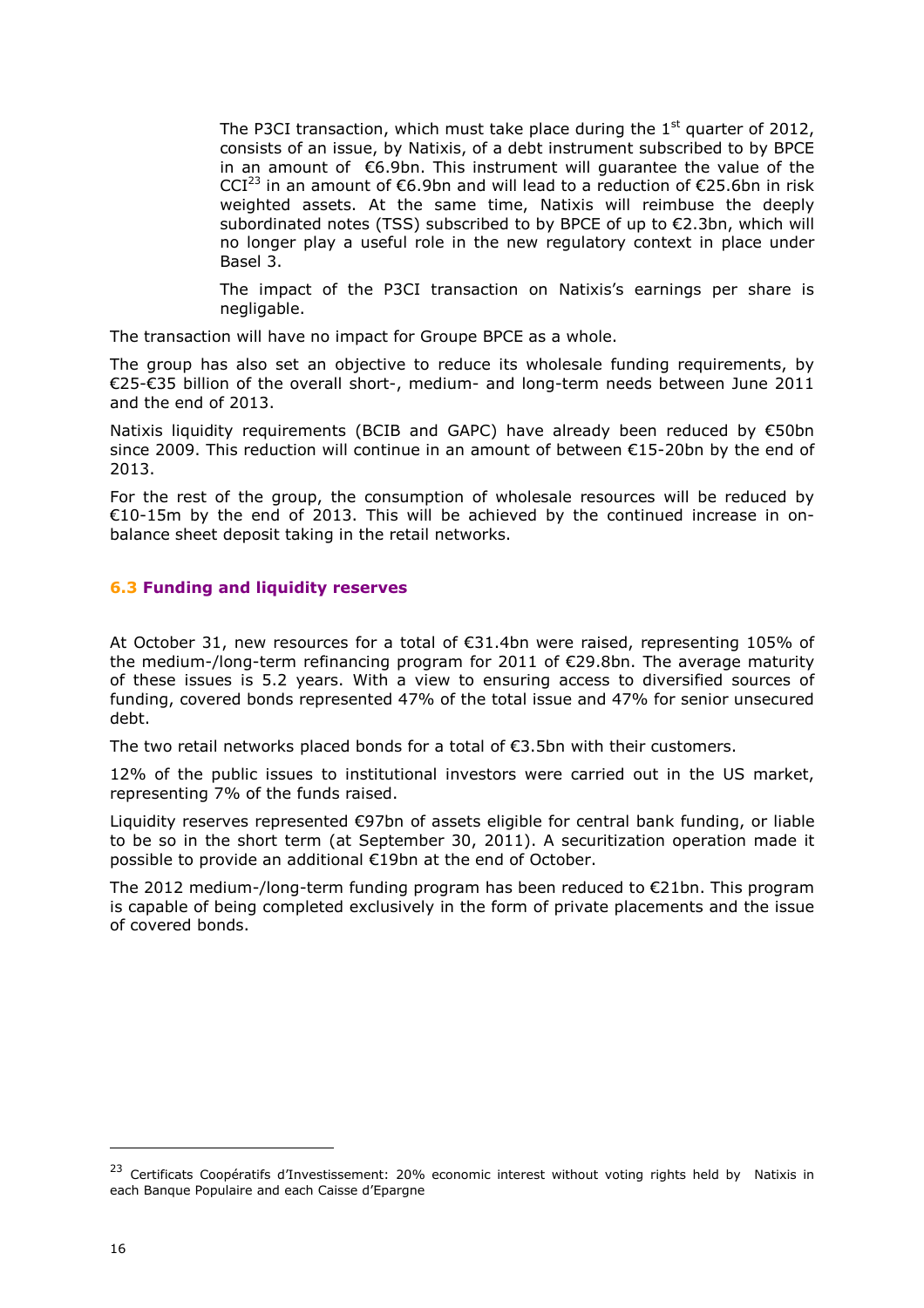### **2.2 Présentation des résultats**

### **Key messages**

**Strong resilience in an extremely adverse business environment in Q3-11**

- **Revenues up 3.4%<sup>1</sup> in Q3-11 to a total of €5.48bn vs. €5.3bn in Q3-10**
- **Net income attributable to equity holders of the parent, excluding impairment of Greek government bonds, up by a marginal 1.3%<sup>1</sup> to €839m vs. €828m in Q3-10**
- **Impairment of Greek government bonds increased to 60% of aggregate exposure: €507m charge on net income attributable to equity holders of the parent in Q3-11 which stands at €332m**
- **Capital adequacy level maintained: Core Tier 1 ratio of 8.6%<sup>2</sup> at September 30, 2011**

**Strong basis of recurring results**

- **Core business lines over the first 9 months of the year: 1.5% growth in revenues, reaching €15.7bn vs. €15.4bn in 9M-10 and a 2.5% increase in net income attributable to equity holders of the parent, to €2.83bn vs. €2.76bn in 9M-10**
- **Limited exposure to sovereign risk of peripheral European states**
- **Drive to finance the French economy: annual growth in loan outstandings of 10.6%<sup>3</sup>**

## **Key messages**



- **Common Equity Tier 1 ratio under Basel 3 > 9% in 2013 (without phase-in<sup>1</sup>) and Core Tier 1 ratio under Basel 2.5 > 9% in June 2012 (including the sovereign buffer calculated by the European Banking Authority)**
- **Planned introduction in Q1-12 of an instrument (P3CI<sup>2</sup>) enhancing the Core Tier 1 ratio of Natixis in preparation for Basel 3**
- **Reduction in overall wholesale funding needs of between €25bn and €35bn by end of 2013**
- **Wholesale medium/long-term funding plan reduced to €21bn in 2012**

<sup>1</sup> Growth calculated pro forma to account for the disposal of Eurosic and Foncia in June and July 2011 respectively<br>2 Estimate at September 30, 2011 – pro forma to account for the redemption of deeply subordinated notes com

<sup>&</sup>lt;sup>1</sup> Except for deferred tax assets<br><sup>2</sup> Prêt Cou*vrant les Certificats Coopératifs d'Investissement* or "Loan Covering the Cooperative Investment Certificates."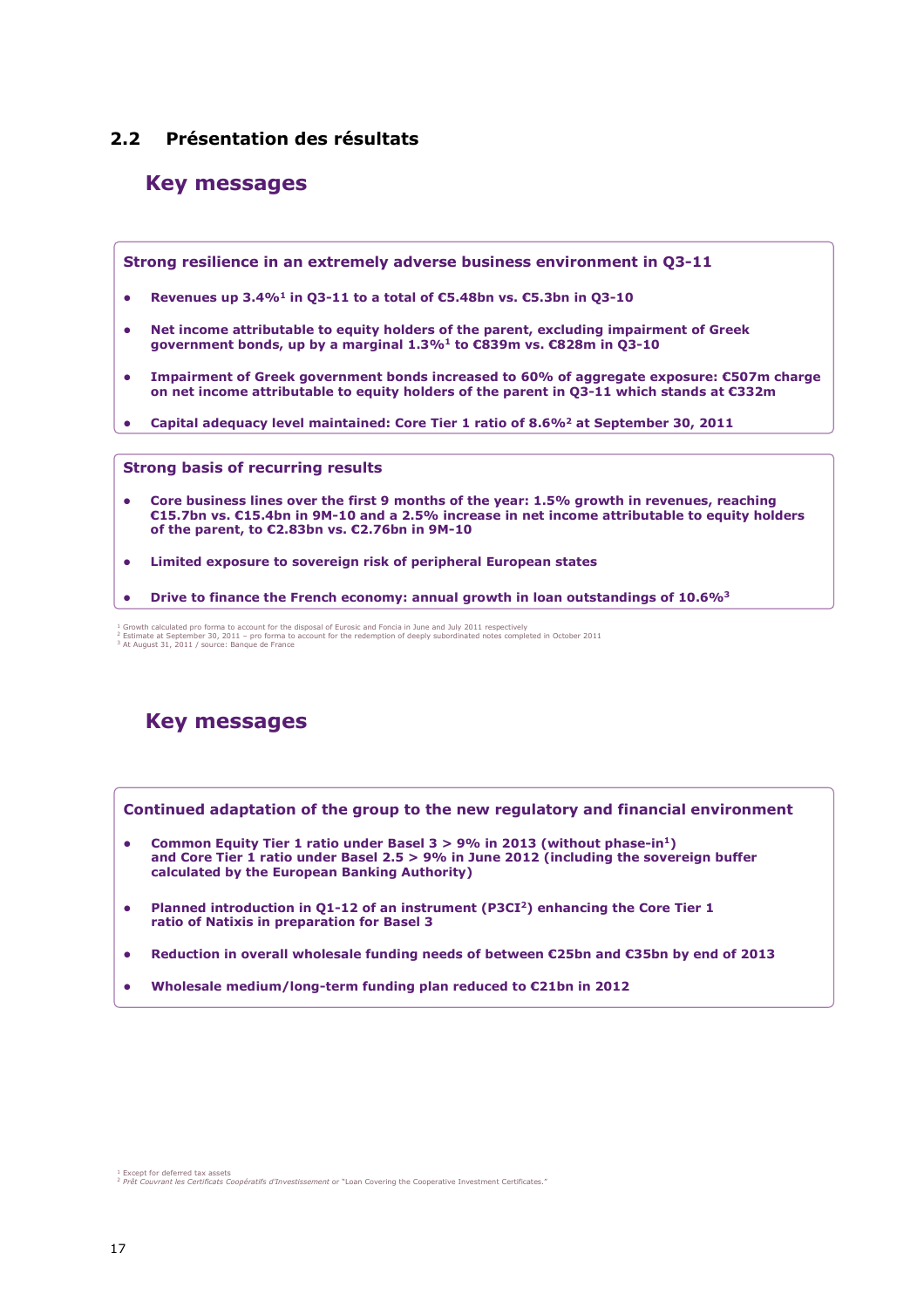## **1. Quarterly results: strong resilience in an extremely adverse business environment**

| in millions of Euros                                       | $Q3 - 111$         | $Q3 - 10^1$    | $Q3-11/$<br>$Q3-10$ | Core<br><b>business</b><br>lines <sup>2</sup><br>$Q3 - 11$ | Core<br>business<br>lines <sup>2</sup><br>$Q3 - 10$ | $Q3 - 11$<br>$Q3-10$  |
|------------------------------------------------------------|--------------------|----------------|---------------------|------------------------------------------------------------|-----------------------------------------------------|-----------------------|
| Net banking income                                         | 5,480              | 5,300          | $+3.4%$             | 4,876                                                      | 4,979                                               | $-2.1%$               |
| Operating expenses                                         | $-3,702$           | - 3,676        | $+0.7%$             | $-3,277$                                                   | $-3,231$                                            | $+1.4%$               |
| <b>Gross operating income</b><br>Cost / income ratio       | 1,778<br>67.6%     | 1,624<br>69.4% | $+9.5%$<br>- 1.8 pt | 1,599<br>67.2%                                             | 1,748<br>64.9%                                      | $-8.5%$<br>$+2,3$ pts |
| Cost of risk<br>Excl. Greek government bonds impairment    | $-1,163$<br>$-394$ | - 244<br>- 244 | n.s<br>$+61.5%$     | - 434                                                      | $-315$                                              | + 37.8%               |
| <b>Income before tax</b>                                   | 586                | 1431           | - 59.0%             | 1,181                                                      | 1,488                                               | $-20.6%$              |
| Income tax                                                 | $-182$             | - 540          | - 66.3%             | $-381$                                                     | $-474$                                              | - 19.6%               |
| Minority interests                                         | $-72$              | - 63           | + 14.3%             | $-65$                                                      | - 106                                               | - 38.7%               |
| Net income attributable to<br>equity holders of the parent | 332                | 828            | $-59.9%$            | 735                                                        | 908                                                 | $-19.1%$              |
| Excl. Greek government bonds impairment                    | 839                | 828            | $+1.3%$             |                                                            |                                                     |                       |
| <b>ROE</b>                                                 | 2.5%               | 7.4%           |                     | 10.0%                                                      | 13.0%                                               |                       |
| Excl. Greek government bonds impairment                    | 7.4%               | 7.4%           |                     |                                                            |                                                     |                       |

**3.4% growth in revenues, reaching a total of €5.48bn<sup>3</sup>**

 **If Greek government bonds impairment is excluded, net income is up 1.3% to €839m**

+ Pro forma to account for the disposal of Eurosic and Come and July 2011 — ^ Commercial Banking and Insurance; CIB, Investment Solutions and Specialized Financial Services<br><sup>3</sup> Effect on net banking income of the revaluat

## **1. 9M-11 results: a solid foundation of recurring revenue from the core business lines**

| in millions of Euros                                       | $9M-111$             | $9M-101$            | $9M-11/$<br>$9M-10$ | Core<br><b>business</b><br>lines <sup>2</sup><br>$9M-11$ | Core<br>business<br>lines <sup>2</sup><br>9M-10 | $9M-11/$<br>$9M-10$ |
|------------------------------------------------------------|----------------------|---------------------|---------------------|----------------------------------------------------------|-------------------------------------------------|---------------------|
| Net banking income                                         | 17,234               | 16,950              | $+1.7%$             | 15,660                                                   | 15,428                                          | $+1.5%$             |
| Operating expenses                                         | $-11,538$            | $-11,353$           | $+1.6%$             | - 10,128                                                 | $-9.915$                                        | $+2.1%$             |
| <b>Gross operating income</b><br>Cost / income ratio       | 5,696<br>66.9%       | 5,597<br>67.0%      | $+1.8%$<br>- 0.1 pt | 5,532<br>64.7%                                           | 5,513<br>64.3%                                  | $+0.3%$<br>$+0.4pt$ |
| Cost of risk<br>Excl. Greek government bonds impairment    | $-2,087$<br>$-1,235$ | $-1,215$<br>- 1,215 | $+71.8%$<br>$+1,6%$ | $-1,053$                                                 | - 1,159                                         | $-9.1%$             |
| <b>Income before tax</b>                                   | 3,706                | 4,434               | $-16.4%$            | 4,609                                                    | 4,520                                           | $+2.0%$             |
| Income tax                                                 | $-1,203$             | $-1,432$            | $-16.0%$            | $-1,468$                                                 | - 1,422                                         | $+3.2%$             |
| Minority interests                                         | - 263                | $-250$              | $+5.2%$             | $-310$                                                   | - 336                                           | $-7.7%$             |
| Net income attributable to<br>equity holders of the parent | 2,240                | 2,752               | $-18.6%$            | 2,831                                                    | 2,762                                           | $+2.5%$             |
| Excl. Greek government bonds impairment                    | 2,798                | 2,752               | $+1.7%$             |                                                          |                                                 |                     |
| <b>ROE</b>                                                 | 6.6%                 | 8.3%                |                     | 13.0%                                                    | 13.0%                                           |                     |
| Excl. Greek government bonds impairment                    | 8.3%                 | 8.3%                |                     |                                                          |                                                 |                     |



 **Revenues generated by the core business lines up 1.5% Net income attributable to equity holders of the parent posted by the core business lines 2.5%**

forma to account for the disposal of Eurosic and Foncia in June and July 2011 <sup>2</sup> Commercial Banking and Insurance; CIB, Investment Solutions and Specialized Financial Services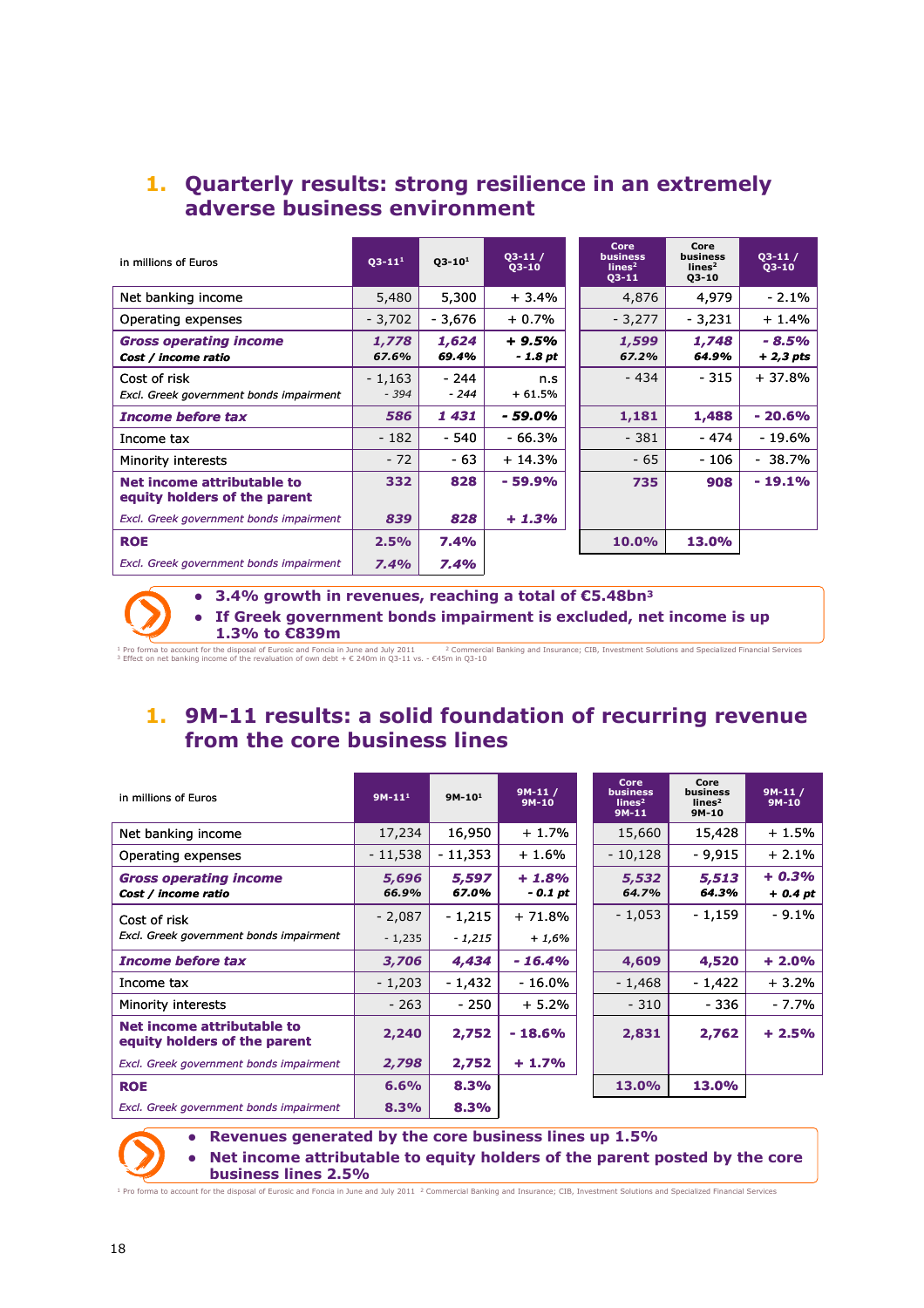## **1. A solid foundation of recurring revenues from the core business lines**



## **1. Core business lines: good revenue resilience despite the unfavorable environment, notably for CIB**

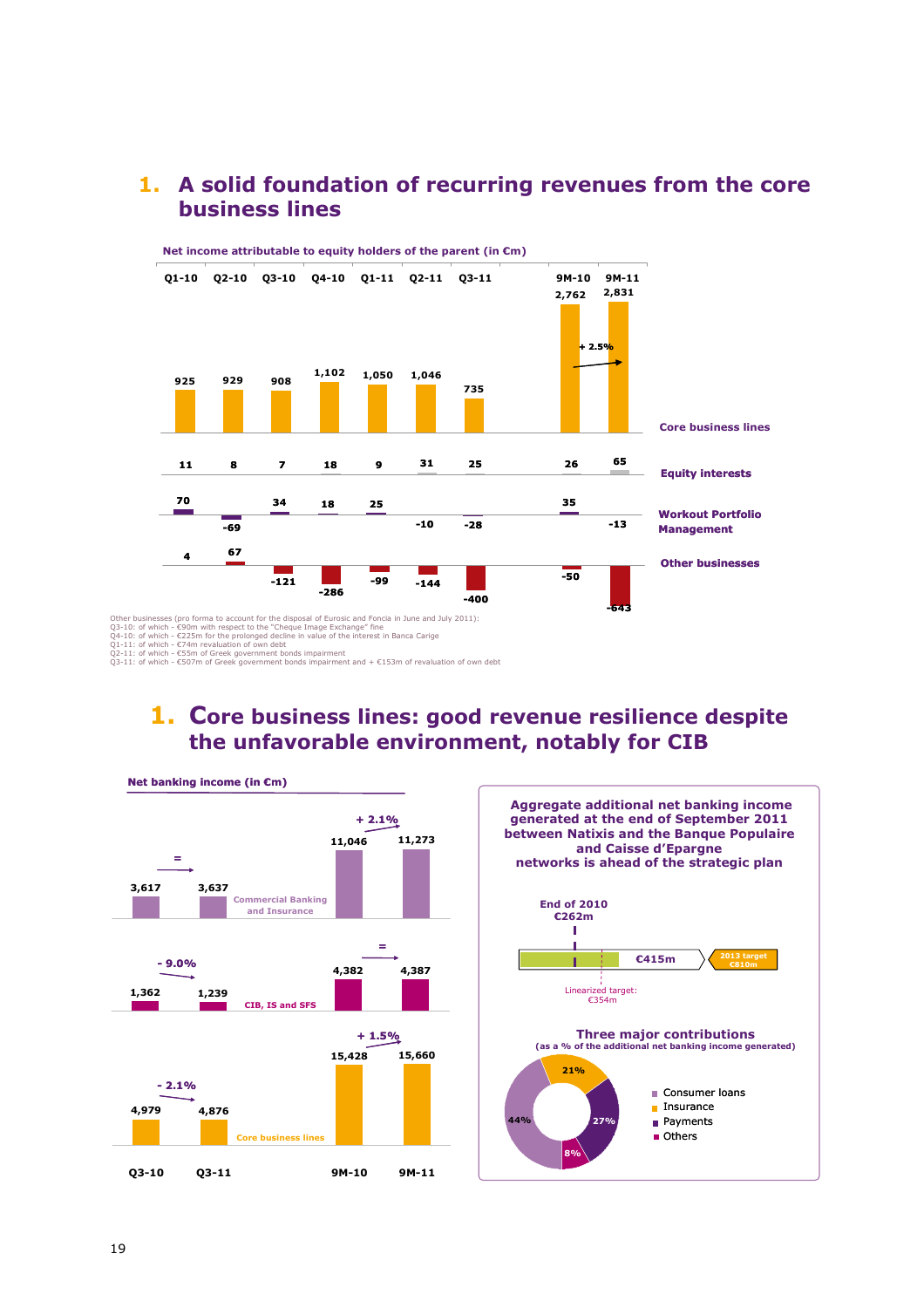



Greek government bonds impairment

Low level related to the ad hoc reversal of provisions

**1. Cost of risk in bp<sup>1</sup>**



 $20^{\circ}$ ost of risk excluding Greek government bonds impairment and non-recurring impairment, expressed in annualized basis points on gross customer loan outstandings at beginning of the period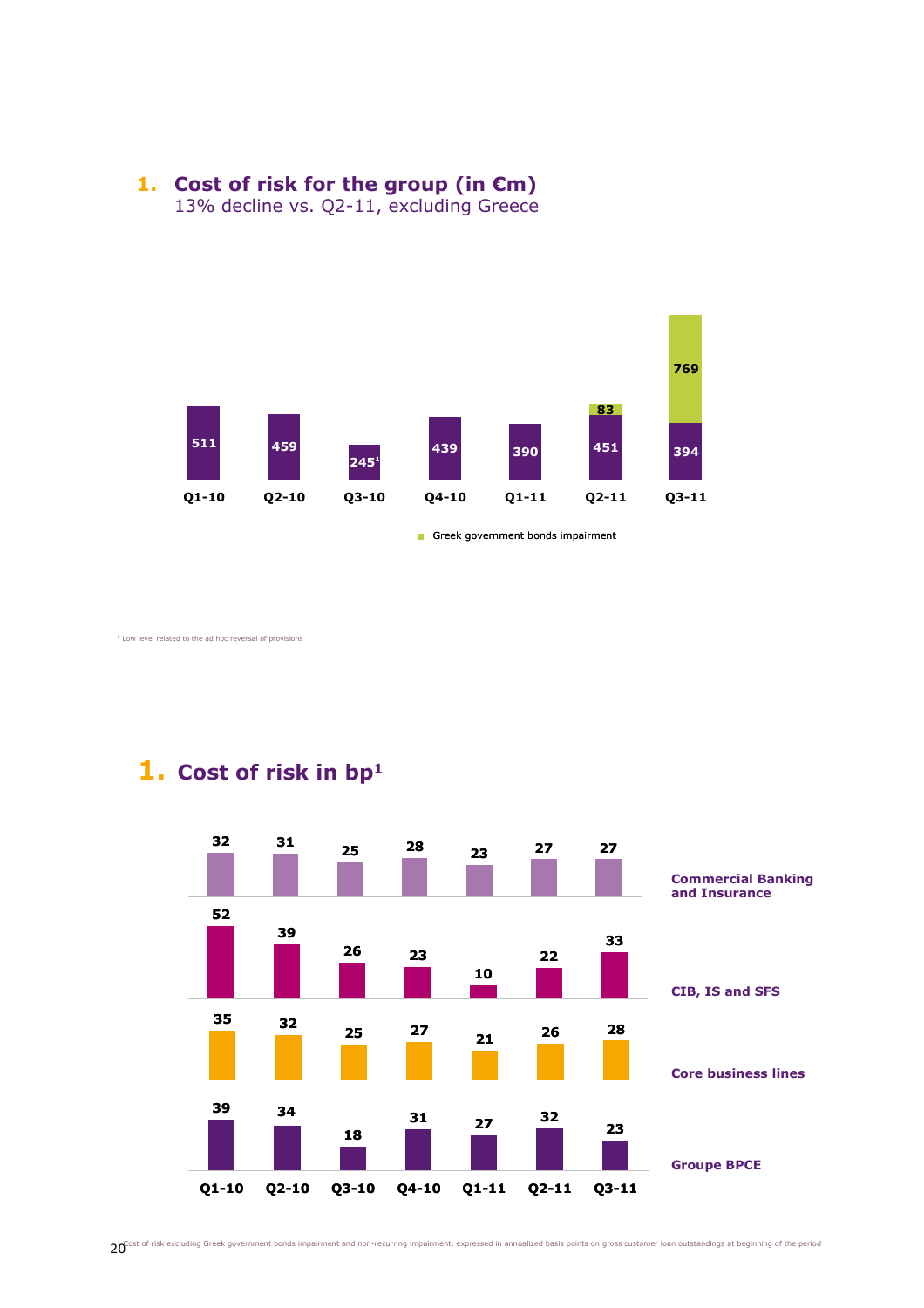- **1. Impairment of the Greek government bonds** Impact of €507m on quarter's net income attributable to equity holders of the parent
- **Additional impairment of €784m in Q3-11 taking the discount to 60% of the group's total exposure to Greek government bonds1, representing an impact of €507m on the net income attributable to equity holders of the parent in Q3-11**
- **Aggregate Q3-11 and Q2-11 impairment of €867m, representing an impact of €558m on net income attributable to equity holders of the parent posted in 9M-11**

‡ The group's exposure to Greek sovereign risk is chiefly held by Crédit Foncier (balance-sheet value of €1.2bn at September 30,2011 before impairment); the arrangement of a shareholder's<br>advance for €500m was decided by

## **1. Limited exposure to the sovereign debts of other peripheral European countries**



<sup>1</sup> Calculated using the methodology drawn up by the EBA (European Banking Authority) for the stress tests – net direct exposures excluding derivatives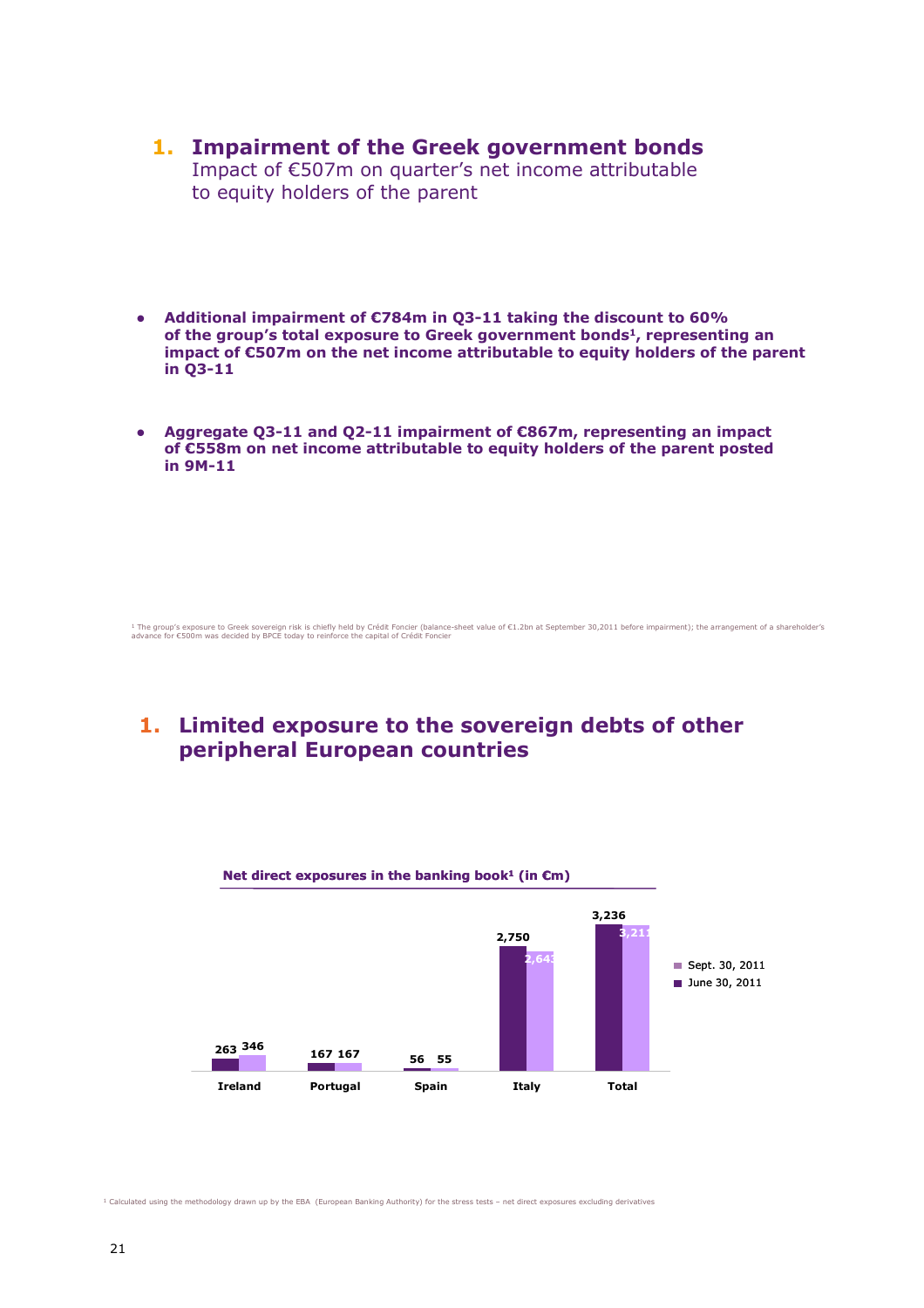## **2. Commercial Banking and Insurance**

|                                                                   |                |                | $Q3 - 11/$          |                |                | $9M-11/$            |
|-------------------------------------------------------------------|----------------|----------------|---------------------|----------------|----------------|---------------------|
| in millions of Euros                                              | $Q3 - 11$      | $Q3-10$        | $Q3-10$             | $9M-11$        | $9M-10$        | $9M-10$             |
| <b>Net banking income</b>                                         | 3,637          | 3,617          | $+0.6%$             | 11,273         | 11,046         | $+2.1%$             |
| <b>Banques Populaires</b>                                         | 1,528          | 1,511          | $+1.1%$             | 4,736          | 4,613          | $+2.7%$             |
| Excl. provisions for home purchase savings<br>schemes             | 1,517          | 1,528          | $-0.7%$             | 4,718          | 4,620          | $+2.1%$             |
| Caisses d'Epargne                                                 | 1,614          | 1,645          | $-1.9%$             | 5,052          | 5,004          | $+1.0%$             |
| Excl. provisions for home purchase savings<br>schemes             | 1,630          | 1,635          | $-0.3%$             | 5,023          | 5,000          | $+0.5%$             |
| Real estate financing                                             | 232            | 227            | $+2.2%$             | 694            | 707            | $-1.8%$             |
| Insurance, International and Other<br><b>Networks</b>             | 263            | 234            | $+12.4%$            | 791            | 722            | $+9.6%$             |
| Operating expenses                                                | $-2,358$       | $-2,323$       | $+1.5%$             | $-7,257$       | - 7,159        | $+1.4%$             |
| <b>Gross operating income</b><br>Cost / income ratio              | 1,279<br>64.8% | 1,294<br>64.2% | $-1.2%$<br>$+0.6pt$ | 4,016<br>64.4% | 3,887<br>64.8% | $+3.3%$<br>$-0.4pt$ |
| Cost of risk                                                      | $-376$         | $-272$         | $+38.2%$            | $-921$         | $-923$         | $-0.2%$             |
| <b>Income before tax</b>                                          | 917            | 1,069          | $-14.2%$            | 3,215          | 3,113          | $+3.3%$             |
| Income tax                                                        | $-296$         | - 357          | $-17,1%$            | $-1,056$       | - 1,029        | $+2.6%$             |
| Minority interests                                                | $-10$          | $-14$          | $-28,6%$            | $-26$          | $-29$          | $-10.3%$            |
| <b>Net income attributable to</b><br>equity holders of the parent | 611            | 698            | $-12,5%$            | 2,133          | 2,055          | $+3.8%$             |
| <b>ROE</b>                                                        | 10%            | 12%            |                     | 12%            | 12%            |                     |

## **2. Commercial Banking and Insurance**

Unless specified to the contrary, all changes are vs. Q3-10

#### **Stable net banking income**

- **Banques Populaires:** 0.7%<sup>1</sup>
- **Caisses d'Epargne:** 0.3%<sup>1</sup>(excl. impact of lower *Livret A* commission, net banking income: + 2.9%)
- **Interest margin:** boosted by a positive volume effect
- **Commissions<sup>2</sup>:** Banques Populaires: + 3.1% and the Caisses d'Epargne: + 5.3%

#### **Operating expenses: + 1.5%**

#### **Cost of risk remains stable over 9 months**

#### **at €921m (- 0.2%)**

**Cost of risk in basis points<sup>3</sup>**

- One-off increase in Q3-11 owing to the booking of a non-recurring impairment by a Banque Populaire bank
- Cost of customer risk marginally down in the BP and CE
- networks



**Change in net banking income (NBI) and income before tax (in €m)**



#### **Contribution to net banking income in Q3-11**



! Excl. changes in provisions for home purchase savings schemes = 2 Commissions, excluding Livret A commissions and compensation for early loan redemption<br><sup>3</sup> Cost of risk (excluding a non-recurring impairment), expressed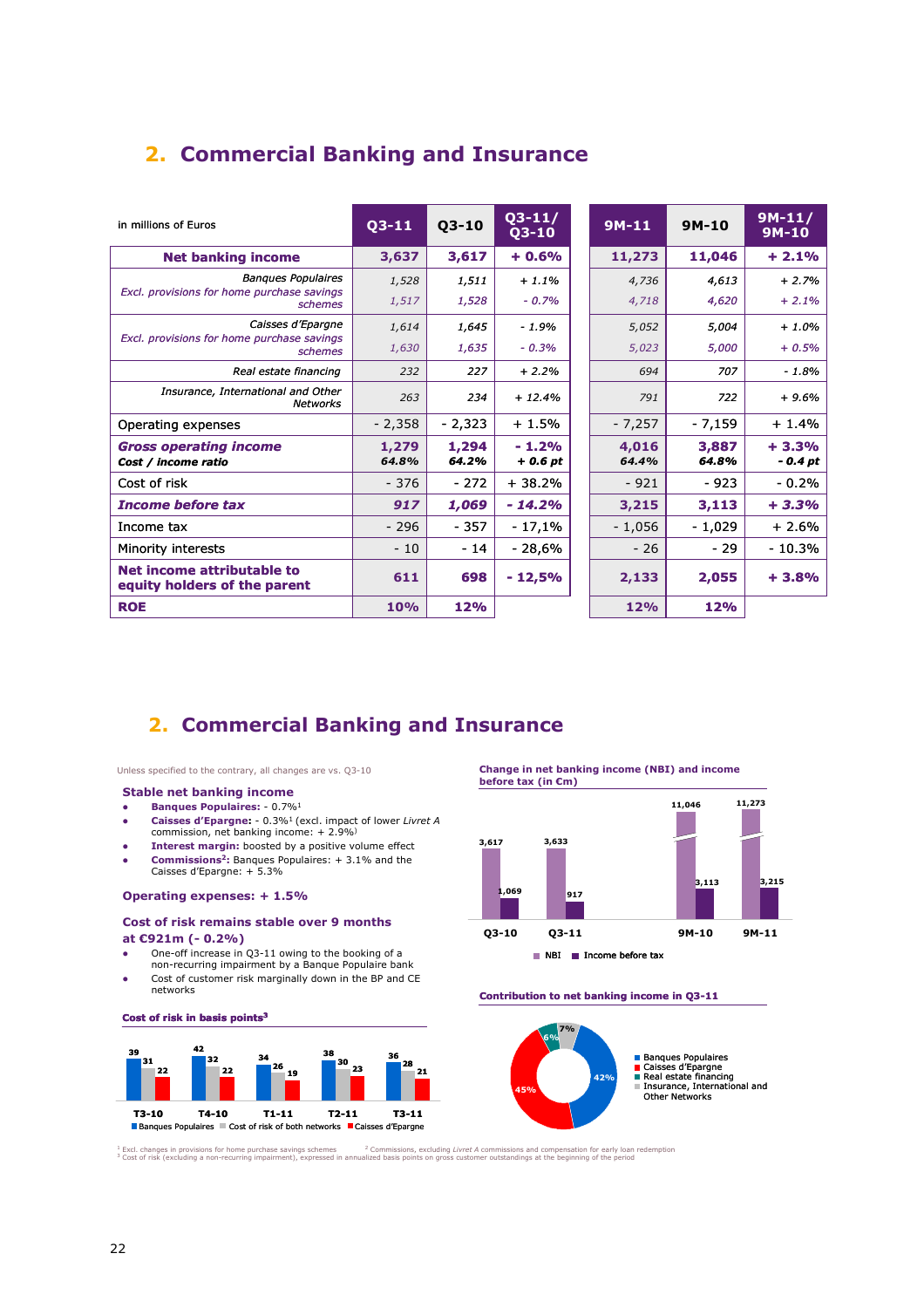### **2. Commercial Banking and Insurance** Banques Populaires

Unless specified to the contrary, all changes are vs. Q3-10

#### **Priority customer base**

- > Active individual customers using banking services: + 2.1%
- > Active established professionals: + 3.1% > Corporates: + 3.3%
- **On-balance sheet savings: + 9.4%** (excluding centralized savings)
	- Passbook savings accounts (+ 10.2%) and professional and corporate term accounts (+13.9%)
- **Financial savings: 2.2%**
	- > Continuing decline in mutual funds outstandings
	- (- 6.7%) in favor of on-balance sheet savings > Observed slowdown in life insurance (+ 1.6%) while still growing
- **Loan outstandings: + 5.8% ( vs. + 6.3% in Q2-11)**
	- Sustained, stable growth in real estate loans (+8.2%) and equipment loans (+ 4.0%)



#### **Loan outstandings (in €bn)**



**Sept. 2010 Dec. 2010 Sept. 2011** Professionals, corporates and institutionals Individual customers

### **2. Commercial Banking and Insurance** Caisses d'Epargne

Unless specified to the contrary, all changes are vs. Q3-10

#### **Priority customer base**

- Active individual customers using banking services: + 2.8%
- > Active professional customers: +7.8%
- > Active corporate customers: +9.8%

#### **On-balance sheet savings: + 8.9%** (excl. centralized savings)

- Increased rate of growth
- > Passbook savings accounts (+ 4.9%) and placement of BPCE bonds with retail customers  $(+10.7\%)$

#### **Financial savings: + 1.5%**

- Strong decline in mutual funds (- 17.4%) in favor of on-balance sheet savings
- > Solid growth in life-insurance in an adverse market context (+ 4.9%)

#### **Loan outstandings: + 12.5% (vs. + 13.2% in Q2-11)**

- > Sustained growth although in consolidation phase
- > Real-estate loans (+13.3%), equipment loans  $(+15.1\%)$

## **Savings deposits Growth in 1 year (as a%)**



Financial savings

#### **Loan outstandings (in €bn)**



**Professionals, corporates and institutionals** ■ Individual customers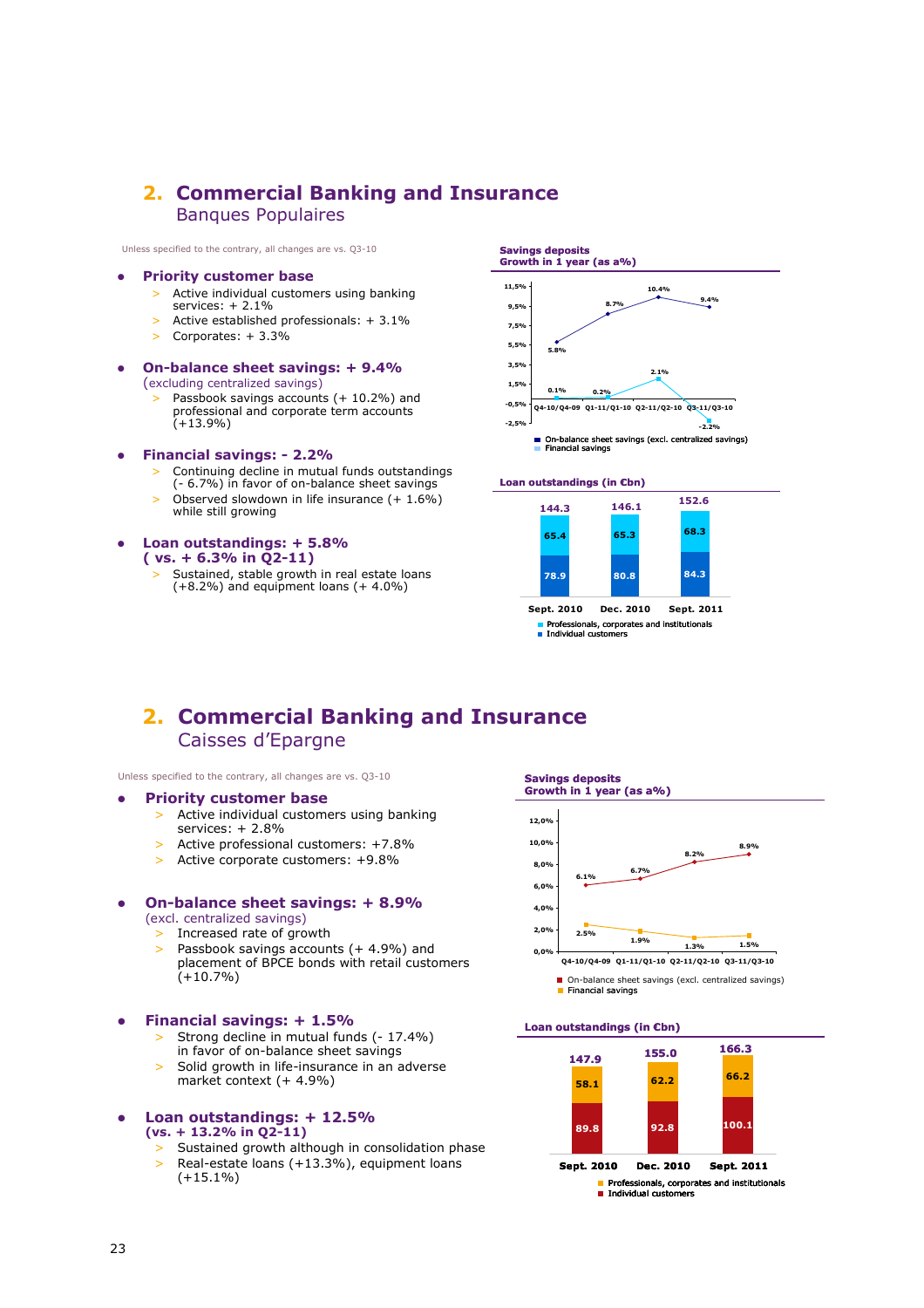## **2. Commercial Banking and Insurance**

Real estate financing, Insurance, International and Other networks

**Real estate financing <b>Insurance**<sup>1</sup> **Contribution of BPCE Assurances (non-life €5m vs. €4m in Q3-10 Buoyant commercial activity of Crédit Foncier with good margin levels on real estate financing in France**  > New loan production in France: + 10% vs. Q3-10 at €3bn and +5% vs. 9M-10 at €7.6bn > Individual customers: new loan production of €1.8bn in Q3-11 (€5.2bn for 9M-11) buoyed up by the success of PTZ+ zero rate loans and continuing strong interest for the 'Scellier' rental property investment scheme > Corporates: €1.26bn in Q3-11 (€2.4bn for 9M-11) with a good performance achieved by the financing activity aimed at investors, property developers and the public sector **Stability in customer loan outstandings of Crédit Foncier at €117bn vs. the end of 2010 Contribution of BPCE IOM to the group's income before tax: €23m vs. €21m in Q3-10 International**

 **Contribution of Real estate financing business line to the group's income before tax: €48m vs. €76m in Q3-10**

**and personal protection) to the group's income before tax:** 

- **Contribution of CNP Assurances (life insurance) to the group's income before tax: €1m vs. €35m in Q3-10**
- 

**Other networks**

 **Contribution of Banque Palatine to the group's income before tax: €20m vs. €7m in Q3-10**

<sup>1</sup> The entities included within the scope of the segment information of the Insurance Division are the majority interest in BPCE Assurances and the minority interest in CNP Assurances (accounted for using the equity method)

## **2. Natixis core business lines: CIB, Invest. Solutions, SFS**

| In millions of Euros                                       | $03-11$      | $Q3 - 10$    | $Q3-11/$<br>$03-10$    | $9M-11$        | $9M-10$        | $9M-11/$<br>$9M-10$   |
|------------------------------------------------------------|--------------|--------------|------------------------|----------------|----------------|-----------------------|
| <b>Net banking income</b>                                  | 1,239        | 1,362        | $-9.0%$                | 4,387          | 4,382          | $+0.1%$               |
| <b>CIB</b>                                                 | 542          | 675          | $-19.7%$               | 2,173          | 2,296          | $-5.4%$               |
| <b>Investment Solutions</b>                                | 410          | 429          | $-4.4%$                | 1,355          | 1,290          | $+ 5.0%$              |
| <b>SFS</b>                                                 | 287          | 258          | $+11.2%$               | 859            | 796            | $+7.9%$               |
| Operating expenses                                         | $-919$       | $-908$       | + 1.2%                 | $-2,871$       | - 2,756        | + 4.2%                |
| <b>Gross operating income</b><br>Cost / income ratio       | 320<br>74.2% | 454<br>66.7% | $-29.5%$<br>$+7.5$ pts | 1,516<br>65.4% | 1,626<br>62.9% | $-6.8%$<br>$+2.5$ pts |
| Cost of risk                                               | $-58$        | $-43$        | + 34.9%                | $-132$         | $-236$         | $-44,1%$              |
| <b>Income before tax</b>                                   | 264          | 419          | $-37.0%$               | 1,394          | 1,407          | $+0.9%$               |
| Income tax                                                 | $-85$        | $-117$       | $-27.4%$               | $-412$         | $-393$         | + 4.8%                |
| Minority interests                                         | $-55$        | $-92$        | $-40.2%$               | - 284          | $-307$         | - 7.5%                |
| Net income attributable to<br>equity holders of the parent | 124          | 210          | $-41.0%$               | 698            | 707            | $-1.3%$               |
| <b>ROE</b>                                                 | 9%           | <b>14%</b>   |                        | 18%            | 16%            |                       |

Contribution figures  $\neq$  figures published by Natixis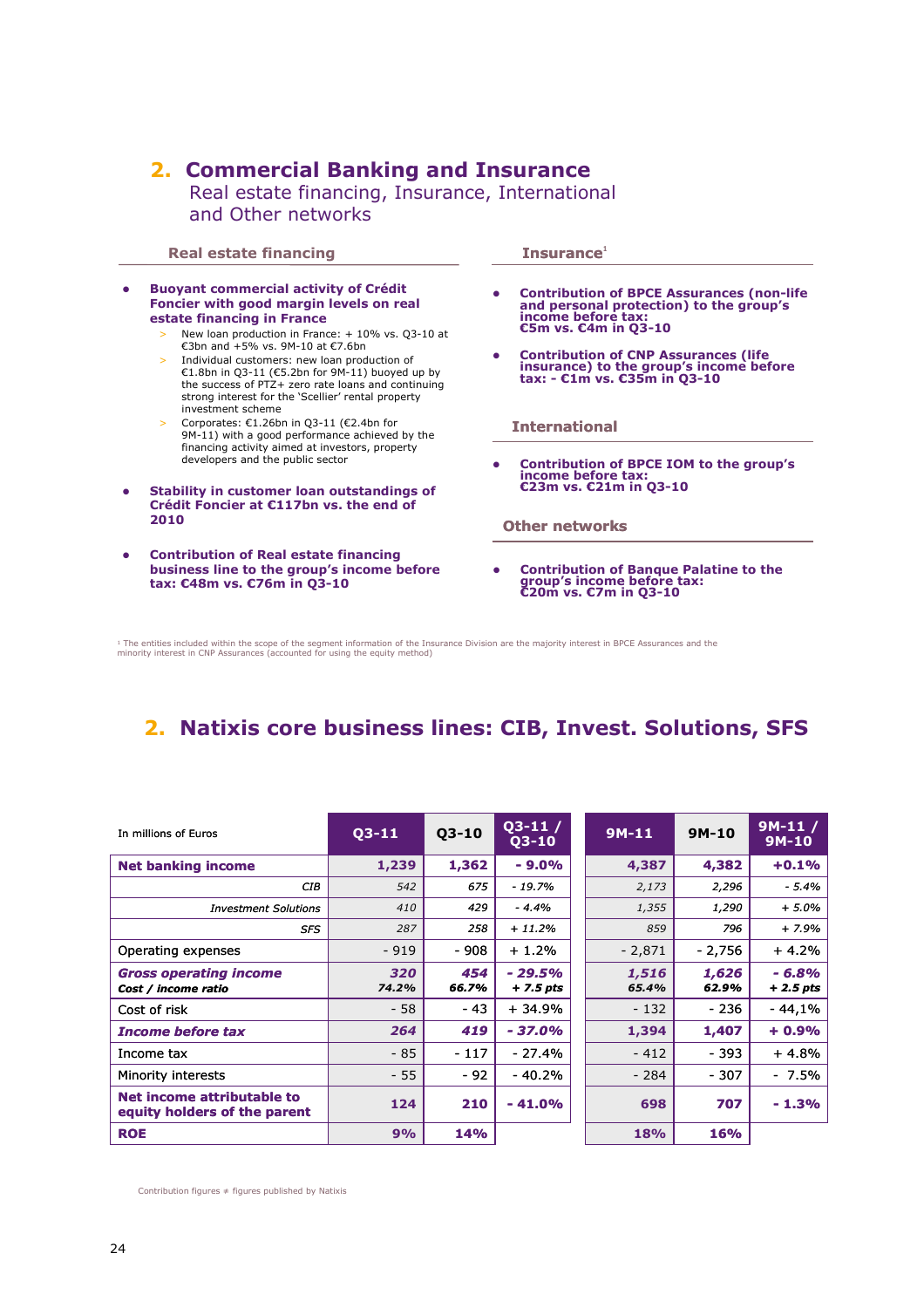### **2. Natixis core business lines: CIB, Invest. Solutions, SFS**

Unless specified to the contrary, all changes are vs. Q3-10

- **CIB net banking income: 19.7%** A quarter impacted by exceptionally tough capital markets conditions (excluding negative impact related to the reduction in exposure to sovereign debt, revenues are down 14% vs. Q3-10) Marginal decline in revenues in 9M-11, - 5% vs. 9M-10
- **Investment Solutions net banking income: - 4.4%**
	- $\geq$  Net inflows of + €3.1bn in Q3-11

#### **SFS net banking income: + 11.2%<sup>1</sup>**

Good commercial dynamics in Q3-11 Positive impact of synergies with the BPCE retail networks





**Change in contribution to Groupe BPCE income before tax (in €m) Contribution to Q3-11 income before tax 27% 32% 41%** <sup>1</sup>Pro forma to account for the inclusion of GCE Paiements, Cicobail and Océor Lease in the scope of consolidation in 2010 **419 264 1,394 1,407 Q3-10 Q3-11 9M-10 9M-11 - 37% = n** CIB Investment Solutions Specialized Financial Services **€83m** *(+98%)* **€109m** *(- 58%)* **€72m**  *(- 37%)* **Contribution (in €m)** *(change vs Q3-10)*

- **2. Natixis core business lines: CIB, Invest. Solutions, SFS CIB:** slight revenue decline in the first 9 months of the year (- 5%)
- **Financing**
	- > Structured financing: good performance
		- Revenues up 3% vs. Q3-10 and + 4% vs. 9M-10, fuelled by all business lines
		- New production at €3bn in Q3-11 vs. €3.4bn in Q3-10 and €5.8bn in Q2-11
		-
	- Commercial banking: impact of deleveraging policy implemented since mid-2009 on commercial banking revenues

#### **Capital markets**

- > Revenues down 9% over 9M-11 vs. 9M-10, with a much reduced performance in Q3-11
- Fixed Income, Forex, Commodities & Treasury
	- Significant decline in revenues due to the widening of spreads and high volatility. Low primary activity
	- €38m of negative impact following the reduction in exposures to European sovereign bonds
- > Equities & Corporate Solutions
	- Sharp contraction in Equities revenues in Q3-11 in an adverse business environment

#### **Net banking income (in €m)**



#### **Net banking income (in €m)**

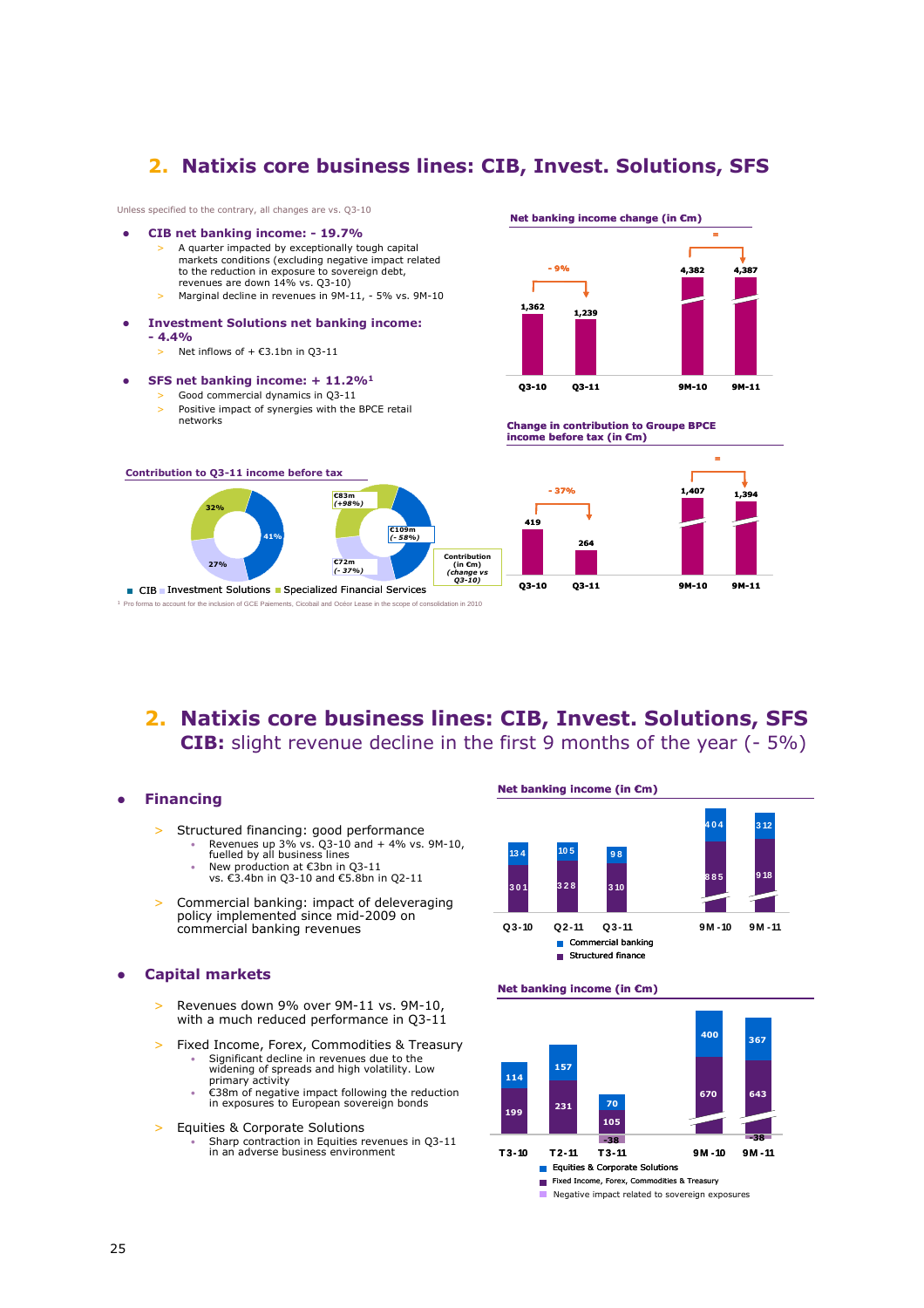### **2. Natixis core business lines: CIB, Invest. Solutions, SFS Investment Solutions:** new net inflows increase in Q3-11 (+ €3.1bn)

#### **Asset management**

- Net inflows of €3.1bn in Q3-11
	- In the US and Asia, notably in Fixed Income and Equity products, net inflows of \$3.2bn. Distribution remained strong through NGAM centralized platform
		- Positive net inflows in Europe on money-market products (+ €1.1bn), in a market that remains sluggish (owing, in particular, to the decline in stock market indices)
- Slight decline in assets under management owing to the market effect
	- Europe: €309bn (- 3% vs. Sept. 30, 2010) US: \$289bn (- 0.9% vs. Sept. 30, 2010)

### **Asset management - assets under management (in €bn)**



**effect**

**Assets under management (in €bn)**

- **Insurance**
	- Life insurance
		- 4.7% growth in life funds managed vs. Q3-10 to reach a total of €37.7bn • Positive net fund inflows of €123m in Q3-11, outperforming the French market
	- > Personal protection: revenues up + 9% vs. Q3-10, thanks to the strong dynamics of the BPCE retail networks
	- > Limited exposure to GIIPS sovereign bonds (3.8% of general account total AuM at end of October)
	- > Negative equity market effect on life insurance financial revenues



## **2. Natixis core business lines: CIB, Invest. Solutions, SFS SFS:** good commercial dynamics in Q3-11

#### **Specialized Financing**

- Consumer finance: revenues up 16% vs. Q3-10, with steady growth in revolving loans in the Banque Populaire and Caisse d'Epargne networks
- > Leasing: non real-estate new business up 27% vs. Q3-10 and real-estate new business up  $+$  22% vs. Q3-10
- > Factoring: revenues up 11% vs. Q3-10 and up 51% on factoring revenues with corporate customers thanks in particular to cross-selling with CIB customers
- > Sureties and financial guarantees: sharp increase in gross written premiums (+ 36% vs. Q3-10)

#### **Financial services**

- > Payments: revenues up 5% vs. Q3-10 and income before tax up 56% due to robust transaction cards and payment tools business
- > Employee savings scheme: revenues up 9% vs. Q3-10, thanks to the growth in Special Payment vouchers

#### **Business indicators**

|                                                                            | 03-11 | 03-10 | O <sub>0</sub><br>change |
|----------------------------------------------------------------------------|-------|-------|--------------------------|
| <b>Consumer finance</b><br>Outstandings in €bn<br>(end of period)          | 11    | 9.7   | + 13%                    |
| Leasing<br>Outstandings in €bn<br>(end of period)                          | 11.6  | 11    | $+6%$ <sup>1</sup>       |
| <b>Factoring</b><br>Outstandings in €bn<br>(end of period)                 | 3.2   | 2.9   | + 12%                    |
| <b>Sureties and financial</b><br>guarantees<br>Gross premiums issued in €m | 60.2  | 44.4  | + 36%                    |

| <b>Payments</b><br><b>Transactions in millions</b>                                   | 805  | 742  | $+8%^2$ |
|--------------------------------------------------------------------------------------|------|------|---------|
| <b>Securities Services</b><br><b>Transactions in millions</b>                        | 2.8  | 2.8  | - 3%    |
| <b>Employee savings schemes</b><br>Assets under management in<br>€bn (end of period) | 17.6 | 17.6 |         |

<sup>1</sup> Pro forma of the inclusion of Cicobail and Océor Lease in the scope of consolidation and including the impact of GCE Car Lease<br><sup>2</sup> Pro forma of the inclusion of GCE Paiements in the scope of consolidation in 2010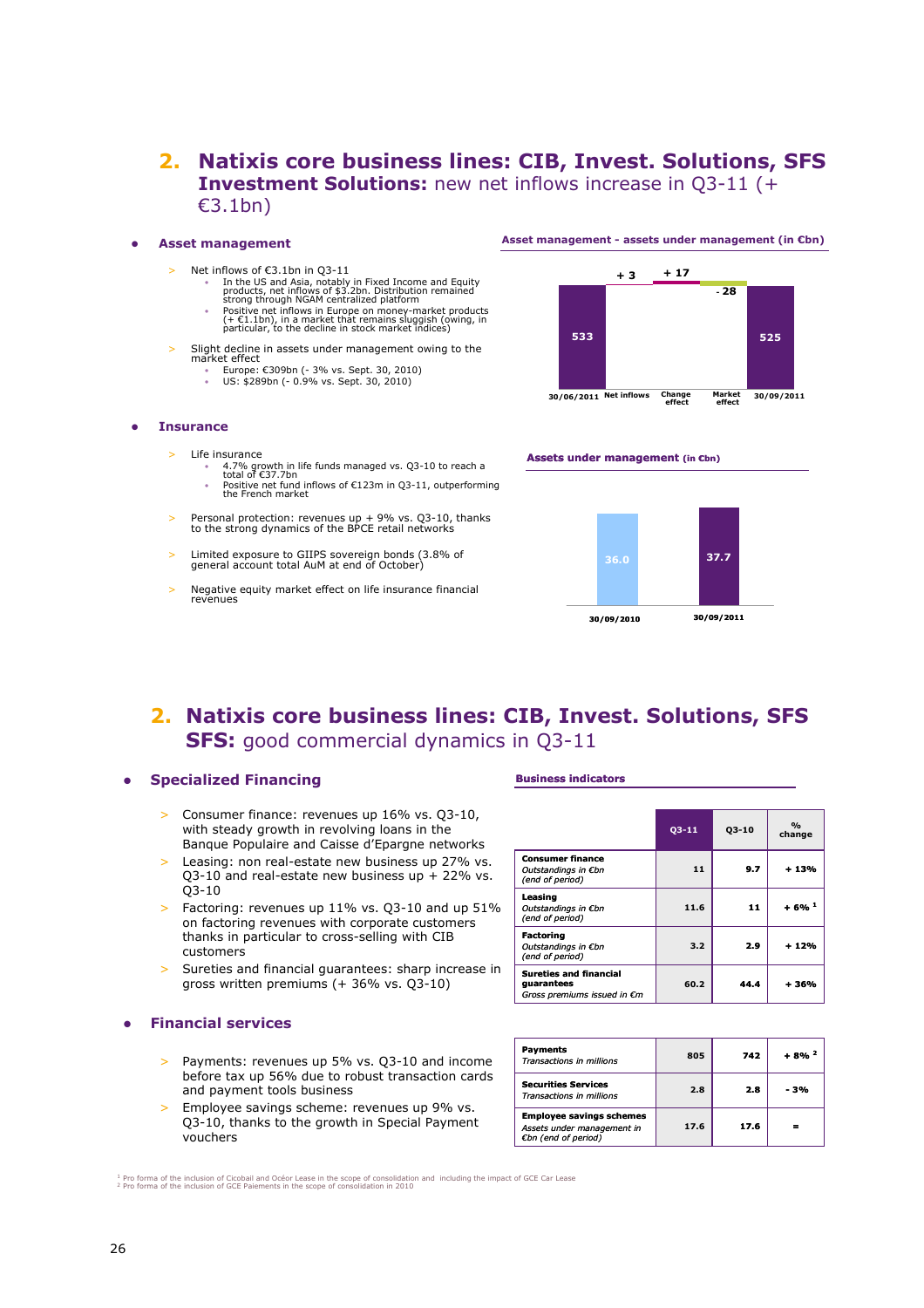## **2. Equity interests**

| in millions of Euros                                       | $03 - 11$ | $Q3 - 10$ | $03-11$<br>$7Q3 - 10$ | $9M-11$  | $9M-10$  | $9M-11/$<br>$9M-10$ |
|------------------------------------------------------------|-----------|-----------|-----------------------|----------|----------|---------------------|
| <b>Net banking income</b>                                  | 415       | 401       | $+3.5%$               | 1,290    | 1,204    | $+7.1%$             |
| Operating expenses                                         | $-342$    | $-343$    | $-0.3%$               | $-1,056$ | $-1,040$ | $+1.5%$             |
| <b>Gross operating income</b>                              | 73        | 58        | $+25.9%$              | 234      | 164      | $+42.7%$            |
| Cost of risk                                               | $-4$      | $-2$      | ns                    | $-23$    | $-18$    | $+27.8%$            |
| <b>Income before tax</b>                                   | 71        | 51        | $+39.2%$              | 212      | 148      | $+43.2%$            |
| Income tax                                                 | $-26$     | $-27$     | $-3.7%$               | $-82$    | $-77$    | $+6.5%$             |
| Minority interests                                         | $-20$     | $-17$     | $+17.6%$              | $-65$    | - 45     | $+44.4%$            |
| Net income attributable to<br>equity holders of the parent | 25        | 7         | <b>ns</b>             | 65       | 26       | ns                  |

The Eurosic and Foncia equity interests have been included under "Other Businesses" since June 30, 2011. Groupe BPCE's segment information has been restated accordingly for previous financial periods.

## **2. Equity interests**

#### **Coface**

- **Revenues: + 1 % vs. Q3-10**
	- > Credit insurance: turnover up 4% vs. Q310 > Accounts for 84% of the activities pursued by Coface
- **Loss ratio:** 47% in Q3-11 vs. 57% in Q3-10
- **Income before tax:** + 22% vs. Q2-11 and + 94% vs. Q3-10

#### **Nexity**

- **9M-11 revenues: 4% at €1,773m** > Housing division:  $£1,149m, -1\%$  vs. 9M-10
- **Housing:** net new home reservation in France + 3% vs. 9M-10 and + 6% vs. Q3-10
	- > In particular, strong growth in sales to first-time buyers (+ 34% vs. Q3-10) buoyed up by the success of the PTZ+ zero rate loans
- **Order book backlog equivalent to 20 months revenue from property development activities :** + 23% vs. Dec. 31, 2010



**Breakdown of Nexity's 9M-11 revenues**

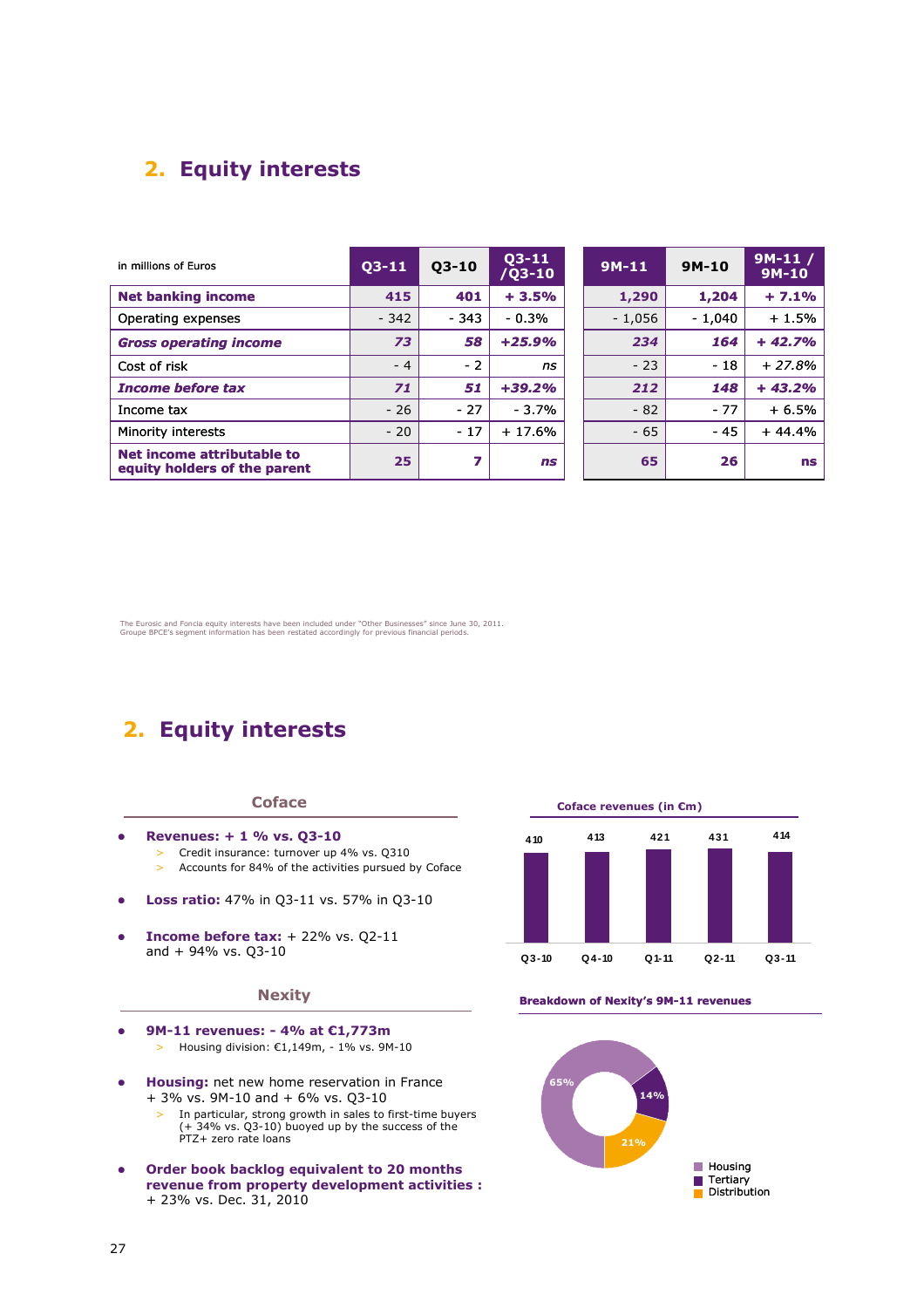## **3. Strategic planning initiatives implemented since the group was created in July 2009**



<sup>1</sup> The ratio in June 2009 does not include the €3bn in preference shares subscribed to by the French state and entirely reimbursed between August 2010 and March 2011

## **3. Reduction of Groupe BPCE's risk profile**



Commercial Banking and Insurance Natixis (excluding GAPC) GAPC Other **Neutral GAPC contribution to net income attributable to equity holders of the parent (in €m) 60% 69% 29% 24% 7% 4% June 09 Sept.11**

**Retail banking: 69% of risk-weighted assets**

**4% 3%**



**Q3-09 Q4-09 Q1-10 Q2-10 Q3-10 Q4-10 Q1-11 Q2-11 Q3-11**

<sup>1</sup> Risk-weighted assets excluding the floor effect - Estimate at September 30, 2011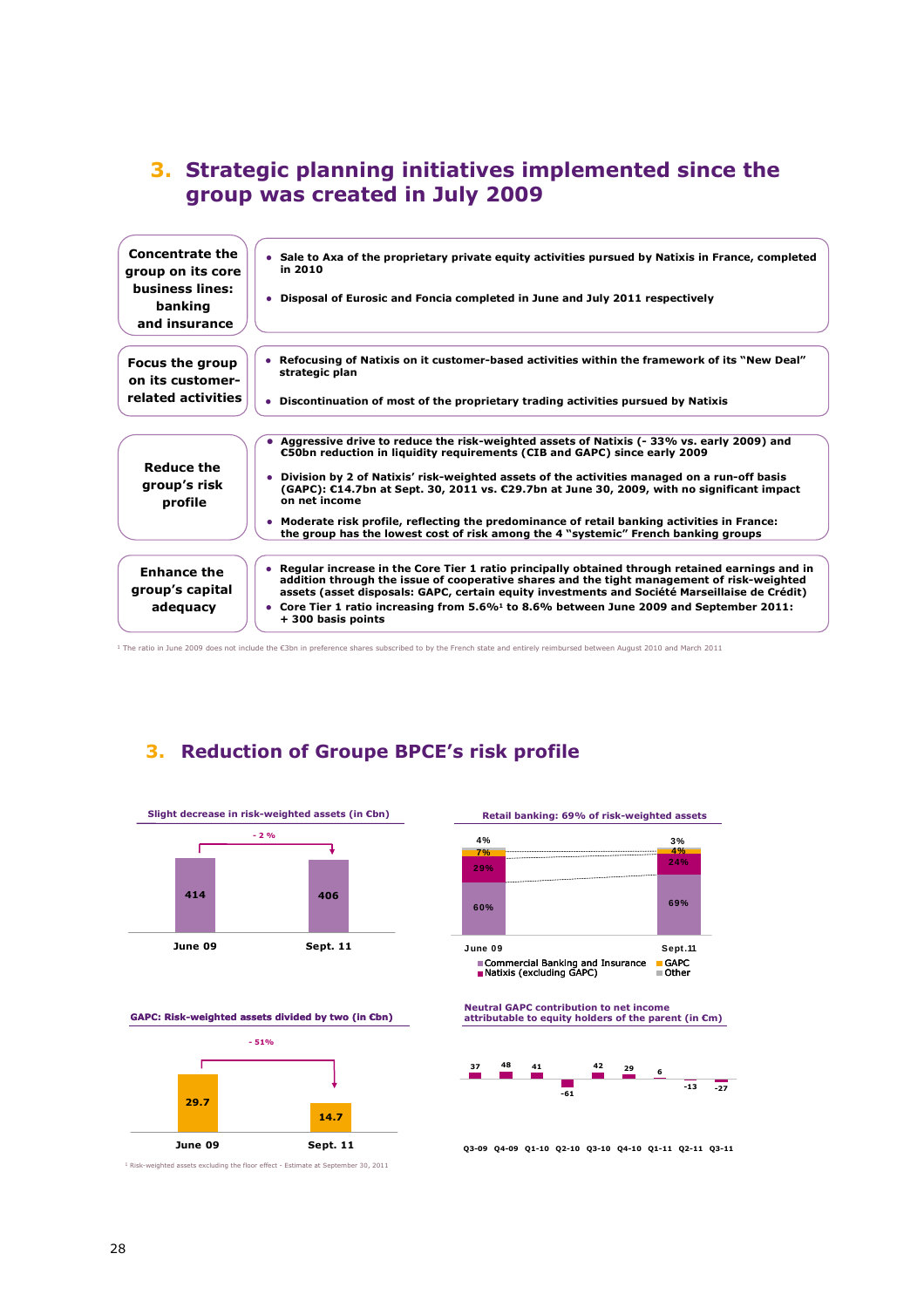

**74% 3% 6% 15% 2% Natixis core business lines : 24 % Retail banking : 77 % Contribution of the core business lines to net income attributable to equity holders of the parent<sup>1</sup> 9M-11 (as a %) 67% 5% 7% 8% 13% Natixis core business lines : 26 % Retail banking : 72 % Contribution of the core business lines to net banking income<sup>1</sup> 9M-11 (as a %) Equity investments Specialized Financial Services Commercial Banking and Insurance CIB Investment Solutions**

<sup>1</sup> Excluding Activities managed on a run-off basis and "Other businesses"

## **3. Strong growth in the group's capital adequacy since June 2009**



**Temporary injections of regulatory capital made by the French State** 

Core Tier 1 capital

Core Tier 1 ratio - Excl. temporary injections of regulatory capital made by the French State

Core Tier 1 ratio

1 December 31, 2010 – Shareholders' equity and ratios pro forma of the full reimbursement of the French State<br><sup>2</sup> Estimate at September 30, 2011 – pro forma to account for the deeply subordinated note buy-back operation co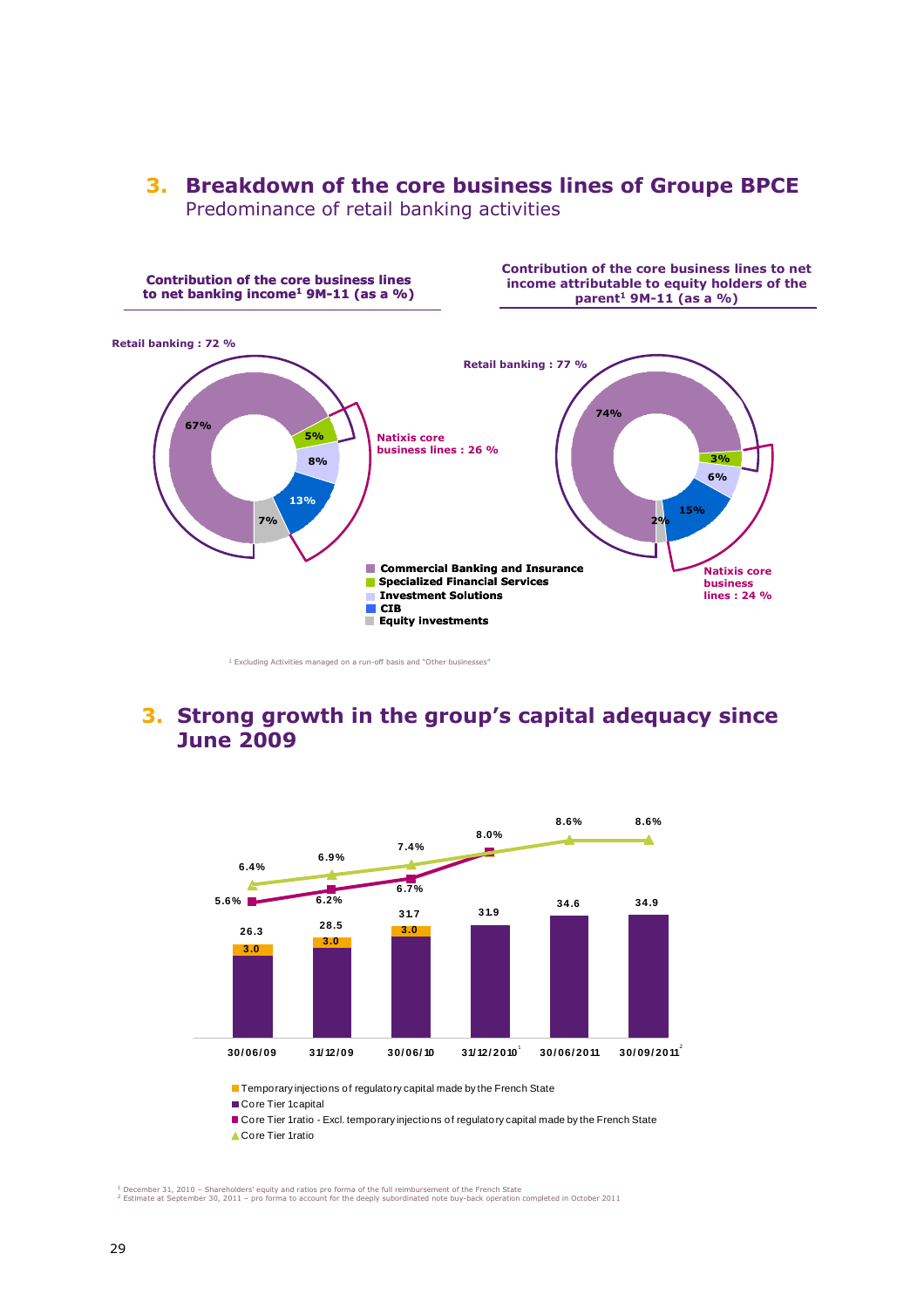### **3. Continued implementation of the strategy to reduce the group's risk profile**

 **The tightening of the regulatory and financial environment requires the group to step up its strategy aimed at reducing its risk profile**

#### **New capital adequacy targets**

- > For the group as a whole:
	- At June 30, 2012: Core Tier 1 ratio under Basel 2.5 > 9%, including the sovereign buffer
	- In 2013: Common Equity Tier 1 ratio under Basel  $3 > 9\%$  without phase-in<sup>1</sup>
- > For Natixis:
	- In Q1-12: planned introduction of an instrument (P3CI<sup>2</sup>) designed to enhance the Core Tier 1 ratio in preparation for Basel 3
	- At January 1st, 2013: Common Equity Tier 1 ratio Basel 3 > 9% without phase-in<sup>1</sup>

#### **Goal to reduce wholesale funding needs**

- > Reduction of €25m to €35m in aggregate short-term and medium/long-term requirements between June 2011 and the end of 2013
- > Wholesale medium/long-term funding plan reduced to €21bn in 2012

<sup>1</sup> Except deferred tax assets <sup>2</sup> *Prêt Couvrant les Certificats Coopératifs d'Investissement* or "Loan Covering the Cooperative Investment Certificates."

## **3. Core Tier 1 ratio target under Basel 2.5 at June 30, 2012 > 9% including the sovereign buffer**



#### **These estimates are based on prudent assumptions and do not include the disposal of non-strategic assets and other steps taken to reduce risk-weighted assets**

י Estimate at September 30, 2011 – pro forma to account for the deeply subordinated note buy-back operation completed in October 2011<br>^ Subject to approval granted by the A*utorité de Contrôle Prudentiel* regulatory contr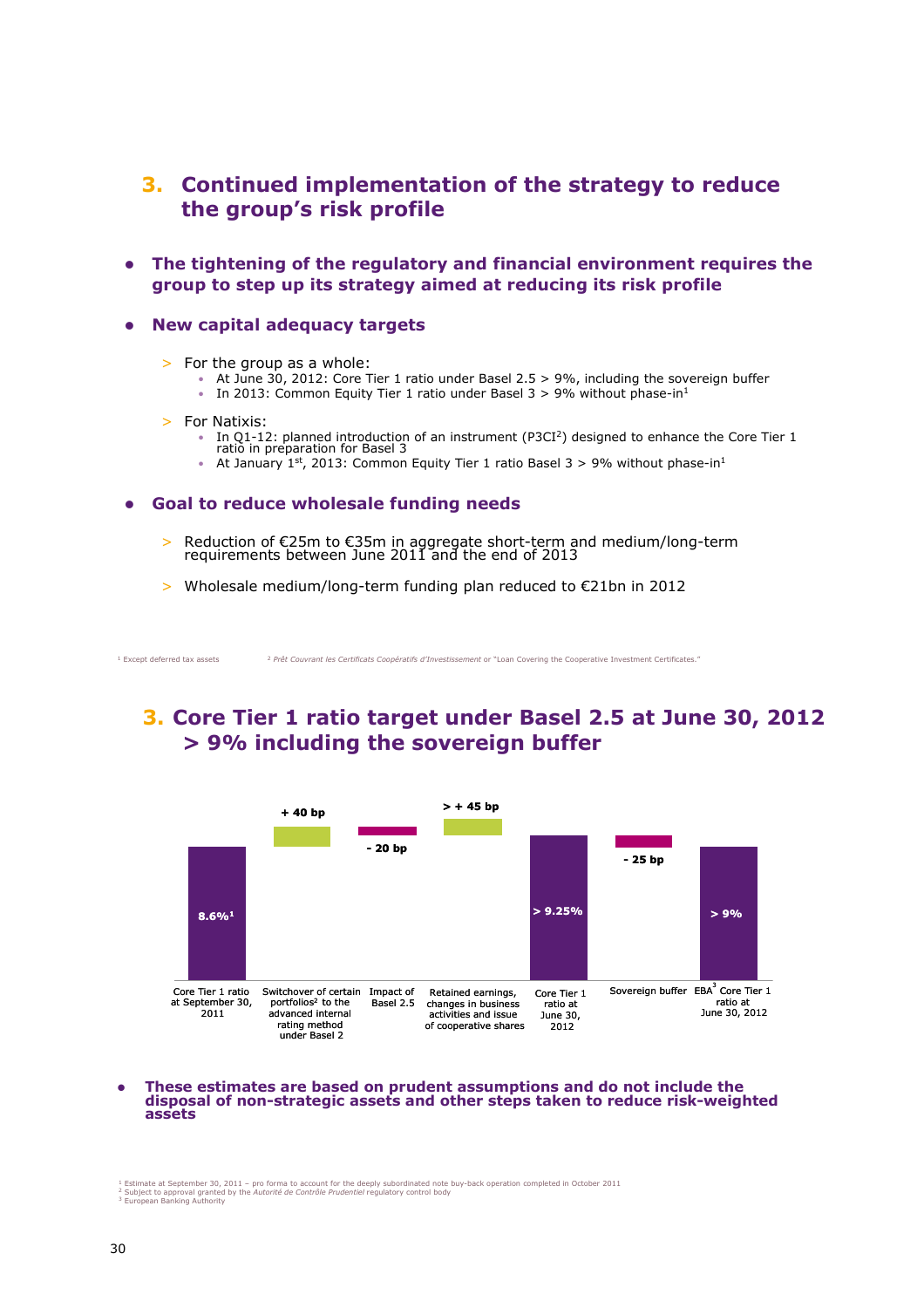## **3. Optimization of Natixis' capital adequacy**

P3CI<sup>1</sup> operation: no impact for Groupe BPCE as a whole

#### **Mechanism of the planned operation**

- **Issue by Natixis of bonds subscribed by BPCE for a total of €6.9bn (P3CI)**
- **Quarterly adjustment of the nominal value of P3CI<sup>1</sup> reflecting the change in value of CCI<sup>2</sup>**
- **This operation makes it possible to reduce the risk-weighted assets of Natixis by a total of €25.6bn at the end of 2011 (pro forma of the P3CI operation set up at the beginning of 2012)**
- **Simultaneous reimbursement of deeply subordinated notes for a total of €2.3bn to BPCE**
- **Negligible impact of the P3CI operation on Natixis earnings per share**
- **No impact for Groupe BPCE as a whole**
- **Planned timetable: 1st quarter of 2012**



**Natixis balance sheet Sept. 30, 2011**

4 P3CI operation: Ioan covering the cooperative investment certificates<br><sup>2</sup> Cer*tificats Coopératifs d'Investissement (*cooperative investment certificates): 20% economic interest with no voting rights held by Natixis in e

## **3. Reduction of the wholesale funding requirements**

### **Natixis**

- $>$   $\epsilon$ 50bn reduction in liquidity requirements (CIB and GAPC) since the beginning of 2009
- > Continued reduction in liquidity requirements of between  $E15$ bn to €20bn by the end of 2013

### **Rest of the group**

- > Continued focus on increasing on-balance sheet deposits through retail networks
- Decrease in recourse to wholesale funding of €10bn to €15bn by the end of 2013



### **Overall, a goal of reducing the group's wholesale funding needs by €25 - €35bn<sup>1</sup> by the end of 2013**

<sup>1</sup> Compared with June 30, 2011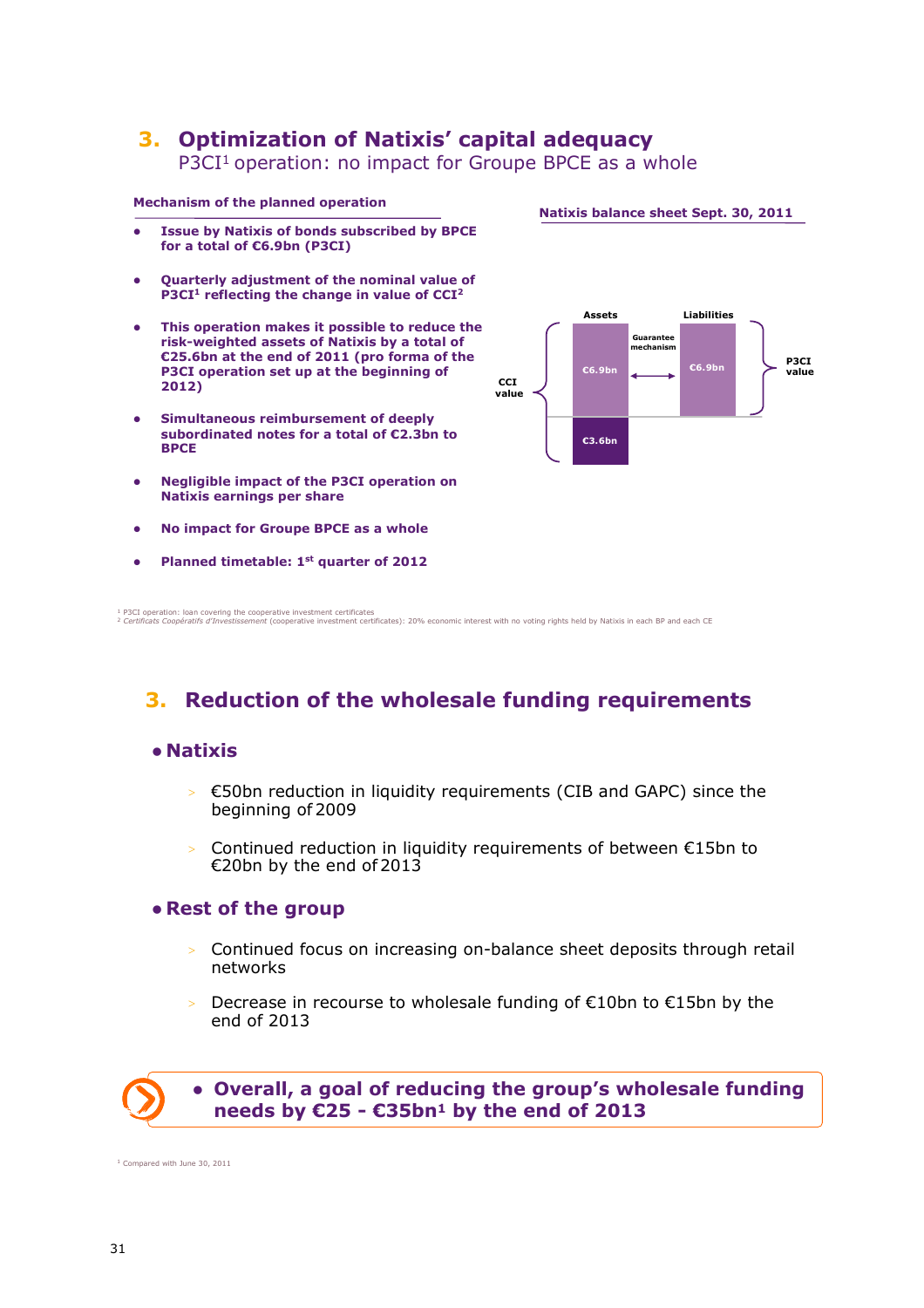## **3. Medium/long-term funding / Liquidity reserves**

#### **2011 MLT funding plan: €29.8bn (incl. €27.3bn wholesale MLT funding)**

- > €31.4bn raised on October 31, 2011, equal to 105% of the entire program
- > Average maturity: 5.2 years
- > Access to diversified resources
	- 47% covered bonds and 47% unsecured senior bond issues • €3.5bn placed to retail customers through the BP and CE
	- networks • 12% of the institutional public bond issues placed on the US
	- market, representing 7% of the funds raised
- **Wholesale MLT funding plan reduced to €21bn in 2012**
	- > Achievable in the form of private placements and secured bond issues

#### **Liquidity reserves**

- > €97bn of available assets eligible to central bank refinancing or liable to be so in the short term (at September 30, 2011)
- > An additional €19bn provided by a securitization operation completed at the end of October



**2011 MLT funding structure** 

Bond issues placed in the BP and CE networks

Obligations foncières

**21%**



## **Annex - Groupe BPCE** Organizational structure of Groupe BPCE

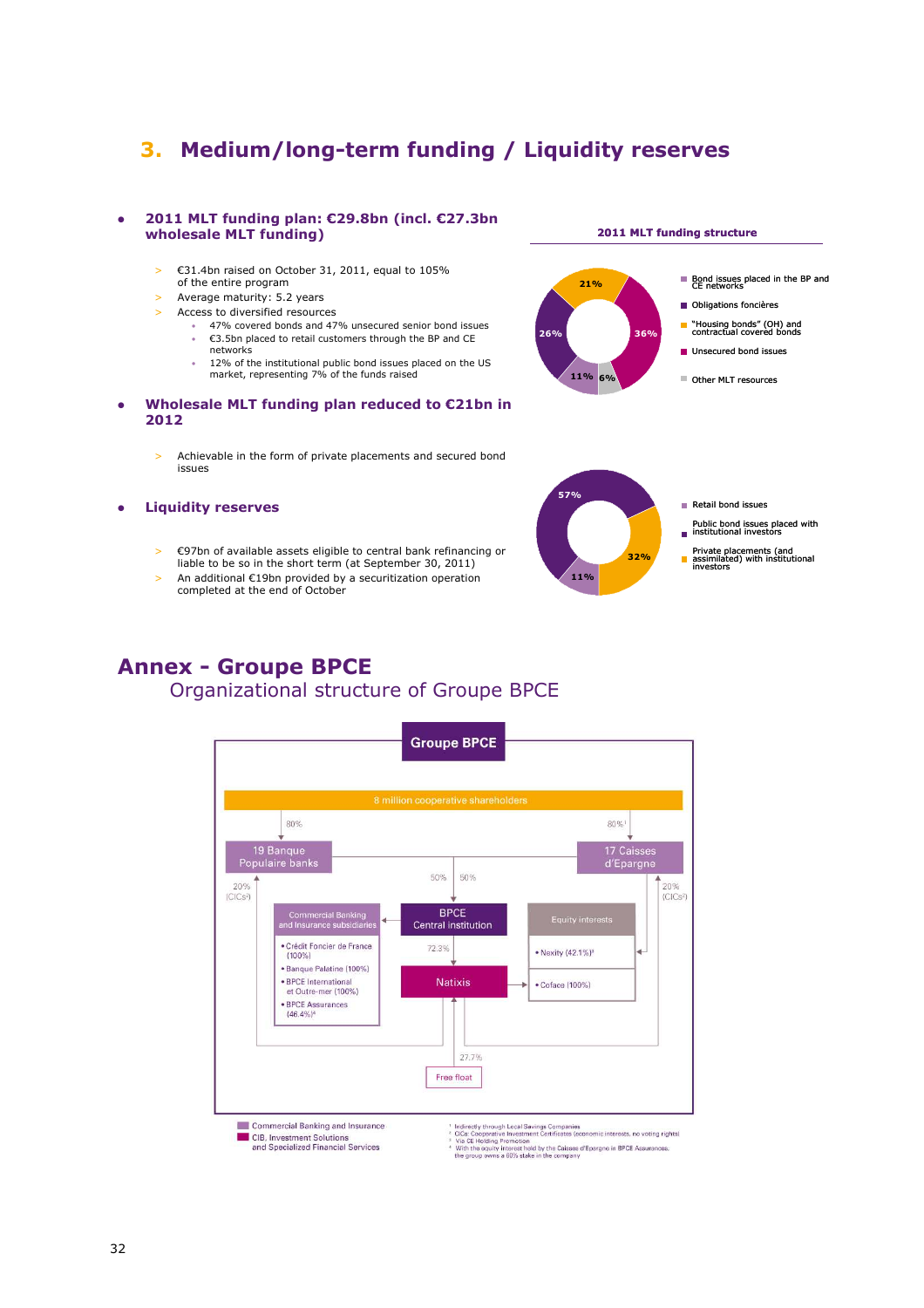## **Annex - Groupe BPCE**

Quarterly income statement

|                                                         | <b>Groupe BPCE</b> |         |         |           |         |  |  |  |  |
|---------------------------------------------------------|--------------------|---------|---------|-----------|---------|--|--|--|--|
| In millions of euros                                    | Q3-10              | Q4-10   | Q1-11   | $Q2 - 11$ | $Q3-11$ |  |  |  |  |
| Net banking income                                      | 5461               | 5952    | 5922    | 6 1 1 6   | 5480    |  |  |  |  |
| Operating expenses                                      | $-3815$            | $-4304$ | $-4006$ | $-4096$   | $-3702$ |  |  |  |  |
| Gross operating income                                  | 1646               | 1648    | 1916    | 2020      | 1778    |  |  |  |  |
| Cost / income ratio                                     | 69.9%              | 72,3%   | 67.6%   | 67.0%     | 67.6%   |  |  |  |  |
| Cost of risk                                            | $-245$             | $-439$  | $-390$  | $-534$    | $-1163$ |  |  |  |  |
| <b>Operating income</b>                                 | 1401               | 1 209   | 1526    | 1486      | 615     |  |  |  |  |
| Share in net income of associates                       | 49                 | 58      | 47      | 58        | $-17$   |  |  |  |  |
| Net gain or loss on other assets                        | $\overline{2}$     | 28      | 10      | 35        | 17      |  |  |  |  |
| Change in value of goodwil                              | 0                  | $-38$   | 0       | 0         | $-29$   |  |  |  |  |
| Income before tax                                       | 1452               | 1 2 5 7 | 1583    | 1579      | 586     |  |  |  |  |
| Income tax                                              | $-545$             | $-269$  | $-524$  | $-496$    | $-182$  |  |  |  |  |
| Minority interests                                      | $-70$              | $-130$  | $-70$   | $-126$    | $-72$   |  |  |  |  |
| Net income attributable to equity holders of the parent | 837                | 858     | 989     | 957       | 332     |  |  |  |  |

## **Annex - Groupe BPCE**

Quarterly income statement per business line

|                                                            | Commercial<br>banking &<br>Insurance |                 | CIB, Investment<br><b>Solutions &amp;</b><br>Specialized<br><b>Financial Services</b> |                 | <b>Total core businesses</b> |                  |                      | <b>Equity interests</b> |                | Workout portfolio<br>management &<br><b>Other businesses</b> |              | <b>Groupe BPCE</b> |                 |                    |
|------------------------------------------------------------|--------------------------------------|-----------------|---------------------------------------------------------------------------------------|-----------------|------------------------------|------------------|----------------------|-------------------------|----------------|--------------------------------------------------------------|--------------|--------------------|-----------------|--------------------|
| In millions of euros                                       | $Q3 - 11$                            | Q3-10           | $Q3-11$                                                                               | $Q3-10$         | Q3-11                        | $Q3-10$          | $\frac{9}{6}$        | Q3-11                   | Q3-10          | $Q3 - 11$                                                    | $Q3-10$      | Q3-11              | $Q3-10$         | %                  |
| Net banking income<br>Operating expenses                   | 3637<br>$-2358$                      | 3617<br>$-2323$ | 1 2 3 9<br>$-919$                                                                     | 362<br>$-908$   | 4876<br>$-3277$              | 4979<br>$-3231$  | $-2.1%$<br>1.4%      | 415<br>$-342$           | 401<br>$-343$  | 189<br>$-83$                                                 | 81<br>$-241$ | 5480<br>$-3702$    | 5461<br>$-3815$ | 0.3%<br>$-3,0%$    |
| <b>Gross operating income</b><br>Cost / income ratio       | 1 2 7 9<br>64,8%                     | 1294<br>64.2%   | 320<br>74.2%                                                                          | 454<br>66,7%    | 1 599<br>67.2%               | 1748<br>64.9%    | $-8,5%$<br>$2.3$ pts | 73<br>82,4%             | 58<br>85.5%    | 106<br>ns                                                    | $-160$<br>ns | 1778<br>67.6%      | 1646<br>69.9%   | 8,0%<br>$-2,3$ pts |
| Cost of risk                                               | $-376$                               | $-272$          | $-58$                                                                                 | $-43$           | $-434$                       | $-315$           | 37,8%                | -4                      | $-2$           | $-725$                                                       | 72           | $-1163$            | $-245$          | ns                 |
| Income before tax                                          | 917                                  | 1069            | 264                                                                                   | 419             | 1 1 8 1                      | 1488             | $-20,6%$             | 71                      | 51             | $-666$                                                       | $-87$        | 586                | 1452            | $-59,6%$           |
| Income tax<br>Minority interests                           | $-296$<br>$-10$                      | $-357$<br>$-14$ | $-85$<br>$-55$                                                                        | $-117$<br>$-92$ | $-381$<br>$-65$              | $-474$<br>$-106$ | $-19,6%$<br>$-38,7%$ | $-26$<br>$-20$          | $-27$<br>$-17$ | 225<br>13                                                    | $-44$<br>53  | $-182$<br>$-72$    | $-545$<br>$-70$ | $-66,6%$<br>2,9%   |
| Net income attributable to<br>equity holders of the parent | 611                                  | 698             | 124                                                                                   | 210             | 735                          | 908              | $-19.1%$             | 25                      |                | $-428$                                                       | $-78$        | 332                | 837             | $-60,3%$           |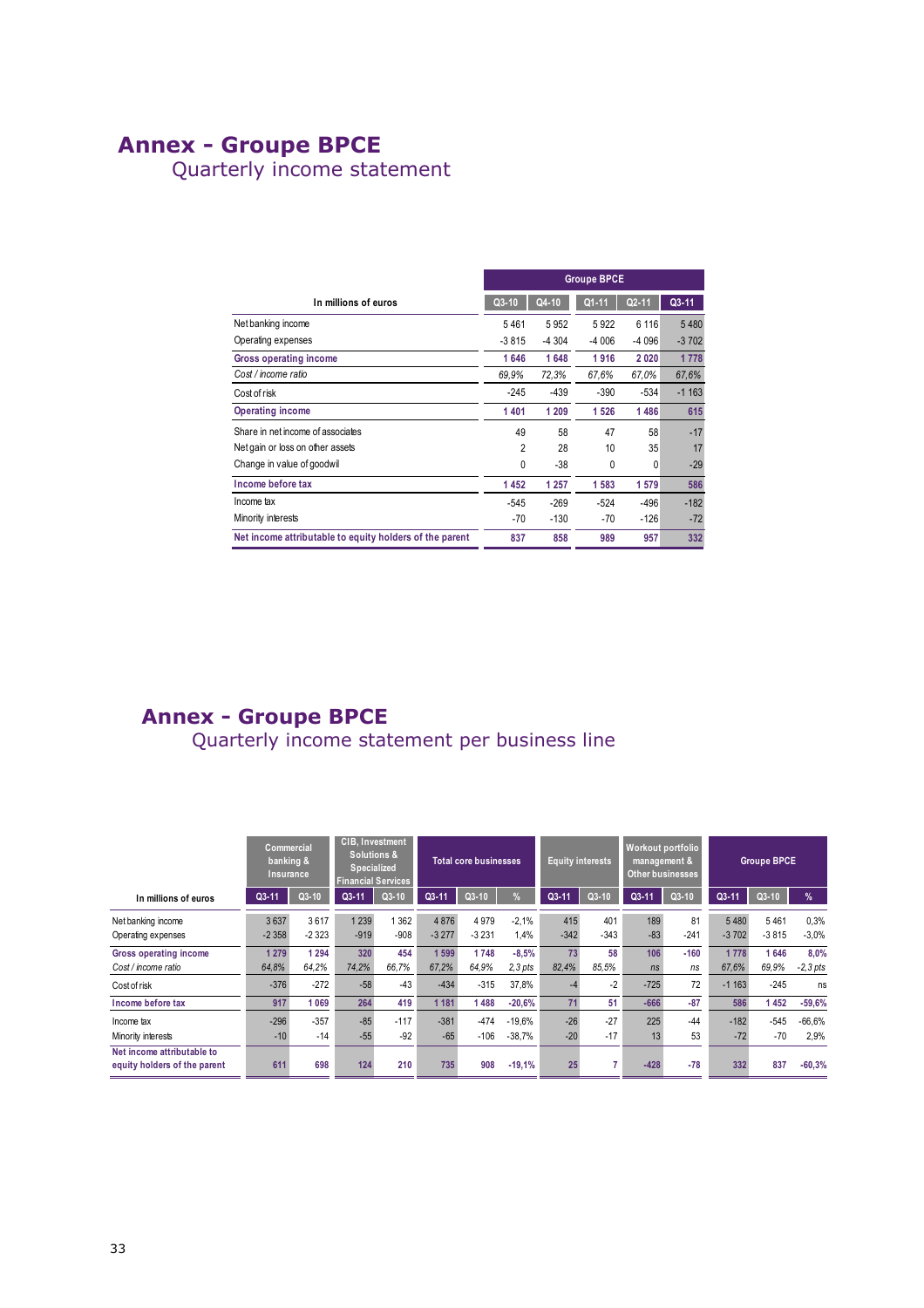## **Annex - Groupe BPCE**

## Income statement for the first 9 months of the year per business line

|                                                            | Commercial<br>banking & | Insurance         | <b>CIB, Investment</b><br><b>Solutions &amp;</b><br><b>Specialized</b><br><b>Financial Services</b> |                    |                    | <b>Total core businesses</b> |                   | <b>Equity interests</b> |                    | Workout portfolio<br>management &<br>Other businesses |               | <b>Groupe BPCE</b> |                   |                     |
|------------------------------------------------------------|-------------------------|-------------------|-----------------------------------------------------------------------------------------------------|--------------------|--------------------|------------------------------|-------------------|-------------------------|--------------------|-------------------------------------------------------|---------------|--------------------|-------------------|---------------------|
| In millions of euros                                       | 9M-11                   | $9M-10$           | $9M-11$                                                                                             | $9M-10$            | $9M-11$            | $9M-10$                      | $\frac{9}{6}$     | 9M-11                   | $9M-10$            | $9M-11$                                               | $9M-10$       | $9M-11$            | $9M-10$           | $\frac{9}{6}$       |
| Net banking income<br>Operating expenses                   | 11 273<br>$-7257$       | 11 046<br>$-7159$ | 4 3 8 7<br>$-2871$                                                                                  | 4 3 8 2<br>$-2756$ | 15 660<br>$-10128$ | 15 4 28<br>$-9915$           | 1.5%<br>2,1%      | 1 2 9 0<br>$-1056$      | 1 2 0 4<br>$-1040$ | 568<br>$-620$                                         | 775<br>$-798$ | 17 518<br>$-11804$ | 17407<br>$-11753$ | 0,6%<br>0,4%        |
| Gross operating income<br>Cost / income ratio              | 4 0 16<br>64,4%         | 3887<br>64.8%     | 1 5 1 6<br>65,4%                                                                                    | 1626<br>62.9%      | 5 5 3 2<br>64,7%   | 5513<br>64.3%                | 0.3%<br>$0.4$ pts | 234<br>81,9%            | 164<br>86.4%       | $-52$<br>ns                                           | $-23$<br>ns   | 5714<br>67,4%      | 5654<br>67.5%     | 1.1%<br>$-0, 1$ pts |
| Cost of risk                                               | $-921$                  | $-923$            | $-132$                                                                                              | $-236$             | $-1053$            | $-1159$                      | $-9.1%$           | $-23$                   | $-18$              | $-1011$                                               | $-38$         | $-2087$            | $-1215$           | 71.8%               |
| Income before tax                                          | 3 2 1 5                 | 3 1 1 3           | 1 3 9 4                                                                                             | 407                | 4 6 0 9            | 4 5 20                       | 2,0%              | 212                     | 148                | $-1073$                                               | $-176$        | 3748               | 4 4 9 2           | $-16,6%$            |
| Income tax<br>Minority interests                           | $-1056$<br>$-26$        | $-1029$<br>$-29$  | $-412$<br>$-284$                                                                                    | $-393$<br>$-307$   | $-1468$<br>$-310$  | $-1422$<br>$-336$            | 3,2%<br>$-7,7%$   | $-82$<br>$-65$          | $-77$<br>$-45$     | 348<br>107                                            | 52<br>118     | $-1202$<br>$-268$  | $-1447$<br>$-263$ | $-16,9%$<br>1,9%    |
| Net income attributable to<br>equity holders of the parent | 2 1 3 3                 | 2055              | 698                                                                                                 | 707                | 2831               | 2762                         | 2,5%              | 65                      | 26                 | $-618$                                                | -6            | 2 2 7 8            | 2782              | $-18,1%$            |

## **Annex - Groupe BPCE**

Consolidated balance sheet

| Assets in millions of euros                           | 30/09/11      | 31/12/10  | Liabilities in millions of euros                                    | 30/09/11      | 31/12/10  |
|-------------------------------------------------------|---------------|-----------|---------------------------------------------------------------------|---------------|-----------|
| Cash and amounts due from central banks               | 18 727        | 24 143    | Amounts due to central banks                                        |               | 490       |
| Financial assets at fair value through profit or loss | 221 364       | 167 523   | Financial liabilities at fair value through profit or loss          | 218 421       | 160 450   |
| Hedging derivatives                                   | 11 312        | 7511      | <b>Hedging derivatives</b>                                          | 9 3 0 3       | 7 1 3 5   |
| Available-for-sale financial assets                   | 88 724        | 68 057    | Amounts due to banks                                                | 101 513       | 105 102   |
| Loans and receivables due from credit institutions    | 136 182       | 140 546   | Amounts due to customers                                            | 397 791       | 393 992   |
| Loans and receivables due from customers              | 566867        | 562 565   | Debt securities                                                     | 236 397       | 222 890   |
| Interest rate hedging reserve                         | 4 7 7 7       | 2 5 0 4   | Remeasurement adjustment on interest-rate risk hedged<br>portfolios | 1 6 4 2       | 1 2 3 8   |
| Held-to-maturity financial assets                     | 8 2 1 7       | 9 1 8 7   | <b>Tax liabilities</b>                                              | 1 501         | 753       |
| Tax assets                                            | 5 903         | 5686      | Accrued expenses and other liabilities                              | 46 276        | 40 882    |
| Accrued income and other assets                       | 49 255        | 43 280    |                                                                     |               | $\Omega$  |
| Non-current assets held for sale                      |               | 43        | Technical reserves of insurance companies                           | 46 520        | 45 506    |
| Participation aux bénéfices différée                  | 402           | $\Omega$  | Provisions                                                          | 4 6 9 8       | 4 7 9 1   |
| Investments in associates                             | 2 3 4 4       | 2 4 2 5   | Subordinated debt                                                   | 13 115        | 13 847    |
| Investment property                                   | 1866          | 2 7 9 3   |                                                                     |               |           |
| Property, plant and equipment                         | 4 6 9 7       | 5 0 8 4   | Consolidated equity                                                 | 45 636        | 47 384    |
| Intangible assets                                     | 1 3 2 9       | 1934      | Minority interests                                                  | 3 6 4 9       | 3 980     |
| Goodwill                                              | 4 500         | 5 1 6 0   |                                                                     |               |           |
| <b>TOTAL</b>                                          | 1 1 2 6 4 6 6 | 1 048 441 | <b>TOTAL</b>                                                        | 1 1 2 6 4 6 6 | 1 048 441 |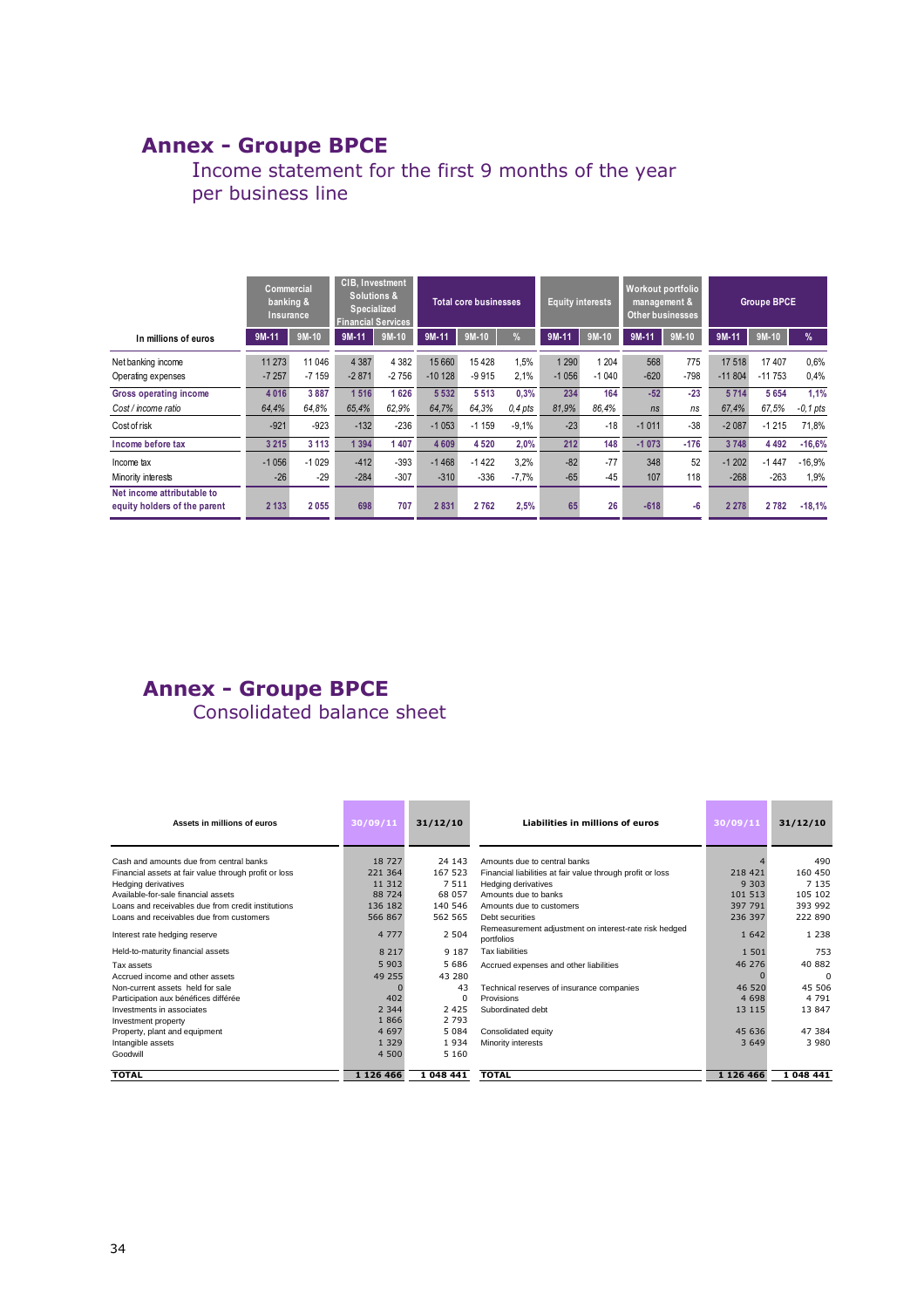## **Annex – Financial structure**

Statement of changes in shareholders' equity

| in millions of euros                                    | <b>Equity attributable</b><br>to equity holders<br>of the parent |
|---------------------------------------------------------|------------------------------------------------------------------|
| <b>December 31, 2010</b>                                | 47,384                                                           |
| Distribution                                            | - 567                                                            |
| Capital increase (cooperative shares)                   | 67                                                               |
| Income                                                  | 2 2 7 8                                                          |
| Remuneration of deeply subordinated notes               | $-233$                                                           |
| Changes in gains & losses directly recognized in equity | - 813                                                            |
| Buyback of preference shares                            | $-1,220$                                                         |
| Buyback of deeply subordinated notes                    | $-1,000$                                                         |
| Others                                                  | $-260$                                                           |
| <b>September 30, 2011</b>                               | 45,636                                                           |

## **Annex – Commercial Banking and Insurance**

Quarterly income statement

|                                                            |                      | <b>Banques Populaires</b> |                               |                 | <b>Caisses d'Epargne</b> |                          | Real Estate   |                   |                                   | Insurance, International & Other<br><b>Networks</b> |                   |                               | <b>Commercial banking &amp; Insurance</b> |                        |                                  |
|------------------------------------------------------------|----------------------|---------------------------|-------------------------------|-----------------|--------------------------|--------------------------|---------------|-------------------|-----------------------------------|-----------------------------------------------------|-------------------|-------------------------------|-------------------------------------------|------------------------|----------------------------------|
| In millions of euros                                       | Q3-11                | $Q3-10$                   |                               | Q3-11           | Q3-10                    |                          | Q3-11         | Q3-10             |                                   | Q3-11                                               | Q3-10             |                               | Q3-11                                     | Q3-10                  |                                  |
| Net banking income<br>Operating expenses                   | 1528<br>$-1000$      | 1511<br>$-974$            | 1.1%<br>2.7%                  | 1614<br>$-1035$ | 1645<br>$-1054$          | $-1,9%$<br>$-1,8%$       | 232<br>$-147$ | 227<br>$-137$     | 2.2%<br>7,3%                      | 263<br>$-176$                                       | 234<br>$-158$     | 12.4%<br>11.4%                | 3637<br>$-2358$                           | 3617<br>$-2323$        | 0,6%<br>1,5%                     |
| <b>Gross operating income</b><br>Cost / income ratio       | 528<br>65.4%         | 537<br>64.5%              | $-1.7%$<br>0.9 pts            | 579<br>64.1%    | 591<br>64,1%             | $-2,0%$<br>$\sim$        | 85<br>63.4%   | 90<br>60,4%       | $-5,6%$<br>3.0 <sub>pts</sub>     | 87<br>66.9%                                         | 76<br>67.5%       | 14,5%<br>$-0.6$ pts           | 1279<br>64.8%                             | 1 2 9 4<br>64,2%       | $-1,2%$<br>$0,6$ pts             |
| Cost of risk                                               | $-211$               | $-147$                    | 43.5%                         | $-91$           | $-81$                    | 12.3%                    | $-51$         | $-15$             | 240.0%                            | $-23$                                               | $-29$             | $-20.7%$                      | $-376$                                    | $-272$                 | 38,2%                            |
| Income before tax<br>Income tax<br>Minority interests      | 322<br>$-97$<br>$-3$ | 395<br>$-136$<br>$-2$     | $-18,5%$<br>$-28.7%$<br>50,0% | 488<br>$-164$   | 511<br>$-179$<br>0       | $-4,5%$<br>$-8.4%$<br>ns | 48            | 76<br>$-26$<br>-3 | $-36.8%$<br>$-69.2%$<br>$-100.0%$ | 59<br>$-27$                                         | 87<br>$-16$<br>-9 | $-32.2%$<br>68.8%<br>$-22.2%$ | 917<br>$-296$<br>$-10$                    | 069<br>$-357$<br>$-14$ | $-14,2%$<br>$-17.1%$<br>$-28,6%$ |
| Net income attributable to equity<br>holders of the parent | 222                  | 257                       | $-13,6%$                      | 324             | 332                      | $-2.4%$                  |               | 47                | $-14.9%$                          | 25                                                  | 62                | $-59.7%$                      | 611                                       | 698                    | $-12.5%$                         |

1 Main component : Crédit Foncier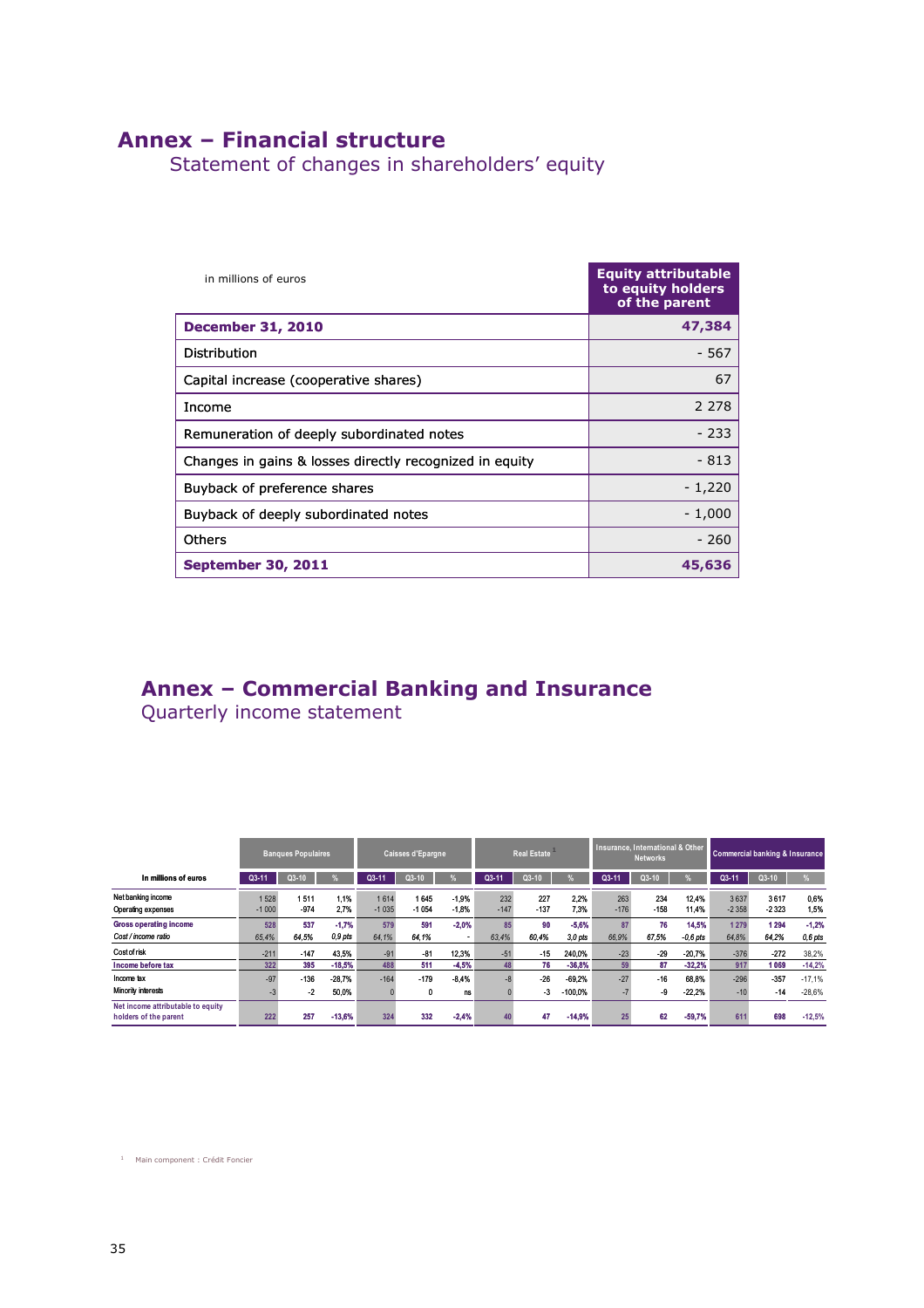## **Annex - Commercial Banking and Insurance**

Quarterly income statement

|                                                         | <b>Commercial banking &amp; Insurance</b> |         |           |           |         |  |  |  |
|---------------------------------------------------------|-------------------------------------------|---------|-----------|-----------|---------|--|--|--|
| In millions of euros                                    | $Q3-10$                                   | Q4-10   | $Q1 - 11$ | $Q2 - 11$ | $Q3-11$ |  |  |  |
| Net banking income                                      | 3617                                      | 3918    | 3 7 7 8   | 3858      | 3637    |  |  |  |
| Operating expenses                                      | $-2323$                                   | $-2544$ | $-2427$   | $-2472$   | $-2358$ |  |  |  |
| Gross operating income                                  | 1 2 9 4                                   | 1 3 7 4 | 1 3 5 1   | 1 3 8 6   | 1 2 7 9 |  |  |  |
| Cost / income ratio                                     | 64.2%                                     | 64.9%   | 64,2%     | 64,1%     | 64.8%   |  |  |  |
| Cost of risk                                            | $-272$                                    | $-285$  | $-252$    | $-293$    | $-376$  |  |  |  |
| Income before tax                                       | 1 0 6 9                                   | 1 1 7 2 | 1 1 4 4   | 1 1 5 4   | 917     |  |  |  |
| Income tax                                              | $-357$                                    | $-328$  | $-376$    | $-384$    | $-296$  |  |  |  |
| Minority interests                                      | $-14$                                     | -9      | -6        | $-10$     | $-10$   |  |  |  |
| Net income attributable to equity holders of the parent | 698                                       | 835     | 762       | 760       | 611     |  |  |  |

## **Annex – Commercial Banking and Insurance** Banque Populaire banks and Caisses d'Epargne

|                                                         | <b>Banques Populaires</b> |        |           |           |         |  |  |  |
|---------------------------------------------------------|---------------------------|--------|-----------|-----------|---------|--|--|--|
| In millions of euros                                    | Q3-10                     | Q4-10  | $Q1 - 11$ | $Q2 - 11$ | $Q3-11$ |  |  |  |
| Net banking income                                      | 1511                      | 1623   | 1573      | 1635      | 1528    |  |  |  |
| Operating expenses                                      | $-974$                    | $-982$ | $-993$    | $-1021$   | $-1000$ |  |  |  |
| Gross operating income                                  | 537                       | 641    | 580       | 614       | 528     |  |  |  |
| Cost / income ratio                                     | 64.5%                     | 60,5%  | 63,1%     | 62,4%     | 65,4%   |  |  |  |
| Cost of risk                                            | $-147$                    | $-157$ | $-129$    | $-145$    | $-211$  |  |  |  |
| Income before tax                                       | 395                       | 496    | 454       | 478       | 322     |  |  |  |
| Income tax                                              | $-136$                    | $-144$ | $-148$    | $-169$    | $-97$   |  |  |  |
| Minority interests                                      | $-2$                      | $-2$   | $-3$      | $-1$      | $-3$    |  |  |  |
| Net income attributable to equity holders of the parent | 257                       | 350    | 303       | 308       | 222     |  |  |  |

|                                                         | <b>Caisses d'Epargne</b> |         |           |           |           |  |  |  |  |
|---------------------------------------------------------|--------------------------|---------|-----------|-----------|-----------|--|--|--|--|
| In millions of euros                                    | $Q3-10$                  | Q4-10   | $Q1 - 11$ | $Q2 - 11$ | $Q3 - 11$ |  |  |  |  |
| Net banking income                                      | 1645                     | 1768    | 1723      | 1715      | 1614      |  |  |  |  |
| Operating expenses                                      | $-1054$                  | $-1184$ | $-1120$   | $-1112$   | $-1035$   |  |  |  |  |
| Gross operating income                                  | 591                      | 584     | 603       | 603       | 579       |  |  |  |  |
| Cost / income ratio                                     | 64.1%                    | 67.0%   | 65.0%     | 64.8%     | 64,1%     |  |  |  |  |
| Cost of risk                                            | $-81$                    | -82     | $-72$     | -89       | $-91$     |  |  |  |  |
| Income before tax                                       | 511                      | 502     | 533       | 517       | 488       |  |  |  |  |
| Income tax                                              | $-179$                   | $-156$  | $-187$    | $-180$    | $-164$    |  |  |  |  |
| Minority interests                                      | 0                        | 0       | 0         | 0         | 0         |  |  |  |  |
| Net income attributable to equity holders of the parent | 332                      | 346     | 346       | 337       | 324       |  |  |  |  |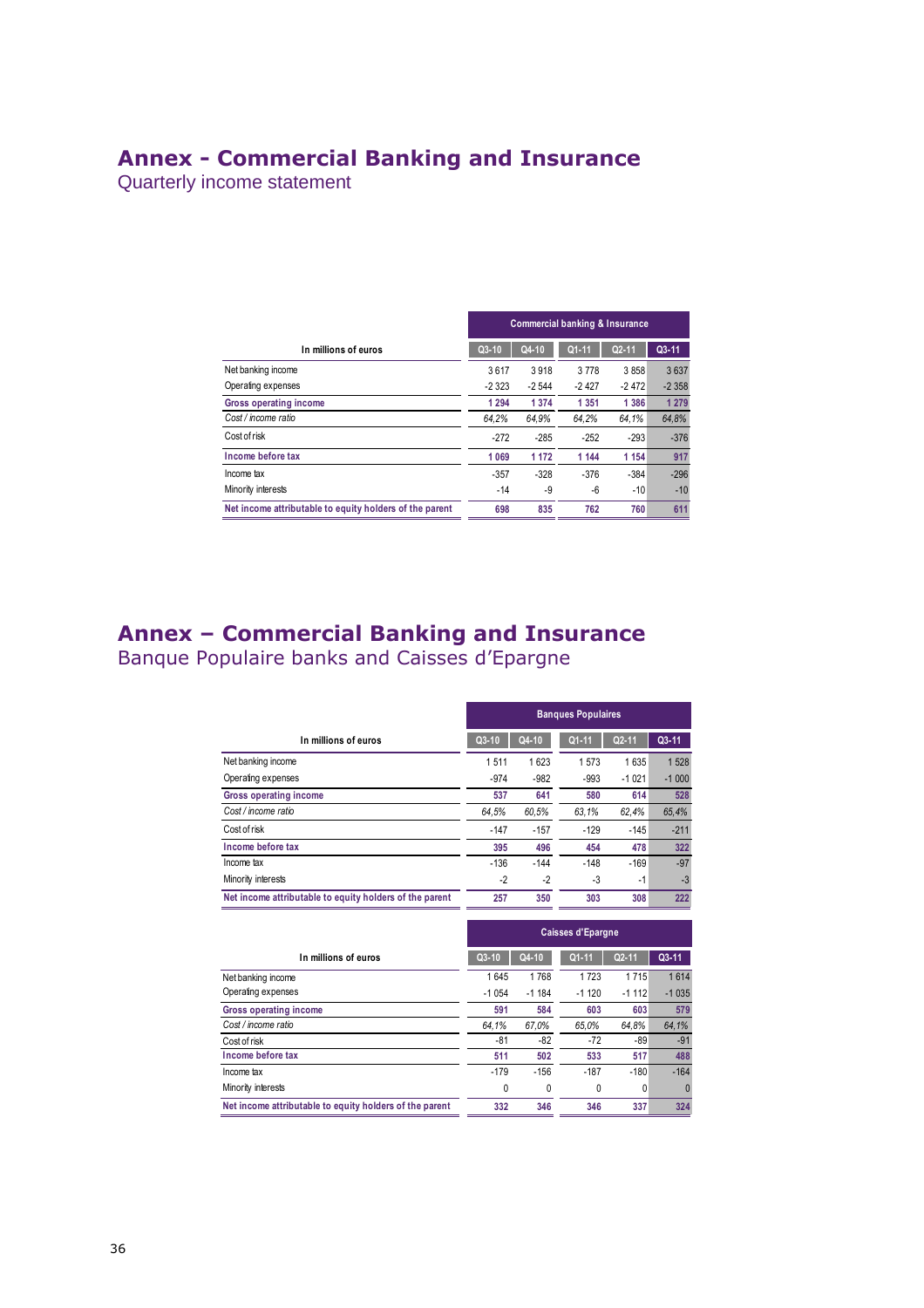### **Annex – Commercial Banking and Insurance**

Income statement for the first 9 months of the year Per business line

|                                                            |                 | <b>Banques Populaires</b> |                    |                 | Caisses d'Epargne  |                    |               | Insurance, International & Other<br><b>Real Estate</b><br><b>Networks</b> |                     | Commercial banking & Insurance |               |                     |                   |                   |                    |
|------------------------------------------------------------|-----------------|---------------------------|--------------------|-----------------|--------------------|--------------------|---------------|---------------------------------------------------------------------------|---------------------|--------------------------------|---------------|---------------------|-------------------|-------------------|--------------------|
| In millions of euros                                       | $9M-11$         | $9M-10$                   |                    | 9M-11           | $9M-10$            |                    | $9M-11$       | $9M-10$                                                                   |                     | 9M-11                          | $9M-10$       |                     | 9M-11             | $9M-10$           | %                  |
| Net banking income<br>Operating expenses                   | 4736<br>$-3014$ | 4613<br>$-2952$           | 2.7%<br>2.1%       | 5052<br>$-3267$ | 5 0 0 4<br>$-3293$ | 1.0%<br>$-0.8%$    | 694<br>$-461$ | 707<br>$-418$                                                             | $-1.8%$<br>10.3%    | 791<br>$-515$                  | 722<br>$-496$ | 9.6%<br>3.8%        | 11 273<br>$-7257$ | 11 046<br>$-7159$ | 2.1%<br>1,4%       |
| Gross operating income<br>Cost / income ratio              | 1722<br>63.6%   | 1661<br>64.0%             | 3,7%<br>$-0.4$ pts | 1785<br>64.7%   | 1711<br>65.8%      | 4,3%<br>$-1.1$ pts | 233<br>66.4%  | 289<br>59.1%                                                              | $-19.4%$<br>7.3 pts | 276<br>65.1%                   | 226<br>68.7%  | 22.1%<br>$-3.6$ pts | 4016<br>64.4%     | 3887<br>64.8%     | 3,3%<br>$-0.4$ pts |
| Cost of risk                                               | $-485$          | $-489$                    | $-0.8%$            | $-252$          | $-251$             | 0.4%               | $-95$         | $-78$                                                                     | 21.8%               | $-89$                          | $-105$        | $-15,2%$            | $-921$            | $-923$            | $-0.2%$            |
| Income before tax                                          | 1 2 5 4         | 1 1 9 4                   | 5,0%               | 1 5 3 8         | 1459               | 5.4%               | 161           | 215                                                                       | $-25.1%$            | 262                            | 245           | 6.9%                | 3 2 1 5           | 3 1 1 3           | 3,3%               |
| Income tax                                                 | $-414$          | $-417$                    | $-0.7%$            | $-531$          | $-501$             | 6.0%               | $-43$         | $-67$                                                                     | $-35.8%$            | $-68$                          | $-44$         | 54.5%               | $-1056$           | $-1029$           | 2.6%               |
| Minority interests                                         | ÷.              | $-6$                      | 16,7%              |                 | 0                  | ns                 |               | -6                                                                        | $-100,0%$           | $-19$                          | $-17$         | 11,8%               | $-26$             | $-29$             | $-10,3%$           |
| Net income attributable to equity<br>holders of the parent | 833             | 771                       | 8.0%               | 1 0 0 7         | 958                | 5.1%               | 118           | 142                                                                       | $-16.9%$            | 175                            | 184           | $-4.9%$             | 2 1 3 3           | 2 0 5 5           | 3,8%               |

1 Main component : Crédit Foncier

## **Annex - Commercial Banking and Insurance**

Banque Populaire network: savings deposits (in €bn)



|                                 | % change<br>03-11 / 03-10 |
|---------------------------------|---------------------------|
| Demand deposits                 | + 13.3%                   |
| Passbook savings<br>accounts    | $+10.2%$                  |
| Regulated home<br>savings plans | $+3.0%$                   |
| Term accounts, PEP              | + 9.8%                    |
| Mutual funds &<br>miscellaneous | - 6.7%                    |
| Employee savings                | - 3.6%                    |
| Life insurance                  | $+1.6%$                   |
| Other                           | n.s.                      |
| Total savings                   | + 5.3%                    |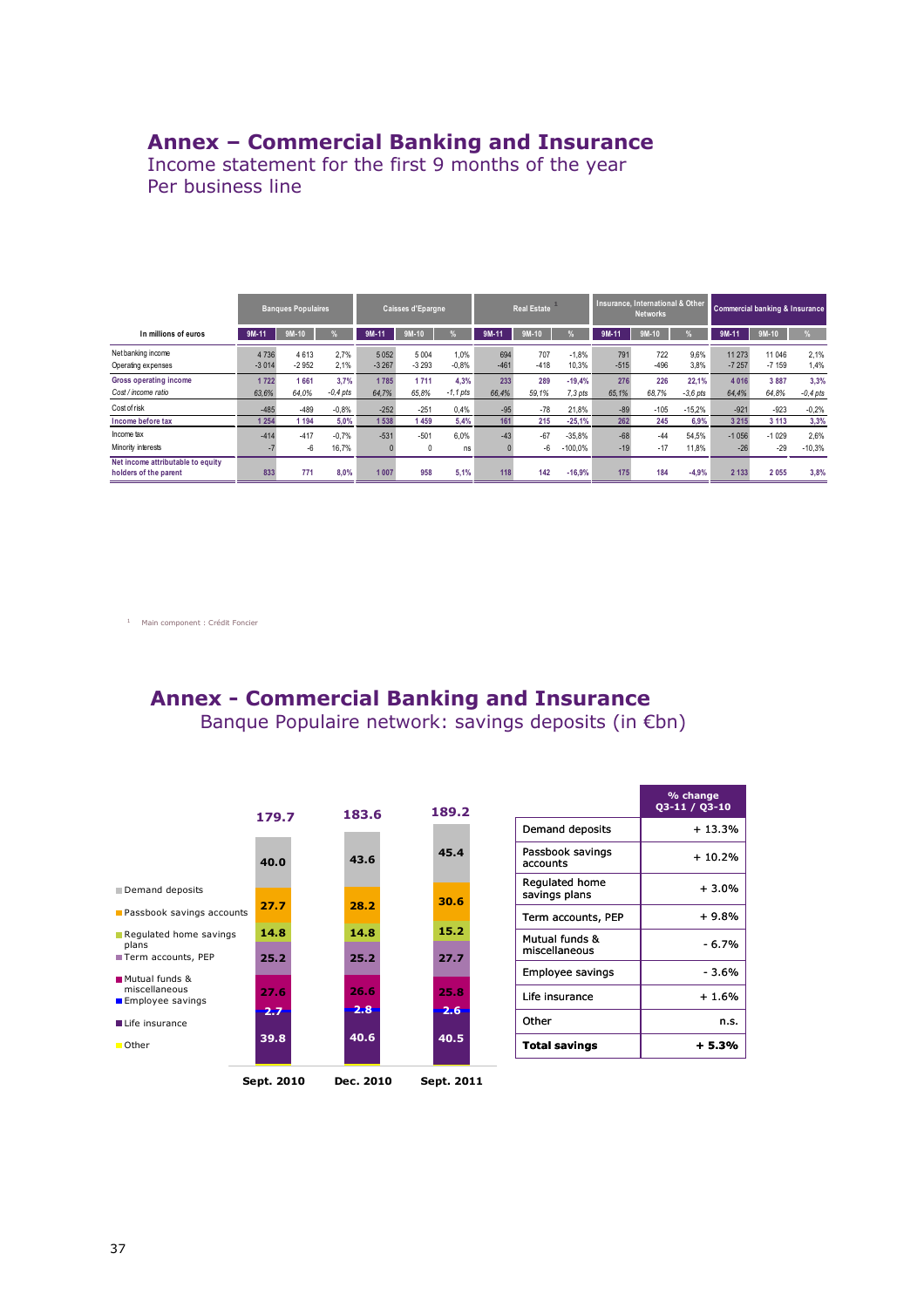## **Annex - Commercial Banking and Insurance**

Banque Populaire network: loan outstandings (in €bn)



## **Annex - Commercial Banking and Insurance**

Caisse d'Epargne network: savings deposits (in €bn)

|                                        | 334.8        | 335.2        | 345.5        |                                        |                           |
|----------------------------------------|--------------|--------------|--------------|----------------------------------------|---------------------------|
|                                        | 31.3         | 33.0         | 32.2         |                                        | % change<br>Q3-11 / Q3-10 |
| Demand deposits                        |              |              |              | Demand deposits                        | $+2.9%$                   |
| Passbook savings<br>accounts           | 117.2        | 116.1        | 122.9        | Passbook savings<br>accounts           | $+4.9%$                   |
| Regulated home savings<br>plans        |              |              |              | Regulated home<br>savings plans        | $+3.2%$                   |
| Term accounts, PEP &<br>miscellaneous  | 36.8<br>17.7 | 37.0<br>17.3 | 38.0<br>17.3 | Term accounts, PEP<br>& miscellaneous  | $-2.3%$                   |
| BPCE bonds placed in the<br>CE network | 14.4<br>18.0 | 14.6<br>17.4 | 16.0<br>14.9 | BPCE bonds placed in<br>the CE network | $+10.7%$                  |
| Mutual funds                           |              |              |              | Mutual funds                           | $-17.4%$                  |
| life insurance                         | 99.4         | 99.8         | 104.2        | Life insurance                         | $+4.9%$                   |
|                                        |              |              |              | <b>Total savings</b>                   | $+3.2%$                   |
|                                        | Sept. 2010   | Dec. 2010    | Sept. 2011   |                                        |                           |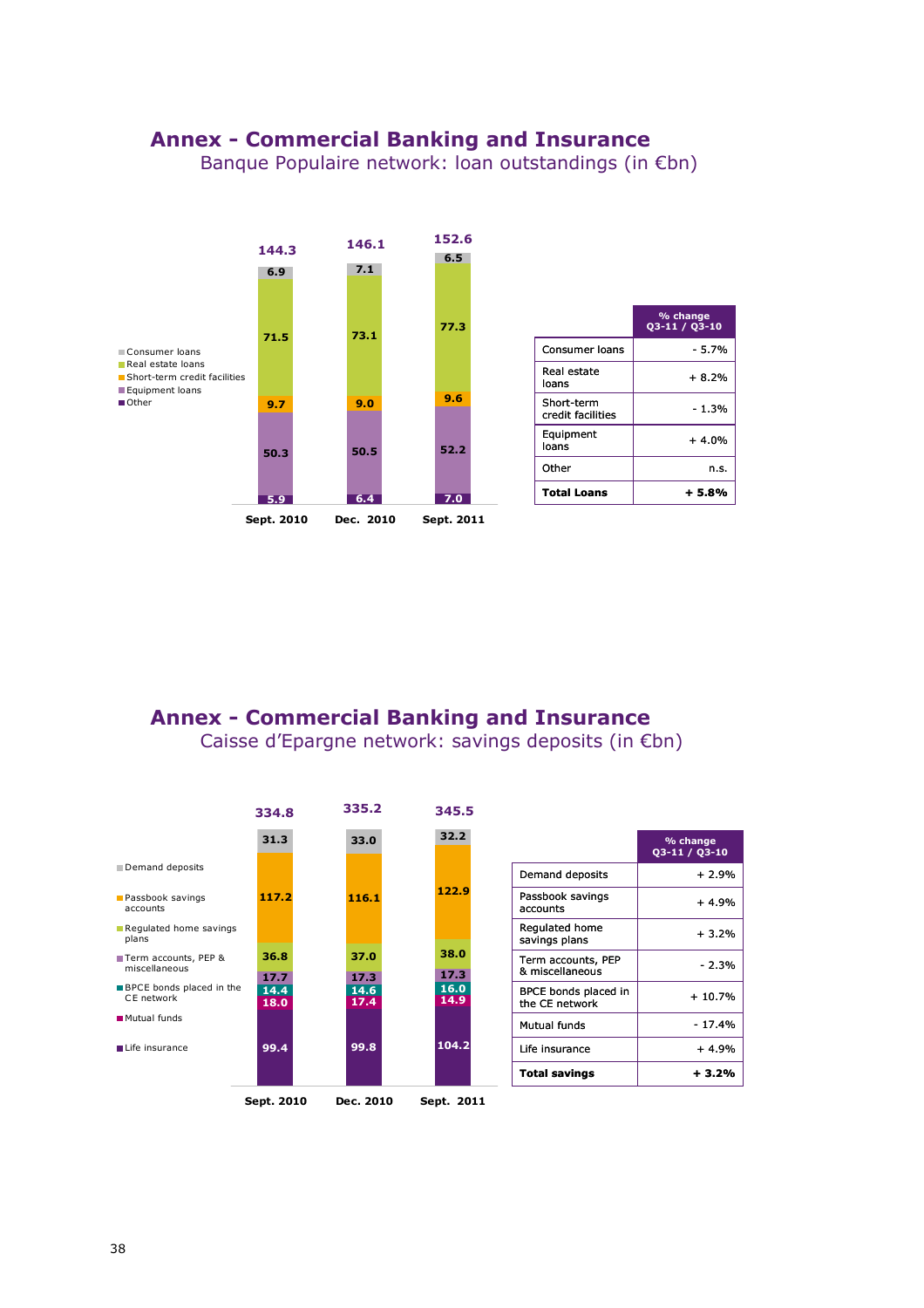## **Annex - Commercial Banking and Insurance**

Caisse d'Epargne network: loan outstandings (in €bn)



## **Annex – Commercial Banking and Insurance**

Real estate financing

Insurance, International and Other networks

|                                                         | <b>Real Estate</b> |         |           |           |           |  |  |  |
|---------------------------------------------------------|--------------------|---------|-----------|-----------|-----------|--|--|--|
| In millions of euros                                    | $Q3-10$            | $Q4-10$ | $Q1 - 11$ | $Q2 - 11$ | $Q3 - 11$ |  |  |  |
| Net banking income                                      | 227                | 245     | 227       | 235       | 232       |  |  |  |
| Operating expenses                                      | $-137$             | $-168$  | $-145$    | $-169$    | $-147$    |  |  |  |
| Gross operating income                                  | 90                 | 77      | 82        | 66        | 85        |  |  |  |
| Cost / income ratio                                     | 60.4%              | 68.6%   | 63.9%     | 71.9%     | 63.4%     |  |  |  |
| Cost of risk                                            | -15                | $-21$   | $-20$     | $-24$     | $-51$     |  |  |  |
| Income before tax                                       | 76                 | 88      | 64        | 49        | 48        |  |  |  |
| Income tax                                              | $-26$              | $-3$    | $-21$     | $-14$     | $-8$      |  |  |  |
| Minority interests                                      | -3                 | $-2$    | 0         | 0         |           |  |  |  |
| Net income attributable to equity holders of the parent | 47                 | 83      | 43        | 35        | 40        |  |  |  |

|                                                         | <b>Insurance, International &amp; Other Networks</b> |        |           |                    |           |  |  |  |
|---------------------------------------------------------|------------------------------------------------------|--------|-----------|--------------------|-----------|--|--|--|
| In millions of euros                                    | $Q3-10$                                              | Q4-10  | $Q1 - 11$ | Q <sub>2</sub> -11 | $Q3 - 11$ |  |  |  |
| Net banking income                                      | 234                                                  | 282    | 255       | 273                | 263       |  |  |  |
| Operating expenses                                      | $-158$                                               | $-210$ | $-169$    | $-170$             | $-176$    |  |  |  |
| Gross operating income                                  | 76                                                   | 72     | 86        | 103                | 87        |  |  |  |
| Cost / income ratio                                     | 67.5%                                                | 74.5%  | 66.3%     | 62.3%              | 66.9%     |  |  |  |
| Cost of risk                                            | $-29$                                                | $-25$  | -31       | $-35$              | $-23$     |  |  |  |
| Income before tax                                       | 87                                                   | 86     | 93        | 110                | 59        |  |  |  |
| Income tax                                              | $-16$                                                | $-25$  | $-20$     | $-21$              | $-27$     |  |  |  |
| Minority interests                                      | -9                                                   | -5     | -3        | -9                 | $-7$      |  |  |  |
| Net income attributable to equity holders of the parent | 62                                                   | 56     | 70        | 80                 | 25        |  |  |  |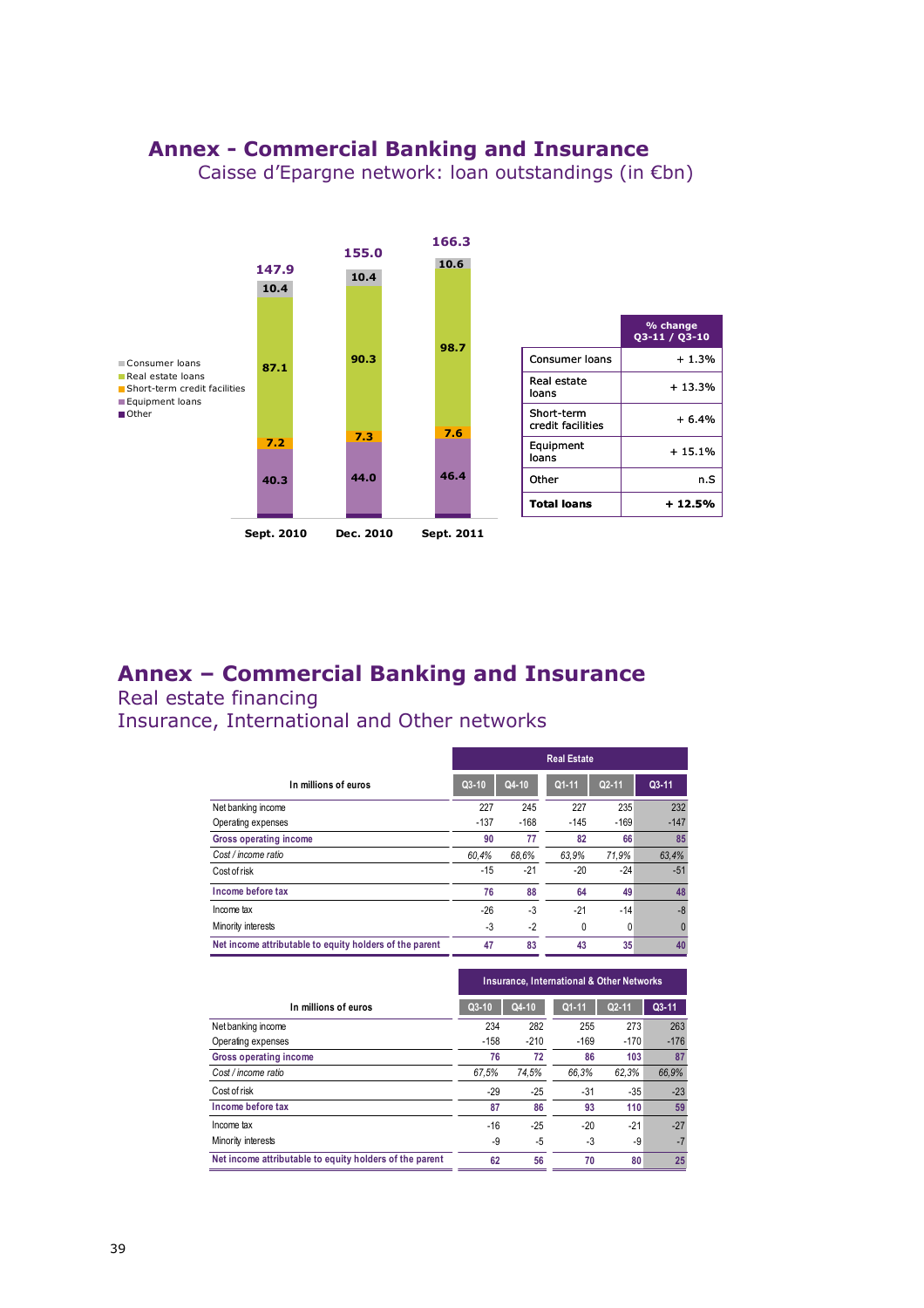### **Annex - CIB, Investment Solutions and SFS**

Quarterly income statement per business line

|                                                            |        | <b>CIB</b> |          |        | <b>Investment Solutions</b> |           |        | <b>SFS</b> |             |         | <b>CIB, Investment Solutions &amp;</b><br><b>Specialized Financial Services</b> |           |
|------------------------------------------------------------|--------|------------|----------|--------|-----------------------------|-----------|--------|------------|-------------|---------|---------------------------------------------------------------------------------|-----------|
| In millions of euros                                       | Q3-11  | $Q3-10$    | ℅        | Q3-11  | $Q3-10$                     | %         | Q3-11  | $Q3-10$    | %           | Q3-11   | $Q3-10$                                                                         | %         |
| Net banking income                                         | 542    | 675        | $-19.7%$ | 410    | 429                         | $-4.4%$   | 287    | 258        | 11.2%       | 1 2 3 9 | 1 3 6 2                                                                         | $-9,0\%$  |
| Operating expenses                                         | $-391$ | $-387$     | 1,0%     | $-336$ | $-318$                      | 5,7%      | $-192$ | $-203$     | $-5.4%$     | $-919$  | $-908$                                                                          | 1,2%      |
| <b>Gross operating income</b>                              | 151    | 288        | $-47.6%$ | 74     | 111                         | $-33,3%$  | 95     | 55         | 72,7%       | 320     | 454                                                                             | $-29,5%$  |
| Cost / income ratio                                        | 72.1%  | 57.3%      | 14.8 pts | 82,0%  | 74.1%                       | $7.9$ pts | 66.9%  | 78.7%      | $-11.8$ pts | 74.2%   | 66.7%                                                                           | $7,5$ pts |
| Cost of risk                                               | $-41$  | $-26$      | 57,7%    | $-5$   | $-4$                        | 25.0%     | $-12$  | $-13$      | $-7,7%$     | $-58$   | $-43$                                                                           | 34,9%     |
| Income before tax                                          | 109    | 262        | $-58,4%$ | 72     | 115                         | $-37,4%$  | 83     | 42         | 97,6%       | 264     | 419                                                                             | $-37,0%$  |
| Income tax                                                 | $-32$  | $-79$      | $-59.5%$ | $-25$  | $-24$                       | 4,2%      | $-28$  | $-14$      | 100.0%      | $-85$   | $-117$                                                                          | $-27,4%$  |
| Minority interests                                         | $-21$  | $-52$      | $-59,6%$ | $-17$  | $-31$                       | $-45,2%$  | $-17$  | -9         | 88,9%       | $-55$   | $-92$                                                                           | $-40,2%$  |
| Net income attributable to<br>equity holders of the parent | 56     | 131        | $-57,3%$ | 30     | 60                          | $-50,0%$  | 38     | 19         | 100,0%      | 124     | 210                                                                             | $-41,0%$  |

## *1 -* **Annex - CIB, Investment Solutions and SFS**

Quarterly income statement

|                                                         | <b>CIB, Investment Solutions &amp; Specialized Financial</b><br><b>Services</b> |         |           |           |         |  |  |  |
|---------------------------------------------------------|---------------------------------------------------------------------------------|---------|-----------|-----------|---------|--|--|--|
| In millions of euros                                    | $Q3-10$                                                                         | Q4-10   | $Q1 - 11$ | $Q2 - 11$ | $Q3-11$ |  |  |  |
| Net banking income                                      | 1 3 6 2                                                                         | 1508    | 1564      | 1584      | 1 2 3 9 |  |  |  |
| Operating expenses                                      | $-908$                                                                          | $-1006$ | $-970$    | $-982$    | $-919$  |  |  |  |
| <b>Gross operating income</b>                           | 454                                                                             | 502     | 594       | 602       | 320     |  |  |  |
| Cost / income ratio                                     | 66.7%                                                                           | 66,7%   | 62,0%     | 62.0%     | 74,2%   |  |  |  |
| Cost of risk                                            | $-43$                                                                           | $-42$   | $-22$     | $-52$     | $-58$   |  |  |  |
| Income before tax                                       | 419                                                                             | 477     | 575       | 555       | 264     |  |  |  |
| Income tax                                              | $-117$                                                                          | -98     | $-168$    | $-159$    | $-85$   |  |  |  |
| Minority interests                                      | $-92$                                                                           | $-112$  | $-119$    | $-110$    | $-55$   |  |  |  |
| Net income attributable to equity holders of the parent | 210                                                                             | 267     | 288       | 286       | 124     |  |  |  |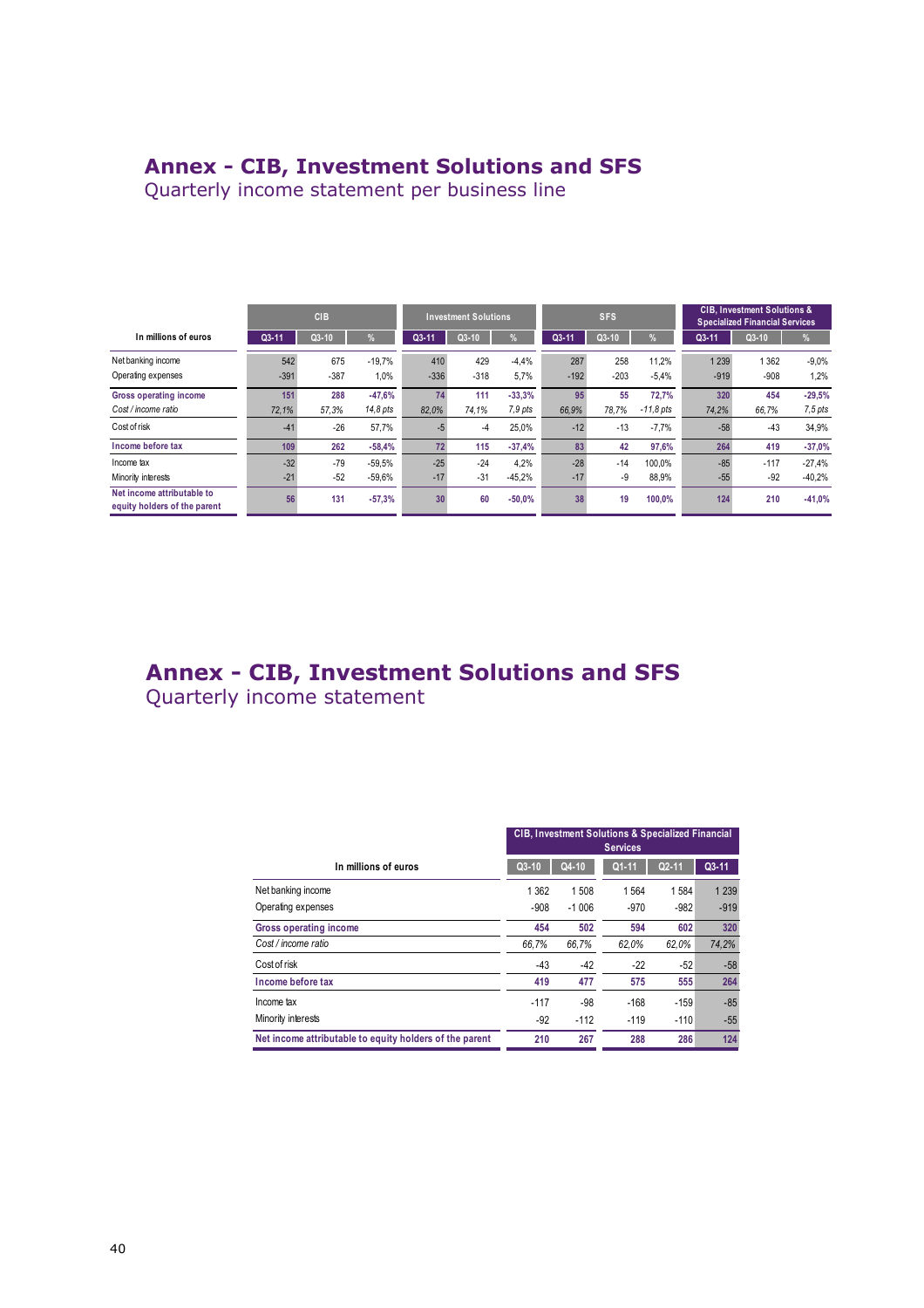## **Annex - CIB, Investment Solutions and SFS**

Quarterly income statement per business line

|                                                            |         |        | <b>CIB</b> |                    |         |                                                            |         |                | <b>Investment Solutions</b> |         |         |
|------------------------------------------------------------|---------|--------|------------|--------------------|---------|------------------------------------------------------------|---------|----------------|-----------------------------|---------|---------|
| In millions of euros                                       | $Q3-10$ | Q4-10  | $Q1 - 11$  | Q <sub>2</sub> -11 | $Q3-11$ | In millions of euros                                       | $Q3-10$ | Q4-10          | Q1-11                       | $Q2-11$ | $Q3-11$ |
| Net banking income                                         | 675     | 731    | 821        | 810                | 542     | Net banking income                                         | 429     | 499            | 472                         | 473     | 410     |
| Operating expenses                                         | $-387$  | $-442$ | $-436$     | $-441$             | $-391$  | Operating expenses                                         | $-318$  | $-354$         | $-330$                      | $-339$  | $-336$  |
| Gross operating income                                     | 288     | 289    | 385        | 369                | 151     | Gross operating income                                     | 111     | 145            | 142                         | 134     | 74      |
| Cost / income ratio                                        | 57.3%   | 60.5%  | 53.1%      | 54.4%              | 72.1%   | Cost / income ratio                                        | 74,1%   | 70.9%          | 69,9%                       | 71,7%   | 82.0%   |
| Cost of risk                                               | $-26$   | $-21$  | $-2$       | $-32$              | $-41$   | Cost of risk                                               | -4      | -8             | 0                           | -4      | -5      |
| Income before tax                                          | 262     | 268    | 383        | 337                | 109     | Income before tax                                          | 115     | 142            | 145                         | 135     | 72      |
| Income tax                                                 | $-79$   | $-81$  | $-115$     | $-101$             | $-32$   | Income tax                                                 | $-24$   | $\overline{2}$ | $-37$                       | $-31$   | $-25$   |
| Minority interests                                         | $-52$   | $-55$  | $-76$      | $-62$              | $-21$   | Minority interests                                         | $-31$   | $-43$          | $-32$                       | $-31$   | $-17$   |
| Net income attributable to equity<br>holders of the parent | 131     | 132    | 192        | 174                | 56      | Net income attributable to equity<br>holders of the parent | 60      | 101            | 76                          | 73      | 30      |

|                                                            |        |        | ого       |           |         |
|------------------------------------------------------------|--------|--------|-----------|-----------|---------|
| In millions of euros                                       | Q3-10  | Q4-10  | $Q1 - 11$ | $Q2 - 11$ | $Q3-11$ |
| Net banking income                                         | 258    | 278    | 271       | 301       | 287     |
| Operating expenses                                         | $-203$ | $-210$ | $-204$    | $-202$    | $-192$  |
| <b>Gross operating income</b>                              | 55     | 68     | 67        | 99        | 95      |
| Cost / income ratio                                        | 78.7%  | 75,5%  | 75.3%     | 67,1%     | 66.9%   |
| Cost of risk                                               | $-13$  | $-13$  | $-20$     | $-16$     | $-12$   |
| Income before tax                                          | 42     | 67     | 47        | 83        | 83      |
| Income tax                                                 | $-14$  | $-19$  | $-16$     | $-27$     | $-28$   |
| Minority interests                                         | -9     | $-14$  | $-11$     | $-17$     | $-17$   |
| Net income attributable to<br>equity holders of the parent | 19     | 34     | 20        | 39        | 38      |

**SFS** 

## **Annex - CIB, Investment Solutions and SFS** Income statement for the first 9 months of the year

per business line

|                                                            |                    | <b>CIB</b>         |                       | <b>SFS</b><br><b>Investment Solutions</b> |                | <b>CIB. Investment Solutions &amp;</b><br><b>Specialized Financial Services</b> |                |                |                     |                    |                    |                      |
|------------------------------------------------------------|--------------------|--------------------|-----------------------|-------------------------------------------|----------------|---------------------------------------------------------------------------------|----------------|----------------|---------------------|--------------------|--------------------|----------------------|
| In millions of euros                                       | $9M-11$            | $9M-10$            | $\%$                  | $9M-11$                                   | $9M-10$        |                                                                                 | $9M-11$        | $9M-10$        | %                   | 9M-11              | $9M-10$            | %                    |
| Net banking income<br>Operating expenses                   | 2 1 7 3<br>$-1268$ | 2 2 9 6<br>$-1213$ | $-5.4%$<br>4,5%       | 1 3 5 5<br>$-1005$                        | 290<br>$-934$  | 5.0%<br>7,6%                                                                    | 859<br>$-598$  | 796<br>$-609$  | 7.9%<br>$-1.8%$     | 4 3 8 7<br>$-2871$ | 4 3 8 2<br>$-2756$ | 0,1%<br>4,2%         |
| <b>Gross operating income</b><br>Cost / income ratio       | 905<br>58.4%       | 1083<br>52.8%      | $-16.4%$<br>$5.6$ pts | 350<br>74,2%                              | 356<br>72.4%   | $-1.7%$<br>$1.8$ pts                                                            | 261<br>69.6%   | 187<br>76.5%   | 39.6%<br>$-6.9$ pts | 1 5 1 6<br>65,4%   | 1626<br>62.9%      | $-6,8%$<br>$2,5$ pts |
| Cost of risk                                               | $-75$              | $-183$             | $-59.0%$              | $-9$                                      | $-18$          | $-50.0%$                                                                        | $-48$          | $-35$          | 37.1%               | $-132$             | $-236$             | $-44,1%$             |
| Income before tax                                          | 829                | 901                | $-8,0%$               | 352                                       | 354            | $-0.6%$                                                                         | 213            | 152            | 40,1%               | 1 3 9 4            | 1407               | $-0.9%$              |
| Income tax<br>Minority interests                           | $-248$<br>$-159$   | $-271$<br>$-179$   | $-8.5%$<br>$-11,2%$   | $-93$<br>$-80$                            | $-73$<br>$-94$ | 27.4%<br>$-14.9%$                                                               | $-71$<br>$-45$ | $-49$<br>$-34$ | 44.9%<br>32,4%      | $-412$<br>$-284$   | $-393$<br>$-307$   | 4,8%<br>$-7,5%$      |
| Net income attributable to<br>equity holders of the parent | 422                | 451                | $-6,4%$               | 179                                       | 187            | $-4,3%$                                                                         | 97             | 69             | 40,6%               | 698                | 707                | $-1,3%$              |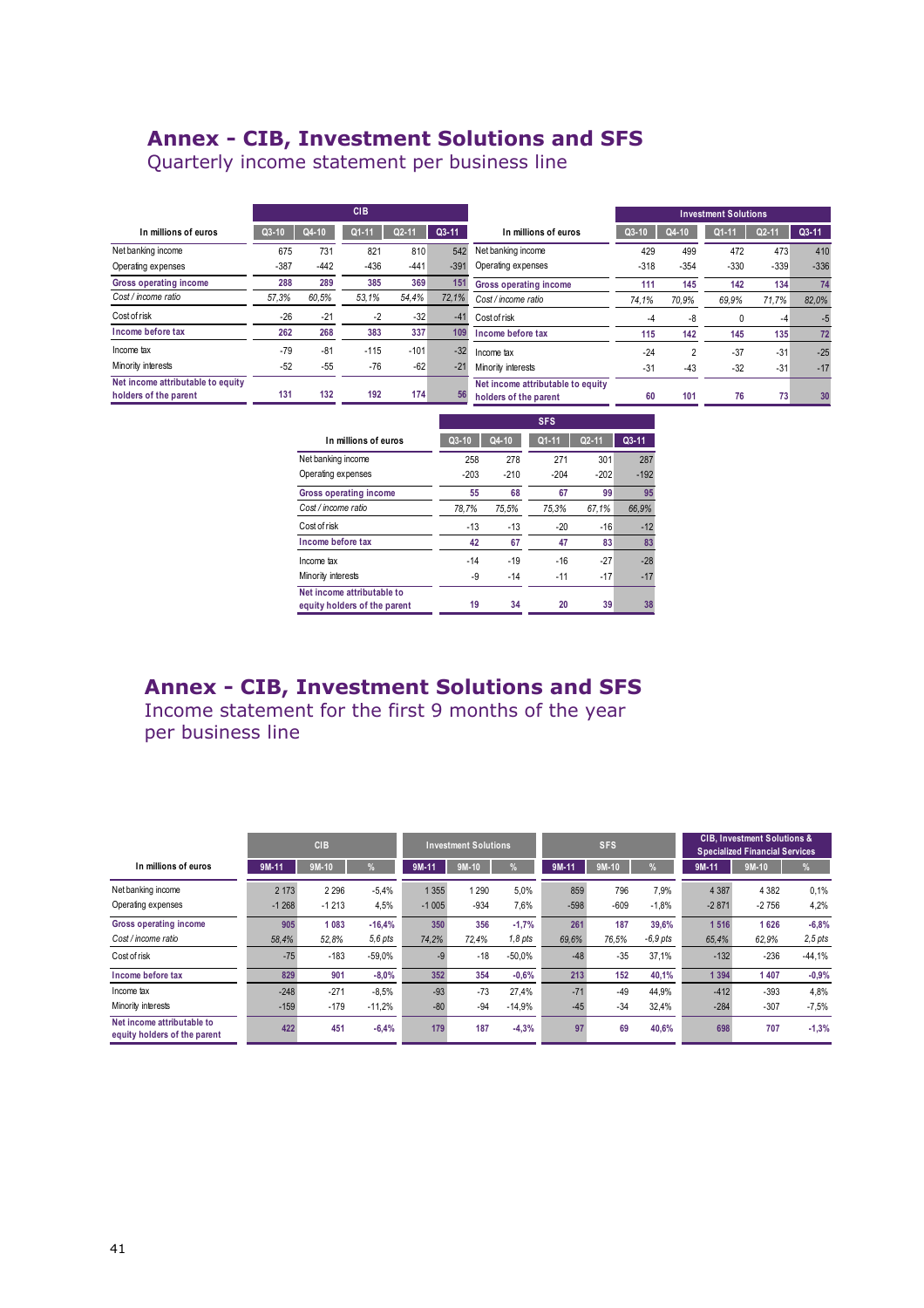## **Annex – Equity interests**

Quarterly income statement

|                                                         | <b>Equity interests</b> |        |           |           |         |  |  |  |  |
|---------------------------------------------------------|-------------------------|--------|-----------|-----------|---------|--|--|--|--|
| In millions of euros                                    | $Q3-10$                 | Q4-10  | $Q1 - 11$ | $Q2 - 11$ | $Q3-11$ |  |  |  |  |
| Net banking income                                      | 401                     | 518    | 406       | 469       | 415     |  |  |  |  |
| Operating expenses                                      | $-343$                  | $-413$ | $-359$    | $-355$    | $-342$  |  |  |  |  |
| Gross operating income                                  | 58                      | 105    | 47        | 114       | 73      |  |  |  |  |
| Cost / income ratio                                     | 85.5%                   | 79.7%  | 88.4%     | 75.7%     | 82,4%   |  |  |  |  |
| Cost of risk                                            | $-2$                    | $-16$  | -9        | $-10$     | $-4$    |  |  |  |  |
| Income before tax                                       | 51                      | 75     | 34        | 107       | 71      |  |  |  |  |
| Income tax                                              | $-27$                   | $-30$  | $-15$     | $-41$     | $-26$   |  |  |  |  |
| Minority interests                                      | $-17$                   | $-27$  | $-10$     | $-35$     | $-20$   |  |  |  |  |
| Net income attributable to equity holders of the parent | 7                       | 18     | 9         | 31        | 25      |  |  |  |  |

## **Annex – Equity interests**

|                                                            | <b>Nexity</b>  |                |                | <b>Coface &amp; Natixis Private Equity</b> |               |                | <b>Other equity interests</b> |             |                 | <b>Equity interests</b> |                  |                |
|------------------------------------------------------------|----------------|----------------|----------------|--------------------------------------------|---------------|----------------|-------------------------------|-------------|-----------------|-------------------------|------------------|----------------|
| In millions of euros                                       | $9M-11$        | $9M-10$        |                | 9M-11                                      | $9M-10$       |                | 9M-11                         | $9M-10$     |                 | 9M-11                   | 9M-10            |                |
| Net banking income<br>Operating expenses                   | 637<br>$-507$  | 610<br>$-497$  | 4.4%<br>2.0%   | 625<br>$-521$                              | 568<br>$-515$ | 10,0%<br>1,2%  | 28<br>$-28$                   | 26<br>$-28$ | 7.7%<br>0,0%    | 1 2 9 0<br>$-1056$      | 1 204<br>$-1040$ | 7.1%<br>1,5%   |
| <b>Gross operating income</b><br>Cost of risk              | 130            | 113<br>0       | 15,0%<br>ns    | 104<br>$-20$                               | 53<br>$-18$   | 96,2%<br>11,1% |                               | -2<br>0     | <b>ns</b><br>ns | 234<br>$-23$            | 164<br>$-18$     | 42,7%<br>27,8% |
| Income before tax                                          | 131            | 112            | 17.0%          | 85                                         | 37            | 129,7%         |                               | -1          | <b>ns</b>       | 212                     | 148              | 43,2%          |
| Income tax<br>Minority interests                           | $-47$<br>$-51$ | $-39$<br>$-43$ | 20.5%<br>18.6% | $-34$<br>$-14$                             | $-36$<br>$-2$ | $-5.6%$<br>ns  |                               | -2<br>0     | $-50.0%$<br>ns  | $-82$<br>$-65$          | $-77$<br>$-45$   | 6.5%<br>44,4%  |
| Net income attributable to equity<br>holders of the parent | 33             | 30             | 10.0%          | 37                                         | $-1$          | <b>ns</b>      |                               | $-3$        | 66,7%           | 65                      | 26               | ns             |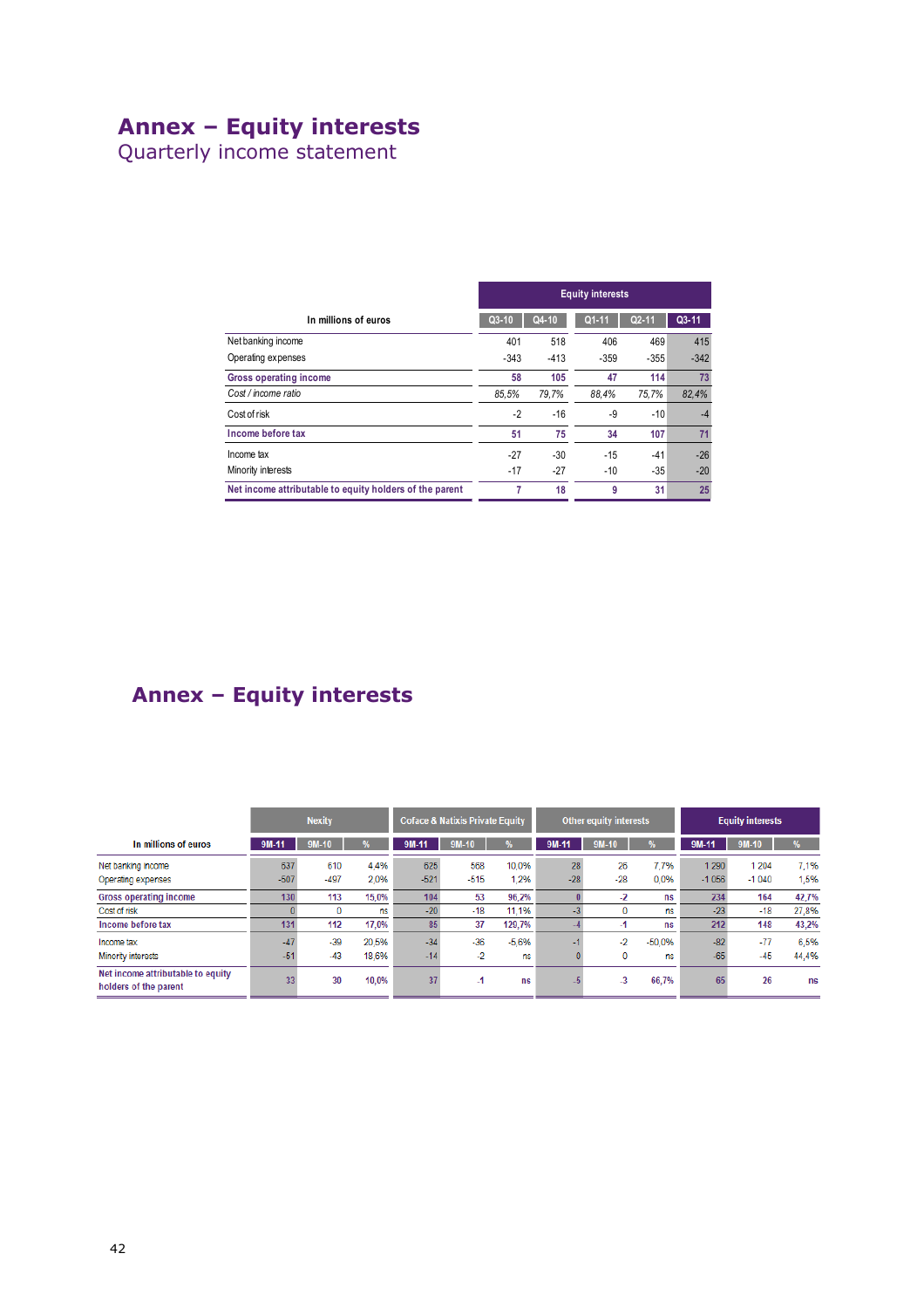## **Annex – Workout Portfolio Management and "Other businesses"**

|                                                            | Workout portfolio<br>management |         | <b>Other businesses</b> |        | <b>Workout portfolio</b><br>management & Other<br>businesses |         |
|------------------------------------------------------------|---------------------------------|---------|-------------------------|--------|--------------------------------------------------------------|---------|
| In millions of euros                                       | $Q3-11$                         | $Q3-10$ | $Q3 - 11$               | Q3-10  | $Q3 - 11$                                                    | $Q3-10$ |
| Net banking income                                         | $-38$                           | 27      | 227                     | 54     | 189                                                          | 81      |
| Operating expenses                                         | $-31$                           | $-40$   | $-52$                   | $-201$ | $-83$                                                        | $-241$  |
| <b>Gross operating income</b>                              | $-69$                           | $-13$   | 175                     | $-147$ | 106                                                          | $-160$  |
| Cost of risk                                               | 20                              | 58      | $-745$                  | 14     | $-725$                                                       | 72      |
| Income before tax                                          | $-49$                           | 45      | $-617$                  | $-132$ | $-666$                                                       | $-87$   |
| Income tax                                                 | 15                              | $-17$   | 210                     | $-27$  | 225                                                          | $-44$   |
| Minority interests                                         |                                 | 6       |                         | 47     | 13                                                           | 53      |
| Net income attributable to equity holders<br>of the parent | $-28$                           | 34      | $-400$                  | $-112$ | $-428$                                                       | $-78$   |

## Annex - Workout Portfolio Management and "Other **businesses"**

|                                                            | Workout portfolio<br><b>Other businesses</b><br>management |               |               |               | Workout portfolio<br>management & Other<br>businesses |               |  |
|------------------------------------------------------------|------------------------------------------------------------|---------------|---------------|---------------|-------------------------------------------------------|---------------|--|
| In millions of euros                                       | 9M-11                                                      | 9M-10         | 9M-11         | 9M-10         | 9M-11                                                 | $9M-10$       |  |
| Net banking income<br>Operating expenses                   | 245<br>$-104$                                              | 196<br>$-129$ | 323<br>$-516$ | 579<br>$-669$ | 568<br>$-620$                                         | 775<br>$-798$ |  |
| <b>Gross operating income</b>                              | 141                                                        | 67            | $-193$        | $-90$         | $-52$                                                 | $-23$         |  |
| Cost of risk                                               | $-174$                                                     | $-44$         | $-837$        | 6             | $-1011$                                               | $-38$         |  |
| Income before tax                                          | $-33$                                                      | 23            | $-1040$       | $-199$        | $-1073$                                               | $-176$        |  |
| Income tax<br>Minority interests                           | q<br>12                                                    | $-14$<br>26   | 339<br>95     | 66<br>92      | 348<br>107                                            | 52<br>118     |  |
| Net income attributable to equity holders<br>of the parent | $-12$                                                      | 35            | $-606$        | $-41$         | $-618$                                                | $-6$          |  |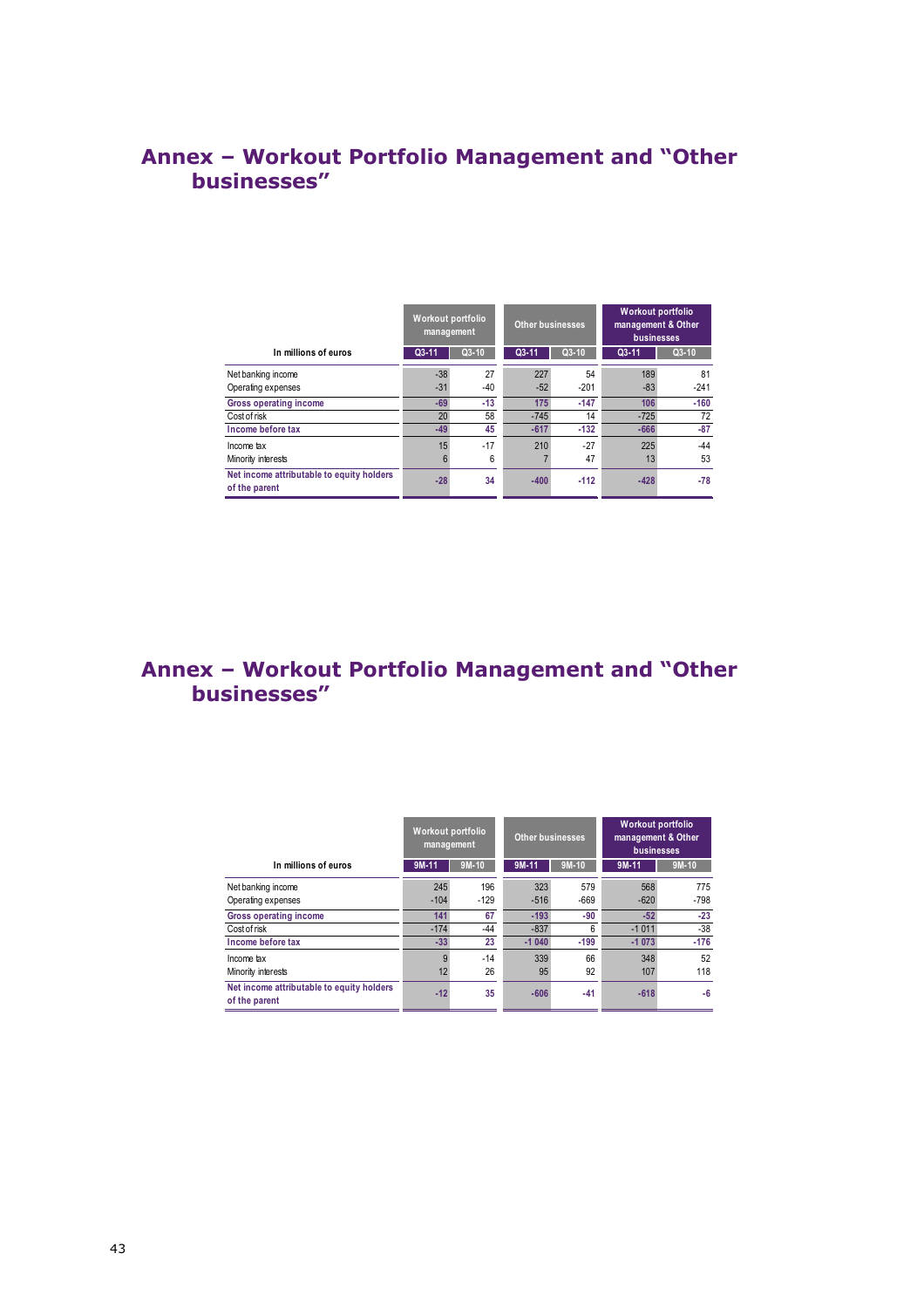## **Annex – Workout Portfolio Management and "Other businesses"**

|                                                         |         |        | Workout portfolio management & other businesses |           |           |
|---------------------------------------------------------|---------|--------|-------------------------------------------------|-----------|-----------|
| In millions of euros                                    | $Q3-10$ | Q4-10  | $Q1 - 11$                                       | $Q2 - 11$ | $Q3 - 11$ |
| Net banking income                                      | 81      | 8      | 174                                             | 205       | 189       |
| Operating expenses                                      | $-241$  | $-341$ | $-250$                                          | $-287$    | $-83$     |
| Gross operating income                                  | $-160$  | $-333$ | $-76$                                           | $-82$     | 106       |
| Cost of risk                                            | 72      | $-96$  | $-107$                                          | $-179$    | $-725$    |
| Income before tax                                       | $-87$   | $-467$ | $-170$                                          | $-237$    | $-666$    |
| Income tax                                              | -44     | 187    | 35                                              | 88        | 225       |
| Minority interests                                      | 53      | 18     | 65                                              | 29        | 13        |
| Net income attributable to equity holders of the parent | $-78$   | $-262$ | -70                                             | $-120$    | $-428$    |

## **Annex – Workout Portfolio Management and "Other businesses"**

|                                                         | Workout portfolio management |         |           |           |           |  |  |  |  |
|---------------------------------------------------------|------------------------------|---------|-----------|-----------|-----------|--|--|--|--|
| In millions of euros                                    | $Q3-10$                      | $Q4-10$ | $Q1 - 11$ | $Q2 - 11$ | $Q3 - 11$ |  |  |  |  |
| Net banking income                                      | 27                           | 141     | 162       | 121       | $-38$     |  |  |  |  |
| Operating expenses                                      | -40                          | $-54$   | $-35$     | $-38$     | $-31$     |  |  |  |  |
| Gross operating income                                  | $-13$                        | 87      | 127       | 83        | $-69$     |  |  |  |  |
| Cost of risk                                            | 58                           | $-71$   | $-95$     | $-99$     | 20        |  |  |  |  |
| Income before tax                                       | 45                           | 16      | 32        | -16       | $-49$     |  |  |  |  |
| Income tax                                              | $-17$                        | -9      | $-12$     | 6         | 15        |  |  |  |  |
| Minority interests                                      | 6                            | 11      | 5         |           | 6         |  |  |  |  |
| Net income attributable to equity holders of the parent | 34                           | 18      | 25        | -9        | $-28$     |  |  |  |  |

|                                                         |         |        | <b>Other businesses</b> |           |         |
|---------------------------------------------------------|---------|--------|-------------------------|-----------|---------|
| In millions of euros                                    | $Q3-10$ | Q4-10  | $Q1 - 11$               | $Q2 - 11$ | $Q3-11$ |
| Net banking income                                      | 54      | $-133$ | 12                      | 84        | 227     |
| Operating expenses                                      | $-201$  | $-287$ | $-215$                  | $-249$    | $-52$   |
| Gross operating income                                  | $-147$  | $-420$ | $-203$                  | $-165$    | 175     |
| Cost of risk                                            | 14      | $-25$  | $-12$                   | $-80$     | $-745$  |
| Income before tax                                       | $-132$  | $-483$ | $-202$                  | $-221$    | $-617$  |
| Income tax                                              | $-27$   | 196    | 47                      | 82        | 210     |
| Minority interests                                      | 47      | 7      | 60                      | 28        |         |
| Net income attributable to equity holders of the parent | $-112$  | $-280$ | $-95$                   | $-111$    | $-400$  |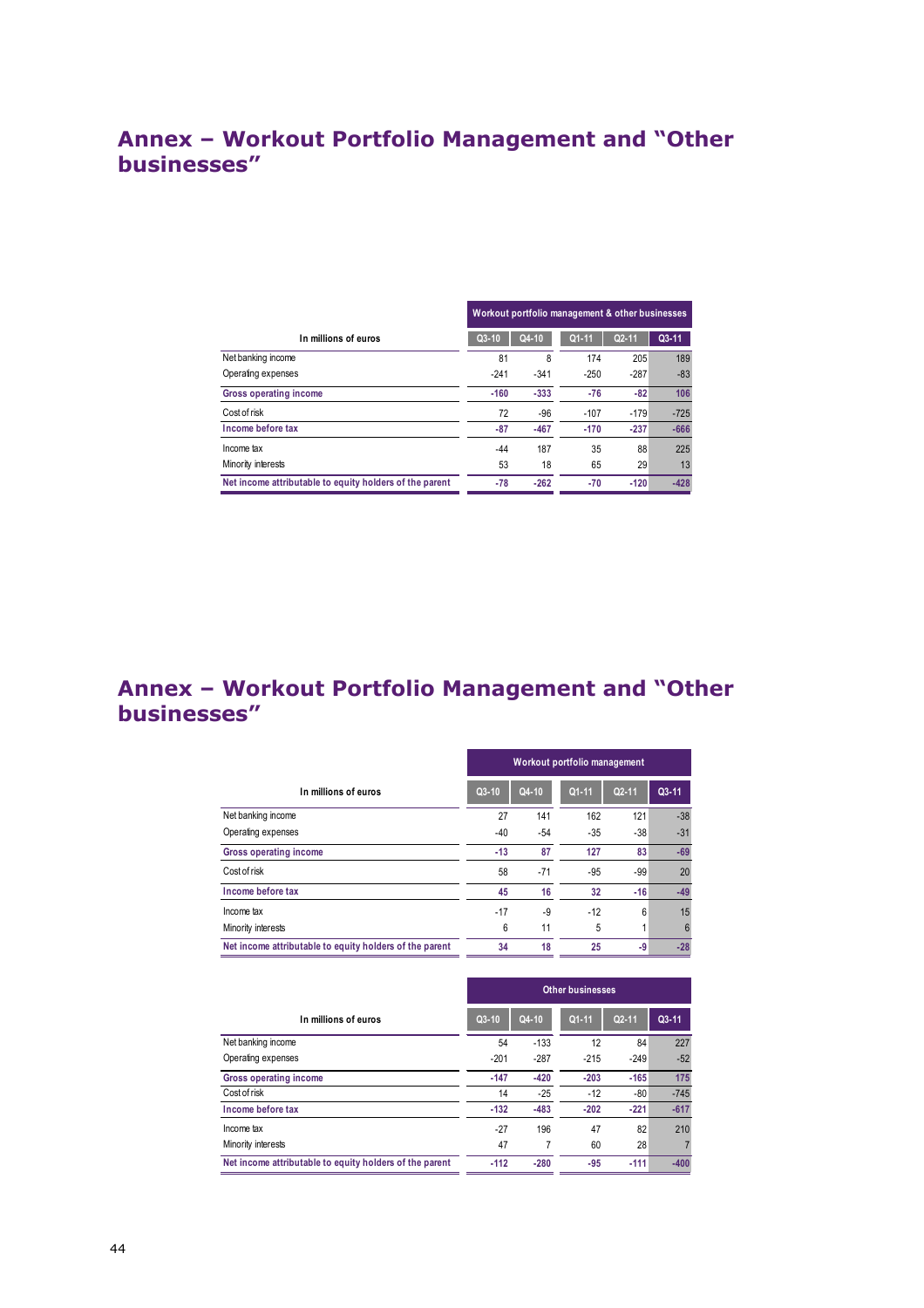### **Chapter 3 Risk management**

#### **3.1 Breakdown of commitments**

### **Annex – Risks**

Breakdown of commitments as at September 30, 2011



**Annex - Risks** Geographical breakdown of commitments as at September 30, 2011

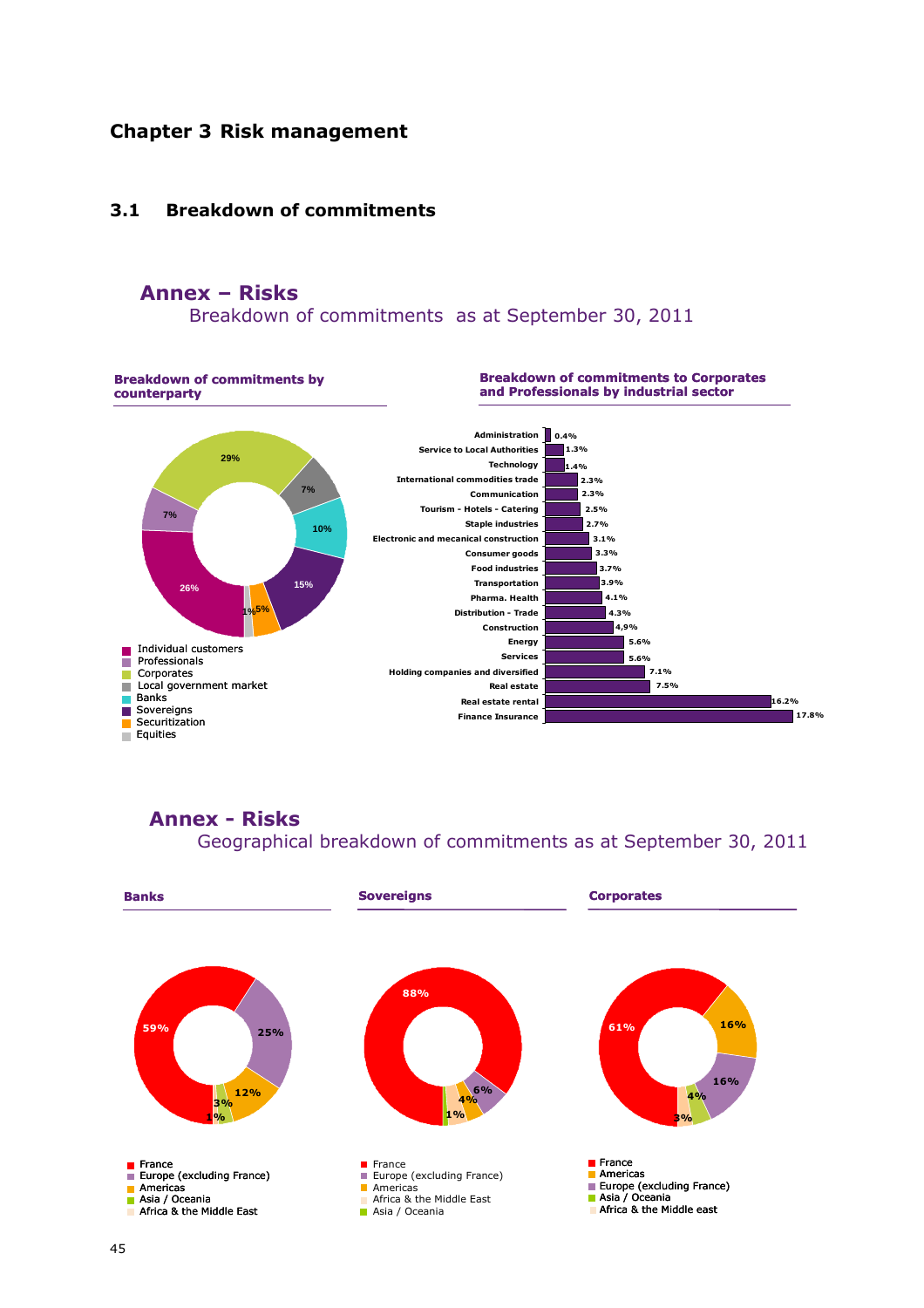### **3.2 Sovereign risks**

### **Annex – Groupe BPCE**

### Exposure to European sovereign risks' as at September 30, 2011 based on the model drawn up by the  $EBA<sup>2</sup>$  for July 2011 stress tests

| <b>EEA 30</b>       | <b>Gross direct</b><br>exposures at<br><b>September 30, 2011</b> | Net direct positions, excluding derivatives, at September 30, 2011 |                        |                        | <b>Direct sovereign</b><br>exposures in<br>derivatives | <b>Indirect sovereign</b><br>exposures in the<br>trading book | Net direct positions,<br>excluding derivatives,<br>at June 30, 2011 |
|---------------------|------------------------------------------------------------------|--------------------------------------------------------------------|------------------------|------------------------|--------------------------------------------------------|---------------------------------------------------------------|---------------------------------------------------------------------|
|                     |                                                                  |                                                                    | of which: banking book | of which: Trading book | Net positions at fair<br>values                        | Net positions at fair<br>values                               |                                                                     |
| Austria             | 74                                                               | 41                                                                 | 3                      | 38                     | $\mathbf 0$                                            | $-2$                                                          | 99                                                                  |
| Belgium             | 2 3 6 0                                                          | 2 3 3 3                                                            | 2 1 6 2                | 171                    | 40                                                     | 27                                                            | 2 3 5 0                                                             |
| Bulgaria            | $\mathbf 0$                                                      | $\mathbf 0$                                                        | $\mathbf 0$            | $\mathbf 0$            | $\mathbf 0$                                            | $\mathbf 0$                                                   | $\mathbf 0$                                                         |
| Cyprus              | 134                                                              | 134                                                                | 134                    | $\mathbf 0$            | $\mathbf{1}$                                           | $\mathsf 0$                                                   | 124                                                                 |
| Czech Republic      | 257                                                              | 257                                                                | 257                    | $\mathbf 0$            | $\mathbf 0$                                            | $\mathbf 0$                                                   | 247                                                                 |
| Denmark             | 81                                                               | 81                                                                 | 81                     | $\overline{0}$         | $-31$                                                  | $-1$                                                          | 91                                                                  |
| Estonia             | $\mathbf 0$                                                      | $\mathbf 0$                                                        | $\mathbf 0$            | $\mathbf 0$            | $\mathbf 0$                                            | $\mathbf 0$                                                   | $\mathbf 0$                                                         |
| Finland             | 78                                                               | 78                                                                 | $\mathbf 0$            | 78                     | $-11$                                                  | $-2$                                                          | 177                                                                 |
| France              | 42 499                                                           | 37 388                                                             | 33 172                 | 4 2 1 6                | $-809$                                                 | $-28$                                                         | 44 012                                                              |
| Germany             | 2772                                                             | 540                                                                | $\overline{2}$         | 538                    | $\mathbf 0$                                            | 11                                                            | 1 2 5 7                                                             |
| Greece              | 535                                                              | 535                                                                | 464                    | 71                     | $\mathbf 0$                                            | 67                                                            | 1 1 8 7                                                             |
| Hungary             | 59                                                               | 59                                                                 | 56                     | 3                      | $\overline{0}$                                         | $-20$                                                         | 65                                                                  |
| Iceland             | $\Omega$                                                         | $\Omega$                                                           | $\Omega$               | $\mathbf 0$            | $\Omega$                                               | $\mathbf 0$                                                   | $\Omega$                                                            |
| Ireland             | 346                                                              | 346                                                                | 346                    | $\mathbf 0$            | $\mathbf 0$                                            | 23                                                            | 263                                                                 |
| Italy               | 5 0 6 5                                                          | 3010                                                               | 2643                   | 367                    | $\mathbf 0$                                            | $-22$                                                         | 4 1 6 4                                                             |
| Latvia              | $\mathbf 0$                                                      | $\mathbf 0$                                                        | $^{\circ}$             | $\mathbf 0$            | $\overline{0}$                                         | $\mathbf 0$                                                   | $\mathbf 0$                                                         |
| Liechtenstein       | $\mathbf 0$                                                      | $\Omega$                                                           | $\Omega$               | $\overline{0}$         | $\overline{0}$                                         | $\overline{0}$                                                | $\Omega$                                                            |
| Lithuania           | 63                                                               | 63                                                                 | $\mathbf 0$            | 63                     | $-36$                                                  | $-40$                                                         | $\overline{71}$                                                     |
| Luxembourg          | $\overline{4}$                                                   | $\overline{4}$                                                     | 3                      | $\overline{1}$         | $\mathbf 0$                                            | $\mathbf 0$                                                   | 410                                                                 |
| Malta               | $\mathbf 0$                                                      | $\mathbf 0$                                                        | $\mathbf 0$            | $\mathbf 0$            | $\mathbf 0$                                            | $\mathbf 0$                                                   | $\mathbf 0$                                                         |
| Netherlands         | 1481                                                             | 672                                                                | $\mathbf 0$            | 672                    | $-243$                                                 | $-2$                                                          | 1 0 2 5                                                             |
| Norway              | $\mathbf 0$                                                      | $\mathbf 0$                                                        | $\mathbf 0$            | $\mathbf 0$            | $\mathbf 0$                                            | $-2$                                                          | $\mathbf 0$                                                         |
| Poland              | 549                                                              | 539                                                                | 535                    | 3                      | $\mathbf 0$                                            | $-1$                                                          | 476                                                                 |
| Portugal            | 337                                                              | 334                                                                | 167                    | 167                    | $\mathbf 0$                                            | 19                                                            | 255                                                                 |
| Romania             | $\mathbf 0$                                                      | $\mathbf 0$                                                        | $\mathbf 0$            | $\mathbf 0$            | $\overline{0}$                                         | $\overline{0}$                                                | $\overline{0}$                                                      |
| Slovakia            | 250                                                              | 250                                                                | 250                    | $\overline{0}$         | $\mathbf 0$                                            | $\mathbf 0$                                                   | 246                                                                 |
| Slovenia            | 269                                                              | 269                                                                | 269                    | $\mathbf 0$            | $\mathbf 0$                                            | $\mathbf 0$                                                   | 255                                                                 |
| Spain               | 1782                                                             | 409                                                                | 55                     | 353                    | $\mathbf 0$                                            | $-3$                                                          | 1 0 2 5                                                             |
| Sweden              | 69                                                               | 69                                                                 | 69                     | $\mathbf 0$            | $\mathbf 0$                                            | $\overline{2}$                                                | 69                                                                  |
| United Kingdom      | 3                                                                | 3                                                                  | 3                      | $\mathbf 0$            | $\mathbf 0$                                            | $-2$                                                          | 3                                                                   |
| <b>TOTAL EEA 30</b> | 59 067                                                           | 47416                                                              | 40 672                 | 6743                   | $-1089$                                                | 25                                                            | 57871                                                               |

### **3.3 Non-performing loans and impairment**

## **Annex – Risks**

Groupe BPCE: non-performing loans and impairment

| in millions of euros                                   | <b>September</b><br>30, 2011 | <b>June 30,</b><br>2011 | Dec. 31,<br>2010 |
|--------------------------------------------------------|------------------------------|-------------------------|------------------|
| <b>Gross outstanding customer loans</b>                | 578,115                      | 572,050                 | 573,807          |
| O/w non-performing loans                               | 20,399                       | 19,537                  | 20,003           |
| <b>Non-performing / gross outstanding loans</b>        | 3.5%                         | 3.4%                    | 3.5%             |
| Impairment recognized <sup>1</sup>                     | 11,248                       | 11,017                  | 11,241           |
| <b>Impairment recognized / non-performing</b><br>loans | 55.1%                        | 56.4%                   | 56.2%            |

- The cover rate of non-performing loans does not include guarantees related to impaired outstandings
- This cover rate is considered adequate in view of the group's low risk profile overall, with well secured assets (as, for example, in Crédit Foncier de France)
- For activities whose risk profile is higher, the cover rate is tailored to the risk, as revealed by Natixis' figures: 87% coverage of commitments subject to provisions after taking account of guarantees

<sup>1</sup> Including collective impairment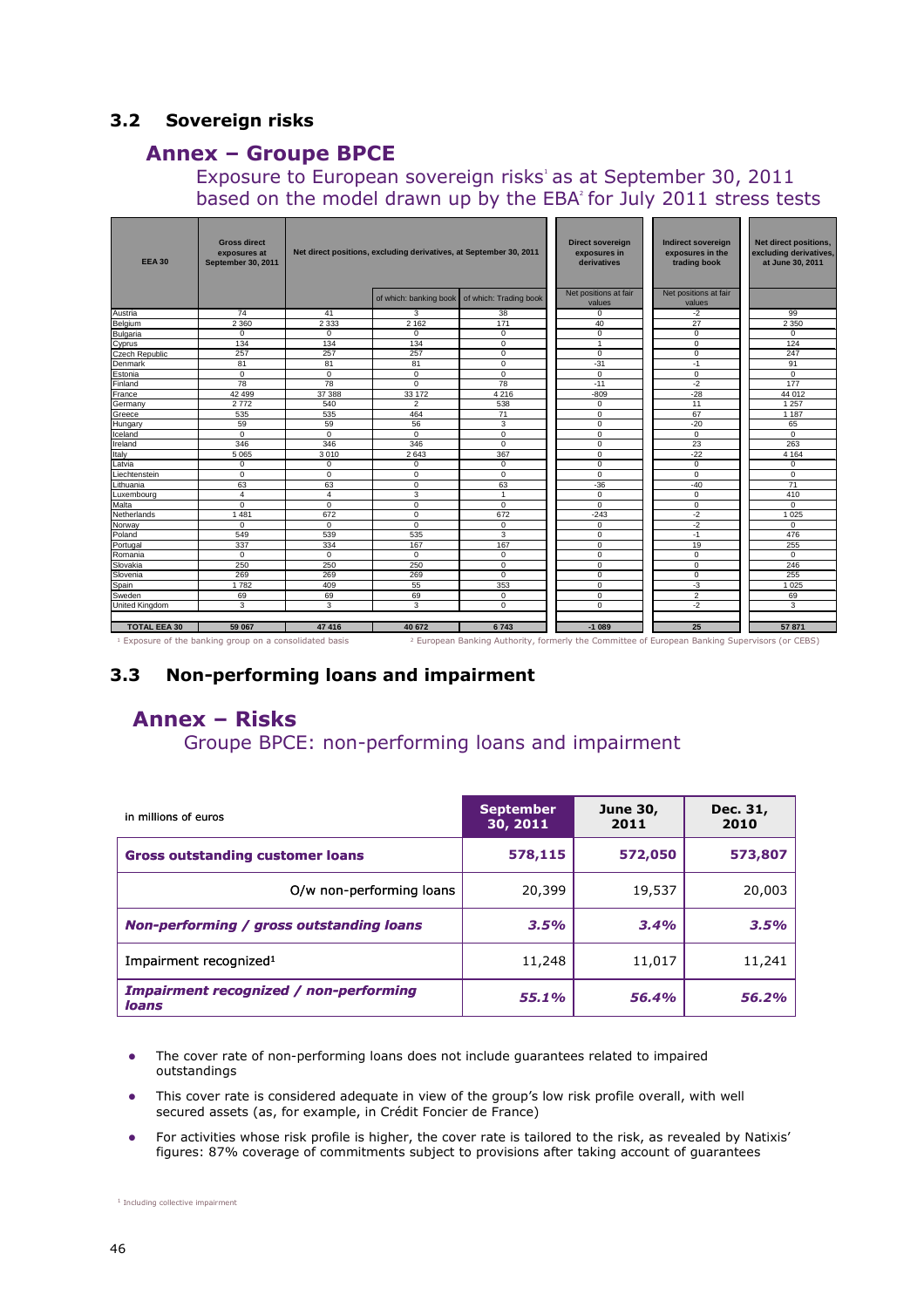## **Annex – Risks**

Networks: non-performing loans and impairment

|                                                   | <b>Banque Populaire banks (aggregated)</b> |               |               |
|---------------------------------------------------|--------------------------------------------|---------------|---------------|
| in millions of euros                              | September 30,<br>2011                      | June 30, 2011 | Dec. 31, 2010 |
| <b>Gross outstanding customer loans</b>           | 157,849                                    | 157,413       | 151,518       |
| O/w non-performing loans                          | 7,807                                      | 7,710         | 7,531         |
| <b>Non-performing/gross outstanding loans</b>     | 4.95%                                      | 4.90%         | 4.97%         |
| Impairment recognized <sup>1</sup>                | 4,636                                      | 4,619         | 4,589         |
| <b>Impairment recognized/non-performing loans</b> | 59.4%                                      | 59.9%         | 60.9%         |
|                                                   | Caisses d'Epargne (aggregated)             |               |               |
|                                                   |                                            |               |               |
| in millions of euros                              | September 30,<br>2011                      | June 30, 2011 | Dec. 31, 2010 |
| <b>Gross outstanding customer loans</b>           | 169,429                                    | 165,741       | 157,975       |
| O/w non-performing loans                          | 3,446                                      | 3,415         | 3,336         |
| <b>Non-performing/gross outstanding loans</b>     | 2.03%                                      | 2.06%         | 2.11%         |
| Impairment recognized <sup>1</sup>                | 1,999                                      | 1,958         | 1,854         |

The cover rate of non-performing loans does not include guarantees related to impaired outstandings

<sup>1</sup> Including collective impairment

### **3.4 GAPC**

## **Annex – Workout Portfolio Management and "Other businesses" (GAPC)** - Detailed exposure as of September 30, 2011

| Type of asset              | <b>Notional</b> | <b>Net Value</b>          |     | <b>RWA</b>              |
|----------------------------|-----------------|---------------------------|-----|-------------------------|
| (nature of portfolio)      | In $Ebn$        | Discount rate<br>In $Ebn$ |     | before quarantee in €bn |
| <b>ABS CDOs</b>            | 1.4             | 0.5                       | 67% |                         |
| Other CDOs                 | 6.5             | 4.8                       | 27% |                         |
| <b>RMBS</b>                | 3.9             | 3.2                       | 19% |                         |
| Covered bonds              | 0.0             | 0.0                       |     | 12.5                    |
| <b>CMBS</b>                | 0.4             | 0.3                       | 31% |                         |
| Other ABS                  | 0.5             | 0.5                       | 7%  |                         |
| Hedged assets              | 9.6             | 8.9                       | 7%  |                         |
| Corporate credit portfolio | 3.9             | 3.9                       |     |                         |
| <b>Total</b>               | 26.4            | 22.0                      |     |                         |
| o/w RMBS US agencies       | 1.3             | 1.3                       |     |                         |
| Total quaranteed (85%)     | 25.0            | 20.8                      |     |                         |

**Guaranteed portfolios (Financial Guarantee & TRS)**

#### **Other non-guaranteed portfolios**

| Type of asset                             | <b>RWA</b><br>In €bn | VaR <sup>1</sup> O3-11 |
|-------------------------------------------|----------------------|------------------------|
| (portfolio nature)                        | 09/30/2011           | In $m\epsilon$         |
| <b>Complex derivatives (credit)</b>       | 0.2                  | 0.5                    |
| <b>Complex derivatives (fixed income)</b> | 1.1                  | 3.8                    |
| <b>Complex derivatives (equity)</b>       | 0.1                  | 0.1                    |
| <b>Fund-linked structured products</b>    | 0.6                  | 0.3                    |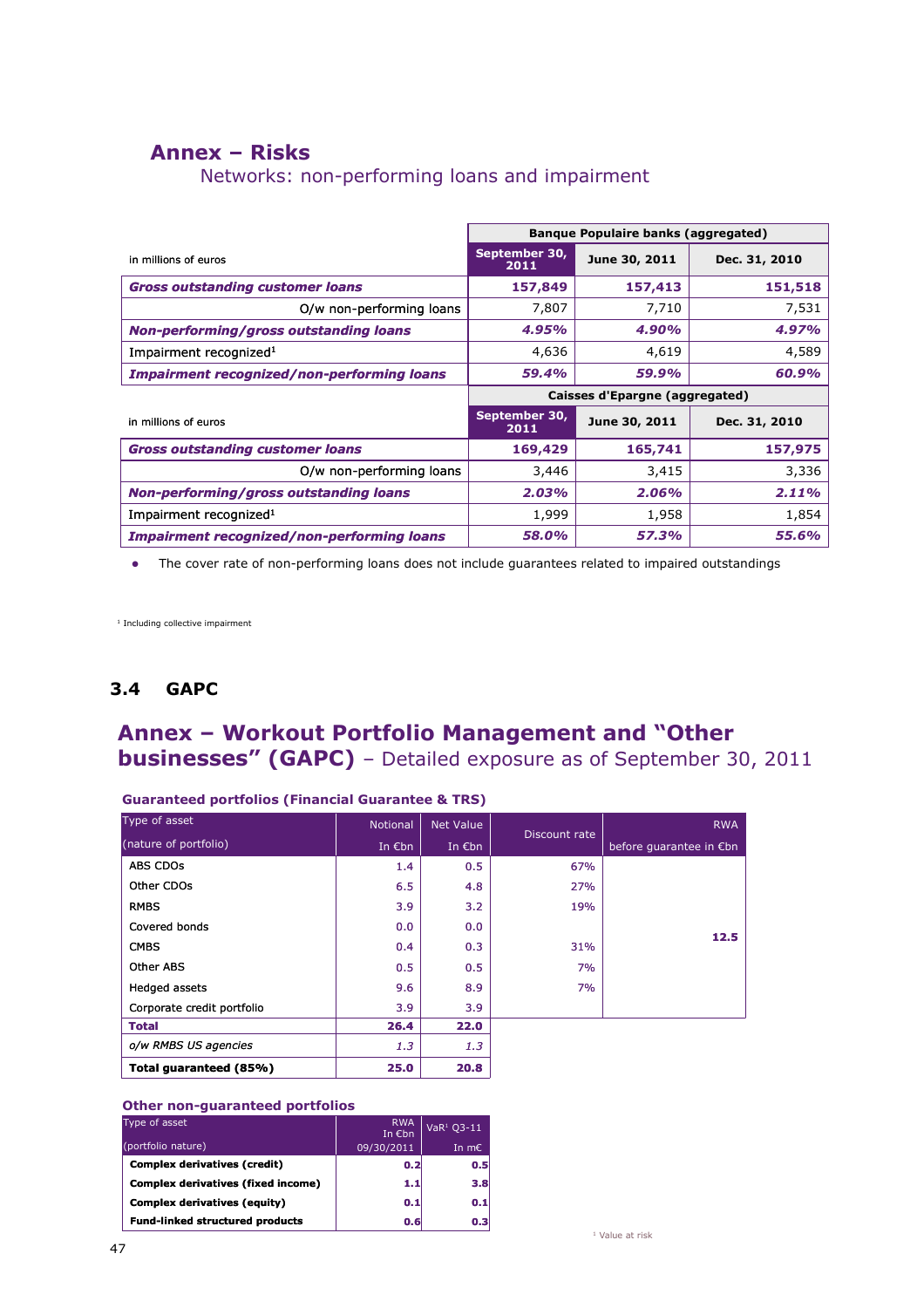### **3.5 Recommendations of the Financial Stability Board in terms of financial transparency**

### **Summary of sensitive exposures**

# **Annex - Groupe BPCE FSF report at September 30, 2011**

Summary of sensitive exposures

| in millions of euros                                                                      | <b>Groupe BPCE</b><br>(excluding<br>Natixis) | <b>Natixis</b> | <b>Total</b><br>Sept. 30,<br>2011 | <b>Total</b><br><b>June 30,</b><br>2011 |
|-------------------------------------------------------------------------------------------|----------------------------------------------|----------------|-----------------------------------|-----------------------------------------|
| Net exposure<br><b>ABS</b> (Asset-backed Securities) CDOs<br><b>US residential market</b> | 0                                            | 423            | 423                               | 421                                     |
| Net exposure<br><b>Other at-risk CDOs (Collateralized</b><br><b>Debt Obligations)</b>     | 1,400                                        | 3,140          | 4,540                             | 4,483                                   |
| Net exposure<br><b>CMBS</b><br><b>RMBS (Spain, US and the UK)</b>                         | 360<br>377                                   | 270<br>3,394   | 630<br>3,771                      | 647<br>3,891                            |
| Total net exposure<br><b>Unhedged exposure</b>                                            | 2,137                                        | 7,227          | 9,364                             | 9,442                                   |
| <b>Monolines:</b> residual exposure after value                                           |                                              |                |                                   |                                         |

| <b>Monolines:</b> residual exposure after value<br>adjustments                            | 0 | 708 | 708 | 609 |
|-------------------------------------------------------------------------------------------|---|-----|-----|-----|
| <b>CDPC</b> (Credit Derivative Product<br>Companies): exposure after value<br>adiustments | 0 | 923 | 923 | 298 |

### **3.6 Capital adequacy ratios**

### **Annex – Financial structure**

Reconciliation of shareholders' equity to Tier-1 capital

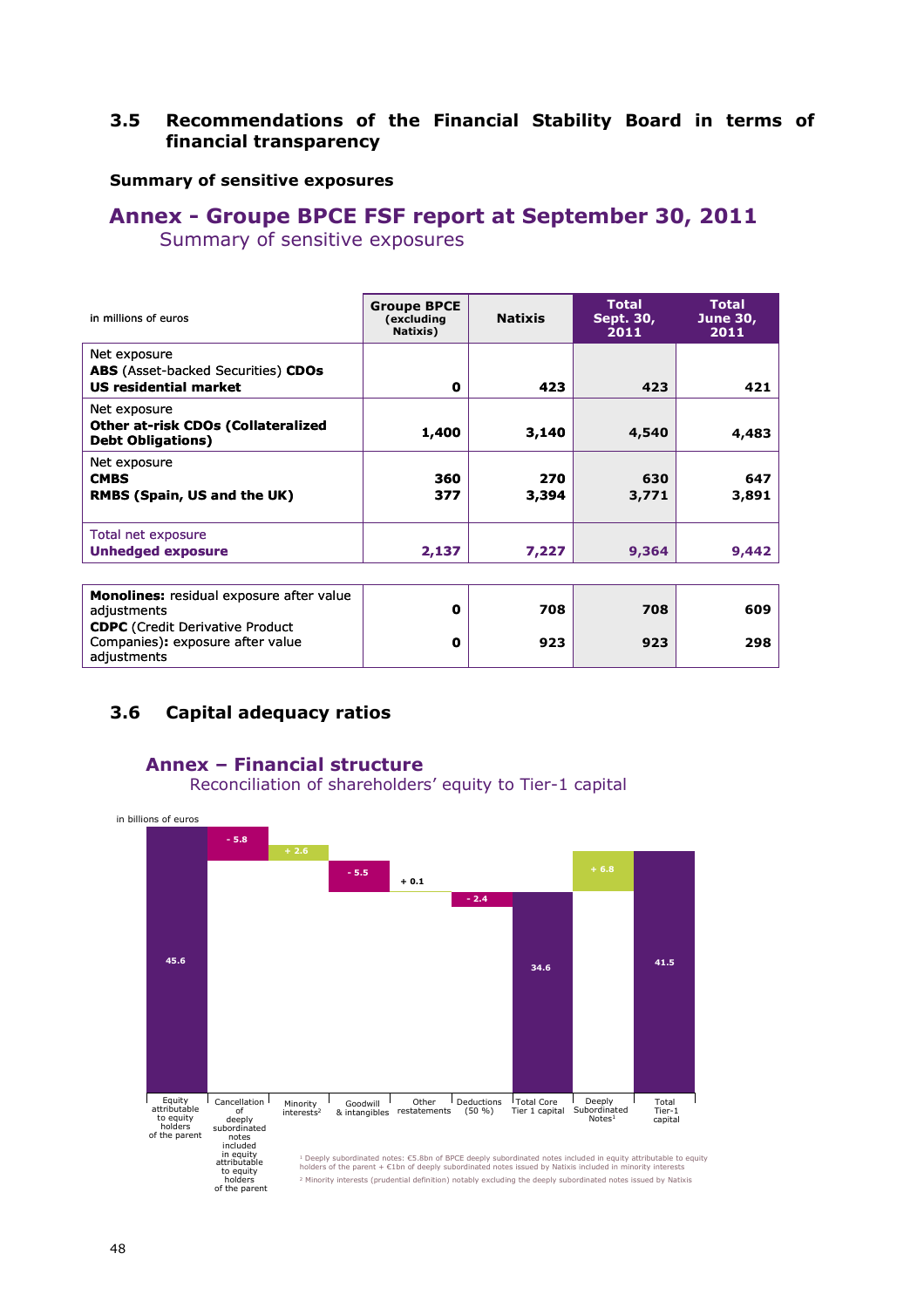## **Annex – Financial structure**

Capital adequacy ratios and credit ratings

|                                   | <b>September</b><br>30, 2011 <sup>1</sup> | June 30, 2011 | December 31,<br>$2010^2$ |
|-----------------------------------|-------------------------------------------|---------------|--------------------------|
| Credit risk                       | £362bn                                    | €356bn        | €355bn                   |
| Market risk                       | €13bn                                     | €14bn         | €13bn                    |
| Operational risk                  | £31bn                                     | £31bn         | €32bn                    |
| <b>Total risk-weighted assets</b> | €406bn                                    | €401bn        | €399bn                   |
| <b>Tier-1 capital</b>             | €41.5bn                                   | €41.3bn       | €38.8bn                  |
| <b>Core Tier-1 capital</b>        | €34.6bn                                   | €34.6bn       | €31.9bn                  |
| Tier-1 ratio                      | 10.2%                                     | 10.3%         | 9.7%                     |
| <b>Core Tier-1 ratio</b>          | 8.5%                                      | 8.6%          | 8.0%                     |

| Long-term credit ratings (November 9, 2011) |
|---------------------------------------------|
|                                             |

| <b>STANDARD</b><br>&POOR'S       | Δ+<br>outlook stable  |
|----------------------------------|-----------------------|
| <b>Moody's Investors Service</b> | Aa3<br>outlook stable |
| FitchRatings                     | Δ+<br>outlook stable  |

↑ Estimate at September 30, 2011 – Tier-1 ratio excluding the floor effect<br>₽ December 31, 2010 – Capital and capital ratios pro-forma of the full reimbursement of the French state – Tier-1 ratio excluding the floor effect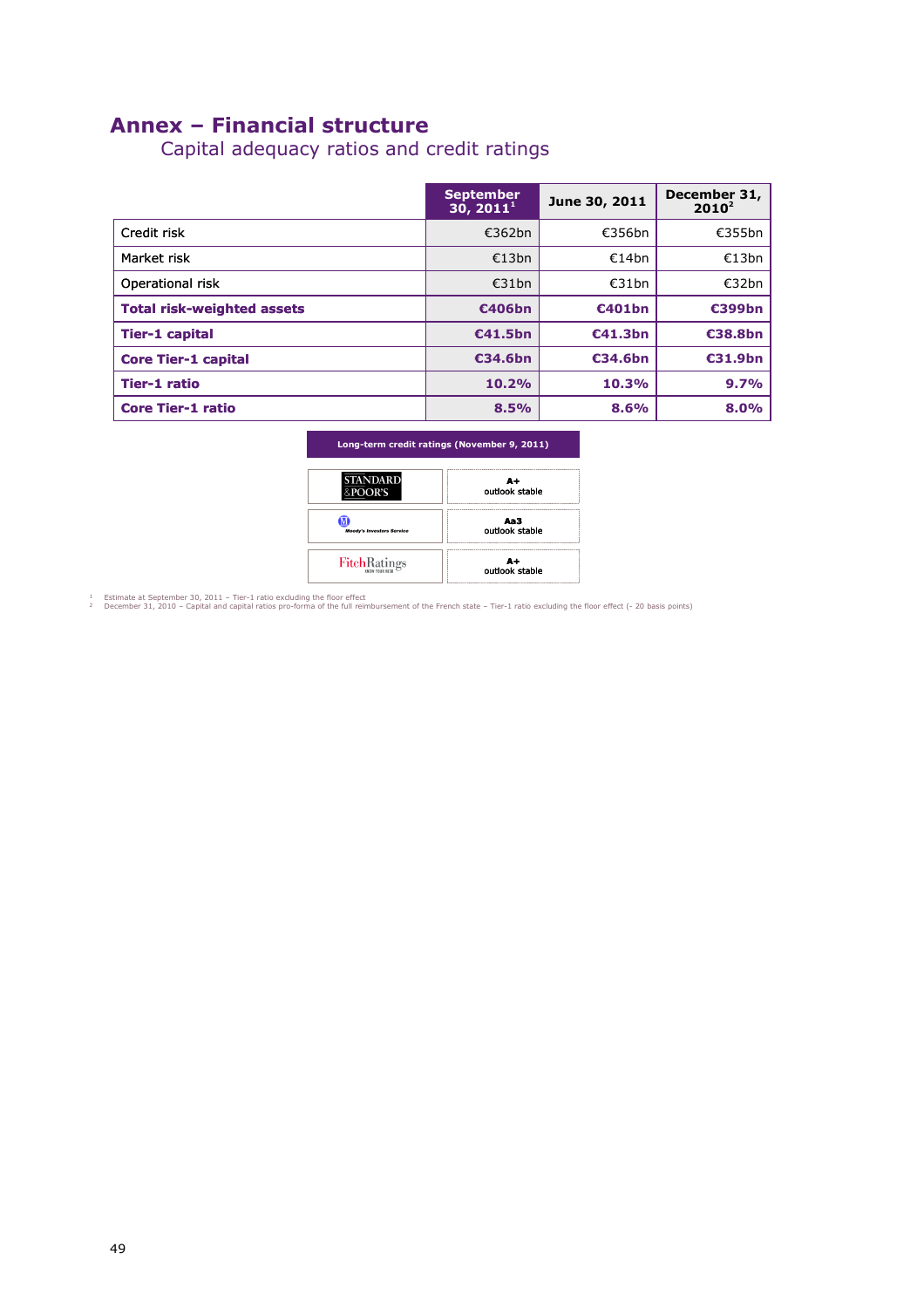### **Chapter 4 Corporate governance**

### **4.1 New composition of the Management Board and General Management committee of BPCE**

As mentionned on August 4, 2011, Anne Mercier-Gallay has officially take up her position as Chief Executive Officer – Human Resources of Groupe BPCE on September 19, 2011 replacing Jean-Luc Vergne who is retiring from the group. She has a seat on the Management Board and is a member of the General Management Committee.

The new Management Board formation is:

- **François Pérol**, chairman of the Management Board
- **Nicolas Duhamel**, member of the Management Board Finance
- **Olivier Klein**, member of the Management Board Commercial Banking and Insurance

- **Philippe Queuille**, member of the Management Board - Operations and oversight for the reorganization of the central institution

- **Anne Mercier-Gallay**, member of the Management Board – Human Ressources

#### **Biography**

A graduate of the Paris Institute of Political Science (Sciences Po) and of the Paris Institute of Business Administration (IAE Paris) and holder of a post-graduate degree (DESS) in Business Management and a Master's degree in Law, Anne Mercier-Gallay joined the Crédit Mutuel-CIC group in 1987 to assume responsibility for forward-looking jobs and skills resource planning before accepting a position, in 1999, as Human Resources Manager in the HSBC Crédit Commercial Group. In 2001, she joined the Caisse d'Epargne Group as Director of Senior Management Recruitment & Development before taking up a position with the SNCF national French railway company as Director responsible for senior executive staff and the group's corporate university. Since January 2008, Anne Mercier-Gallay has been serving as Director of Human Resources, Communications and Sustainable Development, and as a member of the Executive Committee, of the Monoprix Group.

### **4.2 Offices held by Anne Mercier-Gallay**

| <b>Anne Mercier-Gallay</b><br>Born on October 8, 1961                        |                                                                              |      |      |  |
|------------------------------------------------------------------------------|------------------------------------------------------------------------------|------|------|--|
|                                                                              |                                                                              |      |      |  |
| Offices held at November 10, 2011                                            |                                                                              |      |      |  |
|                                                                              | Member of BPCE Management Board - Human Ressources                           |      |      |  |
| Terms of office expired in 2011                                              |                                                                              |      |      |  |
|                                                                              | <b>President</b> Centre de Formation Cézanne (Groupe Monoprix)               |      |      |  |
| Offices held at December 31 in previous years                                |                                                                              |      |      |  |
| 2010<br><b>President</b> Centre de<br>Formation Cézanne (Groupe<br>Monoprix) | 2009<br><b>President</b> Centre de<br>Formation Cézanne (Groupe<br>Monoprix) | 2008 | 2007 |  |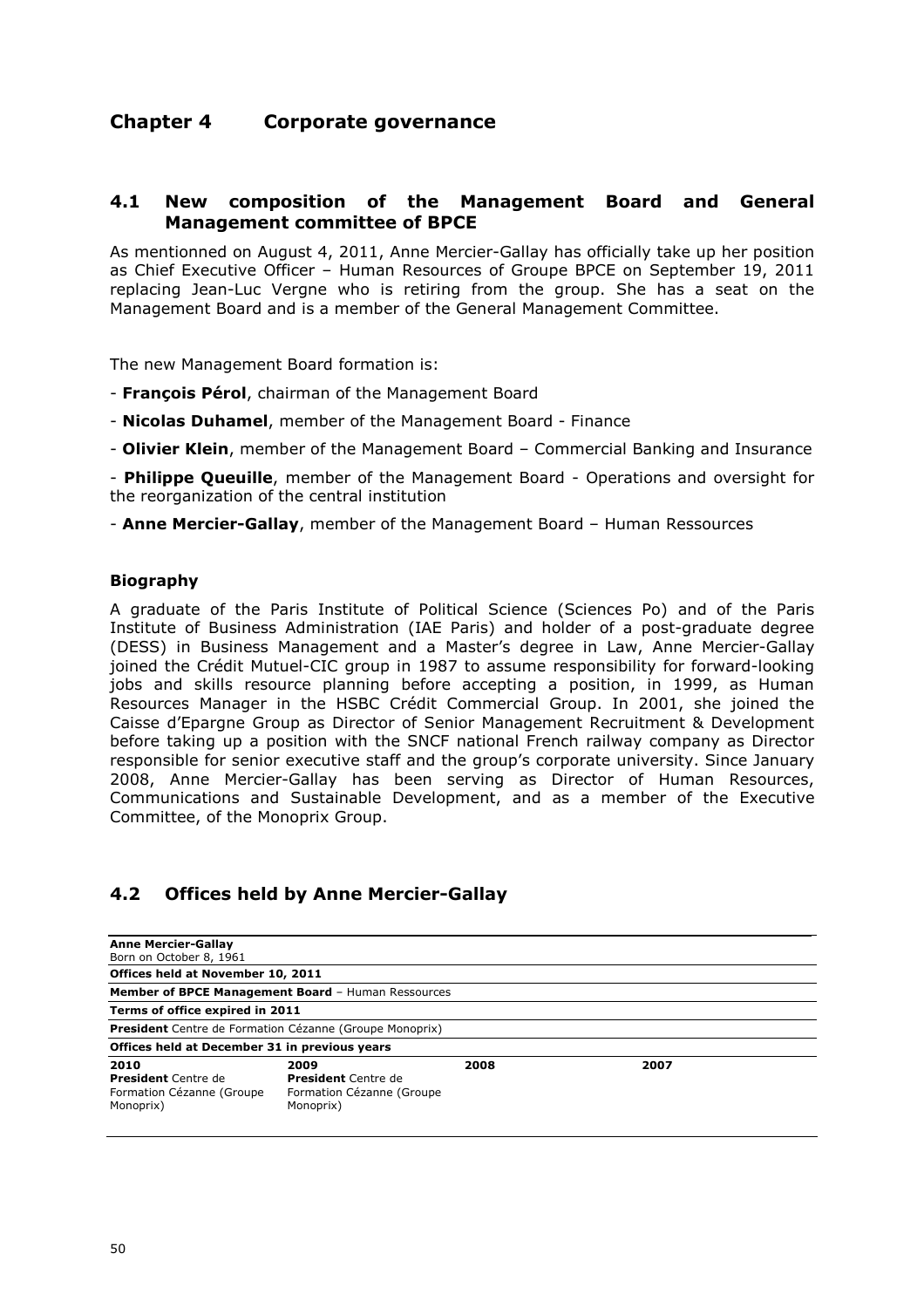## **Chapiter 5 Additional information**

### **5.1 Documents on display**

This document is available from the "Investor Relations" section of the Group's website, www.bpce.fr or from the Autorité des Marchés Financiers website, www.amf-france.org.

Any person wanting further information about Groupe BPCE may, with no commitment and free of charge, request documents by post at the following address:

**BPCF** 

Issues and Investor Relations department

50 Avenue Pierre-Mendès-France

75013 Paris

The Articles of Association are also available on BPCE's website in the Investor Relations section under "Other information".

### **5.2 Persons responsible for auditing the financial statements**

| <b>PricewaterhouseCoopers</b><br><b>Audit</b>           | <b>KPMG Audit</b>                                                            | <b>Mazars</b>                                             |
|---------------------------------------------------------|------------------------------------------------------------------------------|-----------------------------------------------------------|
| 63, rue de Villiers<br>92208 Neuilly-sur-Seine<br>Cedex | Department of KPMG S.A.<br>1, cours Valmy<br>92923 Paris-La Défense<br>Cedex | 61, rue Henri-Regnault<br>92075 Paris La Défense<br>Cedex |

PricewaterhouseCoopers Audit (642010045 RCS Nanterre), KPMG Audit (775726417 RCS Nanterre) and Mazars (784824153 RCS Nanterre) are registered as Statutory Auditors, members of the Compagnie Régionale des Commissaires aux Comptes de Versailles and under the authority of the Haut Conseil du Commissariat aux Comptes.

#### **PricewaterhouseCoopers Audit**

The General Meeting of CEBP (whose name was changed to BPCE following its Combined General Meeting of July 9, 2009) of July 2, 2009, voting under the conditions of quorum and majority applicable to an Ordinary General Meeting, decided to appoint PricewaterhouseCoopers Audit for a period of six fiscal years, i.e. until the Ordinary General Shareholders' Meeting to be held in 2015, convened to approve the financial statements for the year ended December 31, 2014.

PricewaterhouseCoopers Audit is represented by Ms Anik Chaumartin.

Alternate Statutory Auditor: Étienne Boris, residing at 63, rue de Villiers, 92208 Neuillysur-Seine Cedex, for a period of six fiscal years, i.e. until the Ordinary General Shareholders' Meeting to be held in 2015, convened to approve the financial statements for the year ended December 31, 2014.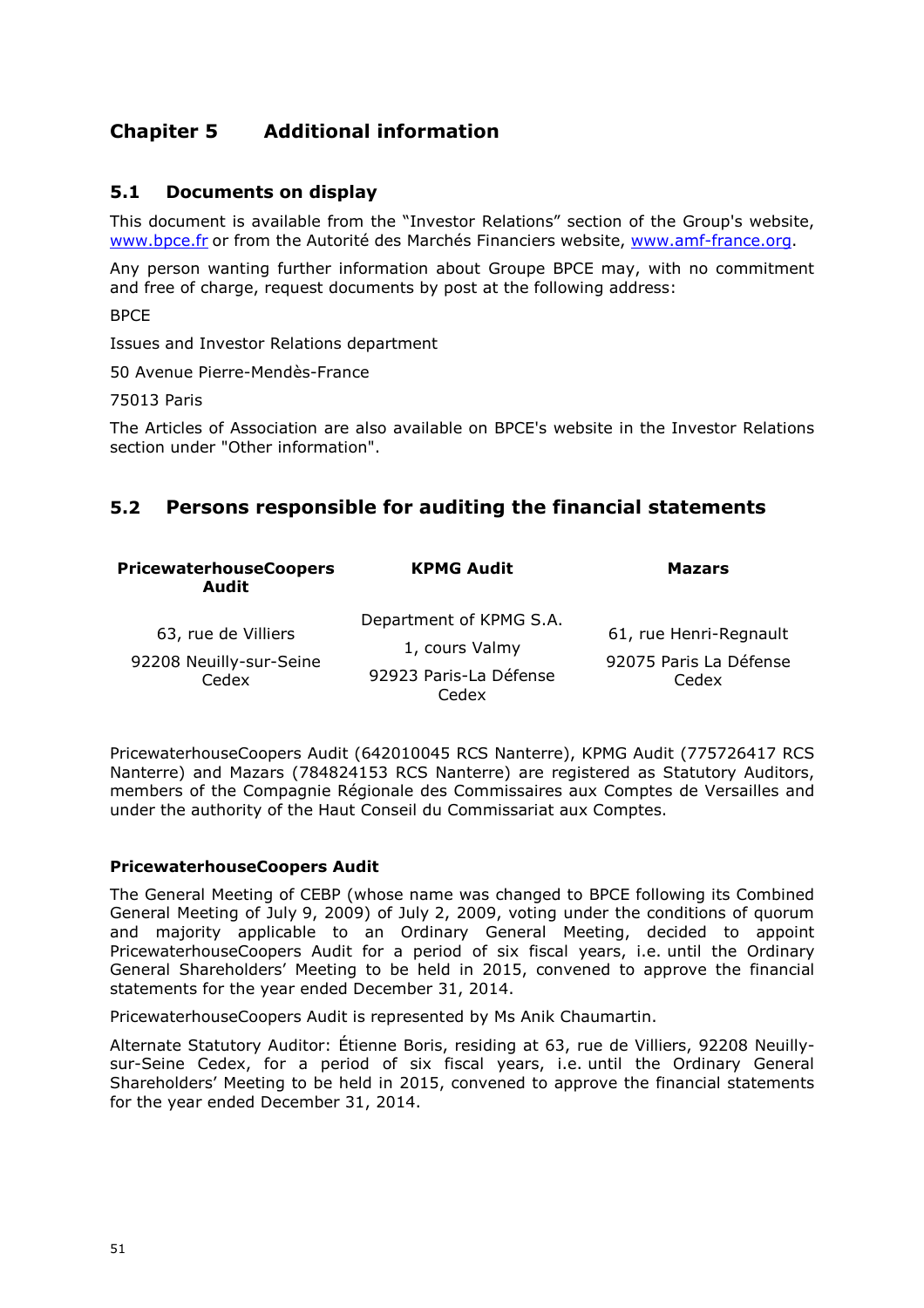### **KPMG Audit**

The General Meeting of CEBP (whose name was changed to BPCE following its Combined General Meeting of July 9, 2009) of July 2, 2009, voting under the conditions of quorum and majority applicable to an Ordinary General Meeting, decided to appoint KPMG Audit for a period of six fiscal years, i.e. until the Ordinary General Shareholders' Meeting to be held in 2015, convened to approve the financial statements for the year ended December 31, 2014.

KPMG Audit is represented by Ms Marie-Christine Jolys and Mr Fabrice Odent.

Alternate Statutory Auditor: Isabelle Goalec, residing at 1, cours Valmy, 92923 Paris La Défense Cedex, for a period of six fiscal years, i.e. until the Ordinary General Shareholders' Meeting to be held in 2015, convened to approve the financial statements for the year ended December 31, 2014.

#### **Mazars**

Mazars was appointed directly in the initial Articles of Association of GCE Nao, at the time of its incorporation, (whose name was changed to CEBP by decision of the sole shareholder on April 6, 2009 and then BPCE following the Combined General Meeting of CEBP on July 9, 2009) following the authorization given by the Management Board of Caisse Nationale des Caisses d'Epargne to its Chairman to sign the Articles of Association of GCE Nao and all instruments necessary for its incorporation. The term of this appointment is six years, i.e. until the Ordinary General Shareholders' Meeting to be held in 2013, convened to approve the financial statements for the year ended December 31, 2012.

Mazars is represented by Mr Charles de Boisriou and Mr Jean Latorzeff.

Alternate Statutory Auditor: Anne Veaute, residing at 61, rue Henri Regnault, 92075 Paris La Défense Cedex, for a period of six fiscal years, i.e. until the Ordinary General Shareholders' Meeting to be held in 2013, convened to approve the financial statements for the year ended December 31, 2012.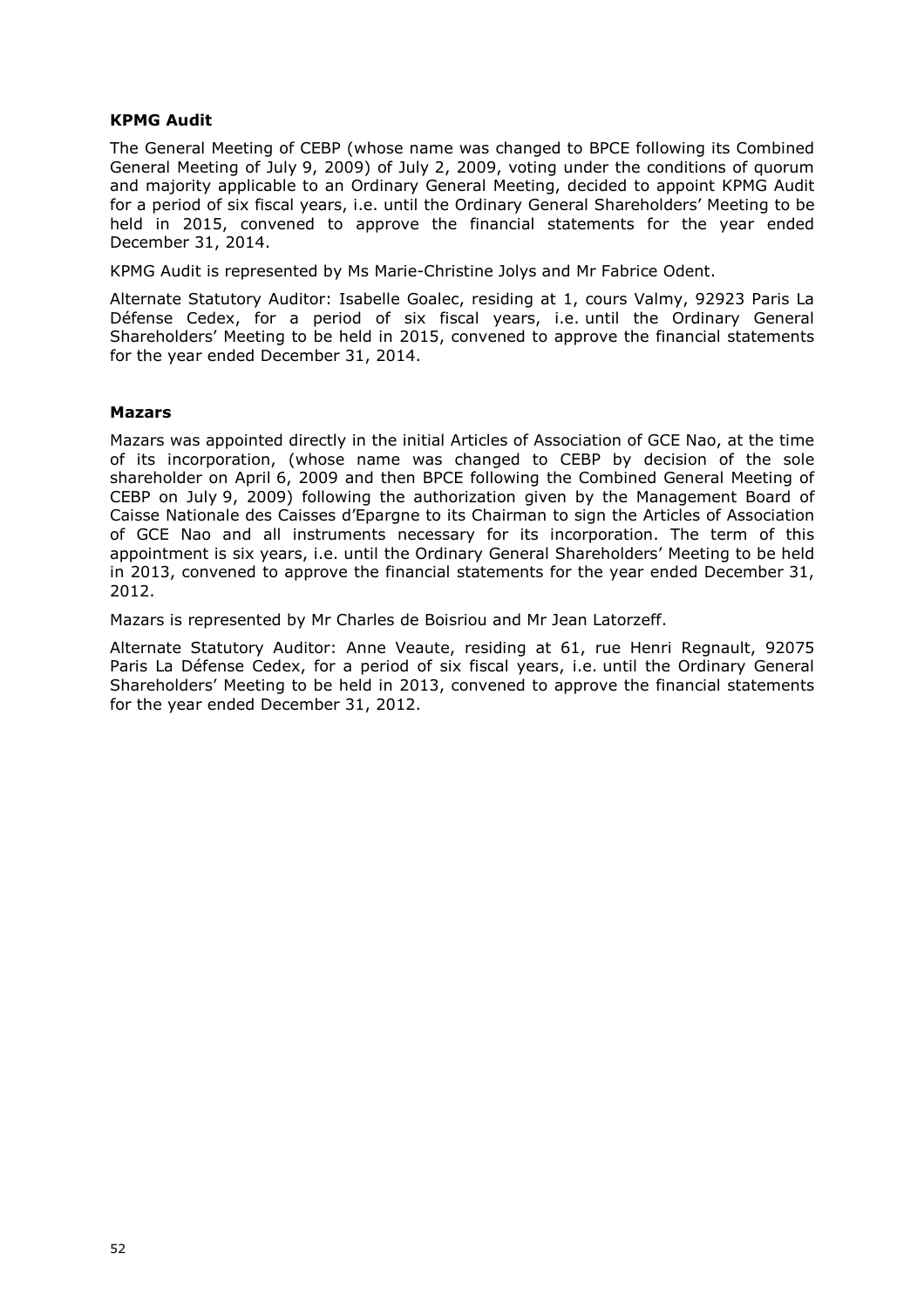## **Chapiter 6 Person responsible for the update to the Registration Document**

François Pérol,

Chairman of the BPCE Management Board

### **6.1 Statement by the person responsible**

I hereby declare to the best of my knowledge, after having taken all reasonable care, that the information containedI in the present update of the 2010 Registration document is in accordance with the facts and contains no omission likely to affect its import.

I have obtained a letter from the Statutory Auditors certifying that they have verified the information concerning the financial position and the accounts given in this update, and have read the full Registration document and its update.

Paris, November 15, 2011

François Pérol

Chairman of the BPCE Management Board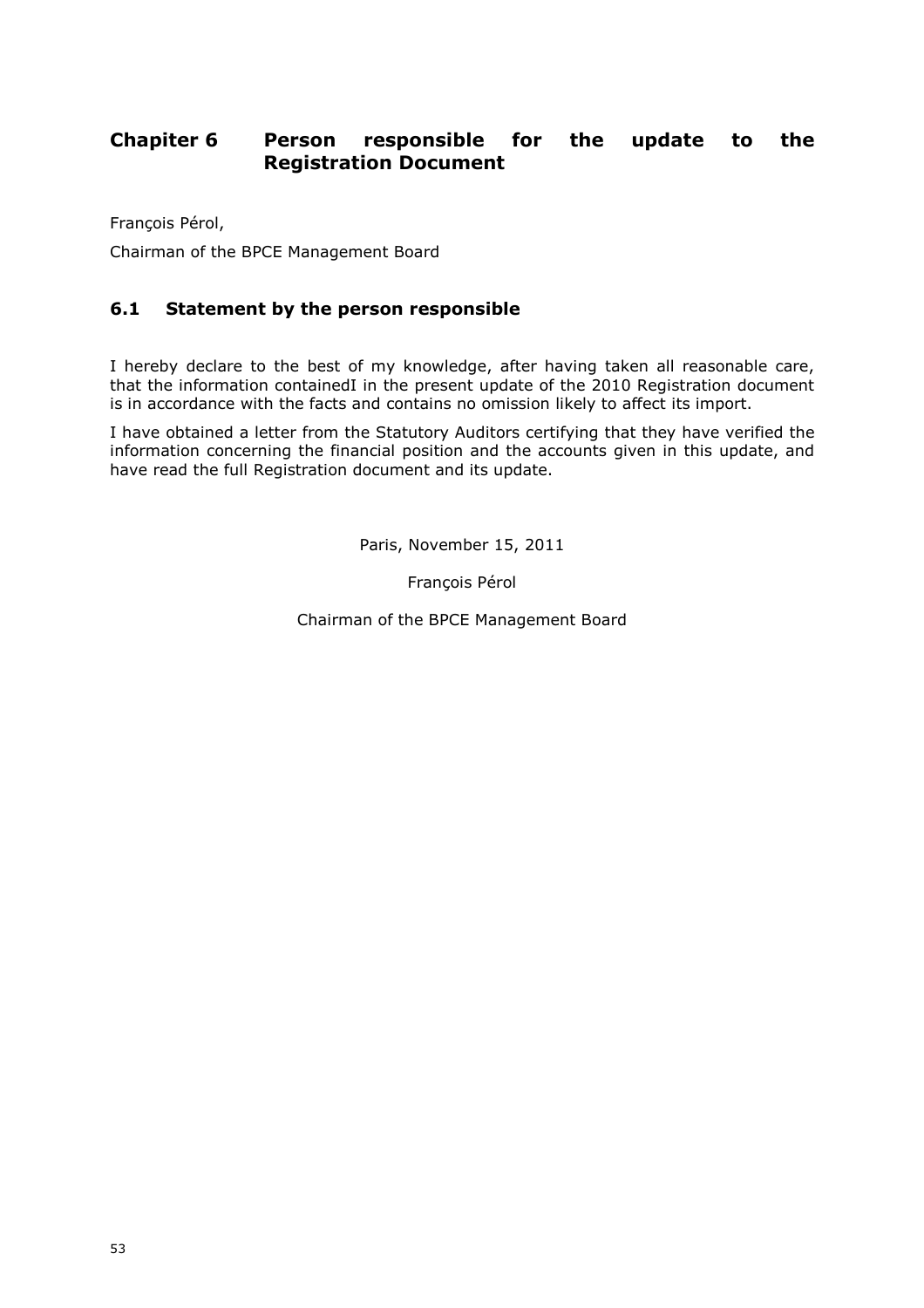## **Chapter 7 Cross-reference table**

|              | <b>EC</b><br>Items in appendix 1<br>pursuant to<br><b>Regulation No. 809/2004</b>                                                       | Registration<br><b>Document filed</b><br>with the AMF<br>on April 12,<br>2011 | First update<br>filed with the<br><b>AMF</b><br>on May 13,<br>2011 | <b>Second update</b><br>filed with the<br><b>AMF</b><br>on August 29,<br>2011 | Third update<br>filed with the<br><b>AMF</b><br>on November<br>15, 2011 |
|--------------|-----------------------------------------------------------------------------------------------------------------------------------------|-------------------------------------------------------------------------------|--------------------------------------------------------------------|-------------------------------------------------------------------------------|-------------------------------------------------------------------------|
| 1.           | <b>Persons responsible</b>                                                                                                              | 423                                                                           | 39                                                                 | 114                                                                           | 53                                                                      |
| $\mathbf{2}$ | <b>Statutory Auditors</b>                                                                                                               | 418                                                                           | 38                                                                 | 112-113                                                                       | 51                                                                      |
| 3.           | <b>Selected financial information</b>                                                                                                   |                                                                               |                                                                    |                                                                               |                                                                         |
| 3.1          | Historical financial information selected by the<br>issuer for each financial year                                                      | $10 - 11$                                                                     | $2 - 30$                                                           | $6 - 20$                                                                      | 4-44                                                                    |
|              | 3.2 Selected financial information for interim periods                                                                                  | <b>NA</b>                                                                     | $2 - 30$                                                           | $6 - 20$                                                                      | 4-44                                                                    |
| 4            | <b>Risk factors</b>                                                                                                                     | 47-53; 55-56;<br>58-59; 110-<br>140; 145-160;<br>228-232;<br>297-300          | 31-33                                                              | 21-39; 55-57;<br>72; 88-90; 105-<br>106                                       | 45-48                                                                   |
| 5            | Information about the issuer                                                                                                            |                                                                               |                                                                    |                                                                               |                                                                         |
|              | 5.1 History and development of the issuer                                                                                               | 5                                                                             |                                                                    | 4                                                                             |                                                                         |
|              | 5.2 Investments                                                                                                                         | 404                                                                           |                                                                    |                                                                               |                                                                         |
| 6            | <b>Business overview</b>                                                                                                                |                                                                               |                                                                    |                                                                               |                                                                         |
|              | 6.1 Principal activities                                                                                                                | 19-34; 238-241;<br>304-307                                                    | $4 - 8$                                                            | $7 - 18$                                                                      | $9 - 14$                                                                |
|              | 6.2 Principal markets                                                                                                                   | 19-34; 238-241;<br>304-307                                                    | $4 - 8$                                                            | $7 - 18$                                                                      | $9 - 14$                                                                |
|              | 6.3 Exceptional events                                                                                                                  | NА                                                                            |                                                                    |                                                                               |                                                                         |
|              | Dependence of the issuer on patents or licenses,<br>6.4 industrial, commercial or financial contracts or<br>new manufacturing processes | 405                                                                           |                                                                    |                                                                               |                                                                         |
| 6.5          | Basis of statements made by the<br>issuer<br>regarding its competitive position                                                         | 19-34                                                                         |                                                                    |                                                                               |                                                                         |
| 7            | <b>Organizational structure</b>                                                                                                         |                                                                               |                                                                    |                                                                               |                                                                         |
|              | 7.1 Brief description of the Group                                                                                                      | $6-9;12$                                                                      |                                                                    | 52; 85                                                                        |                                                                         |
|              | 7.2 List of significant subsidiaries                                                                                                    | 13-16                                                                         |                                                                    |                                                                               |                                                                         |
| 8            | Property, plant and equipment                                                                                                           |                                                                               |                                                                    |                                                                               |                                                                         |
|              | 8.1 Existing or planned material tangible fixed assets                                                                                  | 216; 286; 341                                                                 |                                                                    |                                                                               |                                                                         |
| 8.2          | Environmental issues that may affect the issuer's<br>utilization of the tangible fixed assets                                           | 369-389                                                                       |                                                                    |                                                                               |                                                                         |
| 9            | <b>Operating and financial review</b>                                                                                                   |                                                                               |                                                                    |                                                                               |                                                                         |
|              |                                                                                                                                         | 165-178; 182-<br>185;                                                         |                                                                    |                                                                               |                                                                         |
|              | 9.1 Financial condition                                                                                                                 | 252-255; 320-<br>322                                                          | 2-4; 11-30                                                         | $6 - 21$                                                                      | $6-8$ ; 18-44                                                           |
|              | 9.2 Operating income                                                                                                                    | 184; 254; 322                                                                 | 4                                                                  | 6; 46; 79                                                                     | $7 - 8$                                                                 |
| 10           | Cash flow and capital resources                                                                                                         |                                                                               |                                                                    |                                                                               |                                                                         |
|              | 10.1 Information on the issuer's capital resources                                                                                      | 113-114; 186-<br>187;<br>221-222; 256-<br>257; 290; 346-<br>347               | 24                                                                 | 19; 21; 48; 81;<br>69; 103; 111                                               | 35                                                                      |
|              | 10.2 Sources and amounts of issuer's cash flows                                                                                         | 188; 258                                                                      |                                                                    | 49; 82                                                                        |                                                                         |
| 10.3         | Information on the borrowing conditions and<br>funding structure of the issuer                                                          | 218-219; 221;<br>232; 287-288;<br>290;<br>300,342;345-346                     | 17                                                                 | 26                                                                            | $31 - 32$                                                               |
|              |                                                                                                                                         |                                                                               |                                                                    |                                                                               |                                                                         |

Information regarding any restrictions on the use

<sup>10.4</sup> of capital resources that have affected or could NA

affect the issuer's operations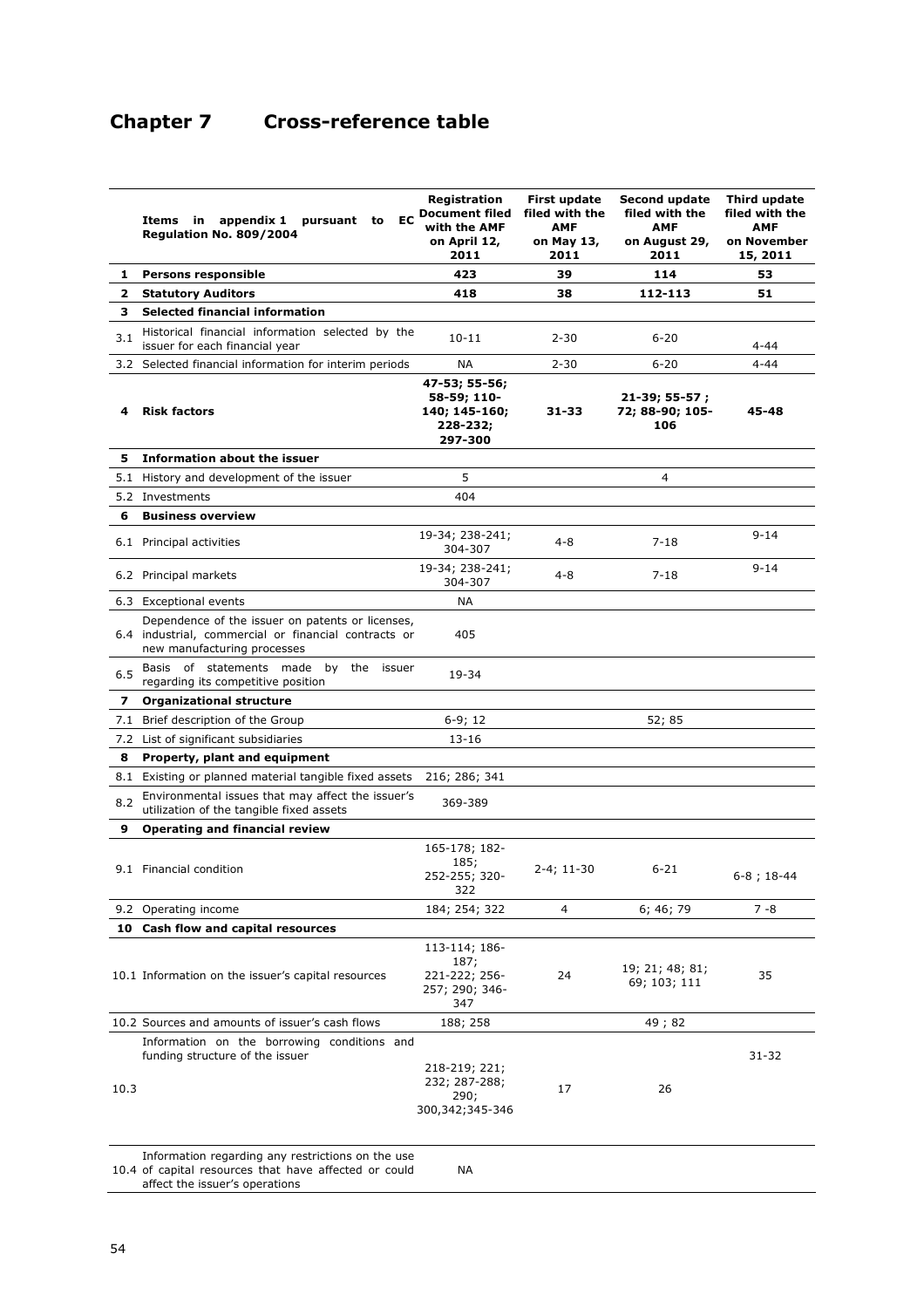|      | EC<br>Items in appendix 1<br>pursuant<br>to<br><b>Regulation No. 809/2004</b>                                                         | Registration<br><b>Document filed</b><br>with the AMF<br>on April 12,<br>2011 | <b>First update</b><br>filed with the<br>AMF<br>on May 13,<br>2011 | Second update<br>filed with the<br><b>AMF</b><br>on August 29,<br>2011 | Third update<br>filed with the<br><b>AMF</b><br>on November<br>15, 2011 |
|------|---------------------------------------------------------------------------------------------------------------------------------------|-------------------------------------------------------------------------------|--------------------------------------------------------------------|------------------------------------------------------------------------|-------------------------------------------------------------------------|
|      | Information regarding the anticipated sources of<br>10.5 funds needed to fulfill commitments referred to<br>in items 5.2 and 8.1      | NА                                                                            |                                                                    |                                                                        |                                                                         |
| 11   | Research and development, patents and<br>licenses                                                                                     | <b>NA</b>                                                                     |                                                                    |                                                                        |                                                                         |
|      | 12 Trend information                                                                                                                  | 404                                                                           |                                                                    |                                                                        |                                                                         |
|      | 13 Profit forecasts and estimates                                                                                                     | ΝA                                                                            |                                                                    |                                                                        |                                                                         |
| 14   | Administrative,<br>management<br>and<br>supervisory bodies and senior management                                                      |                                                                               |                                                                    |                                                                        |                                                                         |
|      | 14.1 Administrative and management bodies                                                                                             | 68-71; 107                                                                    |                                                                    |                                                                        | 50                                                                      |
|      | Administrative, management and supervisory<br>14.2 bodies and senior management conflicts of<br>interests                             | 40; 70                                                                        |                                                                    |                                                                        |                                                                         |
| 15   | <b>Remuneration and benefits</b>                                                                                                      |                                                                               |                                                                    |                                                                        |                                                                         |
| 15.1 | Amount of remuneration paid and benefits in<br>kind                                                                                   | 98-106                                                                        |                                                                    |                                                                        |                                                                         |
| 15.2 | Total amount set aside or accrued by the issuer<br>to provide pension, retirement or similar benefits                                 | 105-106; 242;<br>308-309                                                      |                                                                    |                                                                        |                                                                         |
| 16   | <b>Board practices</b>                                                                                                                |                                                                               |                                                                    |                                                                        |                                                                         |
|      | 16.1 Date of expiration of the current term of office                                                                                 | 36; 69                                                                        |                                                                    |                                                                        |                                                                         |
| 16.2 | contracts<br>with<br>Service<br>members<br>of<br>the<br>administrative bodies                                                         | 70                                                                            |                                                                    |                                                                        |                                                                         |
| 16.3 | Information about the issuer's Audit committee<br>and Remuneration committee                                                          | 41-42                                                                         |                                                                    |                                                                        |                                                                         |
| 16.4 | Compliance with the country of incorporation's<br>corporate governance regime                                                         | 36                                                                            |                                                                    |                                                                        |                                                                         |
| 17   | <b>Employees</b>                                                                                                                      |                                                                               |                                                                    |                                                                        |                                                                         |
|      | 17.1 Number of employees                                                                                                              | 362                                                                           |                                                                    |                                                                        |                                                                         |
|      | 17.2 Shareholdings and stock options                                                                                                  | 104-105                                                                       |                                                                    |                                                                        |                                                                         |
| 17.3 | Arrangements involving the employees in the<br>capital of the issuer                                                                  | 398                                                                           |                                                                    |                                                                        |                                                                         |
| 18   | <b>Major shareholders</b>                                                                                                             |                                                                               |                                                                    |                                                                        |                                                                         |
| 18.1 | Shareholders with over 5% of the issuer's capital<br>or voting rights                                                                 | 298                                                                           |                                                                    |                                                                        |                                                                         |
|      | 18.2 Major shareholders with different voting rights                                                                                  | 397                                                                           |                                                                    |                                                                        |                                                                         |
|      | 18.3 Control of the issuer                                                                                                            | 397                                                                           | 37                                                                 | 112                                                                    |                                                                         |
|      | Any arrangement, known to the issuer, which<br>18.4 may at subsequent date result in a change in<br>control of the issuer             | 398                                                                           |                                                                    |                                                                        |                                                                         |
| 19   | <b>Related-party transactions</b>                                                                                                     | 242-243; 308-<br>309                                                          |                                                                    |                                                                        |                                                                         |
| 20   | information<br><b>Financial</b><br>concerning<br>the<br>issuer's assets and liabilities, financial<br>position and profits and losses |                                                                               |                                                                    |                                                                        |                                                                         |
|      | 20.1 Historical financial information                                                                                                 | $10 - 11$                                                                     |                                                                    |                                                                        |                                                                         |
|      | 20.2 Pro forma financial information                                                                                                  | ΝA                                                                            |                                                                    |                                                                        |                                                                         |
|      | 20.3 Financial statements                                                                                                             | 182-357                                                                       |                                                                    |                                                                        |                                                                         |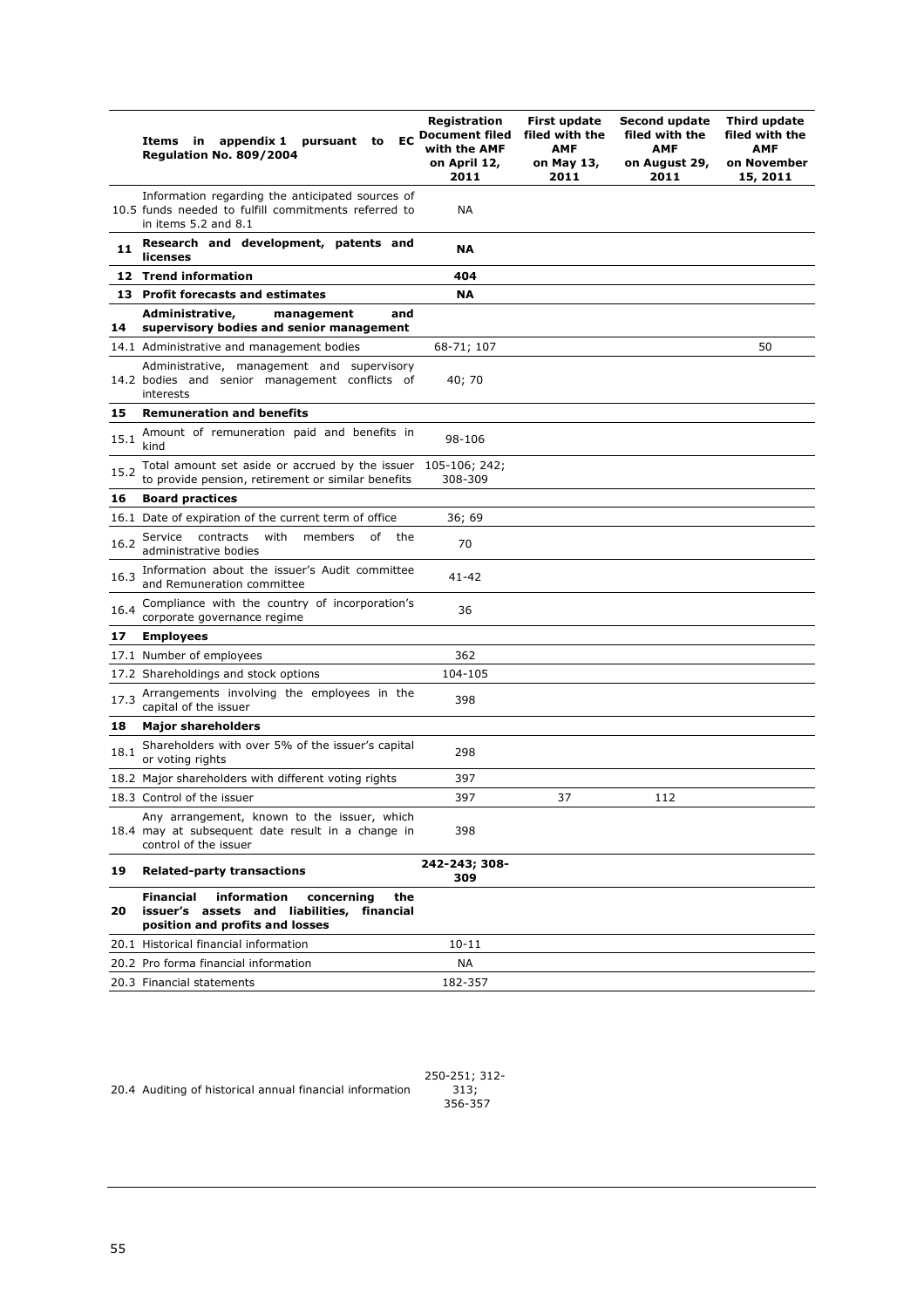|      | EC<br>appendix 1<br>pursuant<br>Items<br>in.<br>to<br>Regulation No. 809/2004       | Registration<br><b>Document filed</b><br>with the AMF<br>on April 12,<br>2011 | <b>First update</b><br>filed with the<br><b>AMF</b><br>on May 13,<br>2011 | <b>Second update</b><br>filed with the<br><b>AMF</b><br>on August 29,<br>2011 | Third update<br>filed with the<br><b>AMF</b><br>on November<br>15, 2011 |
|------|-------------------------------------------------------------------------------------|-------------------------------------------------------------------------------|---------------------------------------------------------------------------|-------------------------------------------------------------------------------|-------------------------------------------------------------------------|
|      | 20.5 Age of latest financial information                                            | 182                                                                           |                                                                           |                                                                               |                                                                         |
|      | 20.6 Interim financial information                                                  | <b>NA</b>                                                                     | $2 - 30$                                                                  | $6-20$ ; 44-75;<br>77-108                                                     | $4 - 44$                                                                |
|      | 20.7 Dividend policy                                                                | 8                                                                             |                                                                           |                                                                               |                                                                         |
|      | 20.8 Legal and arbitration proceedings                                              | 141-144                                                                       |                                                                           | 37-39                                                                         |                                                                         |
| 20.9 | Significant change in the issuer's financial or<br>trading position                 | 405                                                                           |                                                                           |                                                                               |                                                                         |
| 21   | <b>Additional information</b>                                                       |                                                                               |                                                                           |                                                                               |                                                                         |
|      | 21.1 Share capital                                                                  | 394                                                                           |                                                                           | 112                                                                           |                                                                         |
|      | 21.2 Memorandum and articles of association                                         | 393                                                                           |                                                                           | 112                                                                           |                                                                         |
| 22   | <b>Material contracts</b>                                                           | 404                                                                           |                                                                           |                                                                               |                                                                         |
| 23   | Third party information and statement by<br>experts and declaration of any interest | <b>NA</b>                                                                     |                                                                           |                                                                               |                                                                         |
| 24   | Documents on display                                                                | 421                                                                           | 37                                                                        | 112                                                                           | 51                                                                      |
| 25   | <b>Information on holdings</b>                                                      | 243-249; 309-<br>311                                                          |                                                                           | 74 ; 108                                                                      |                                                                         |